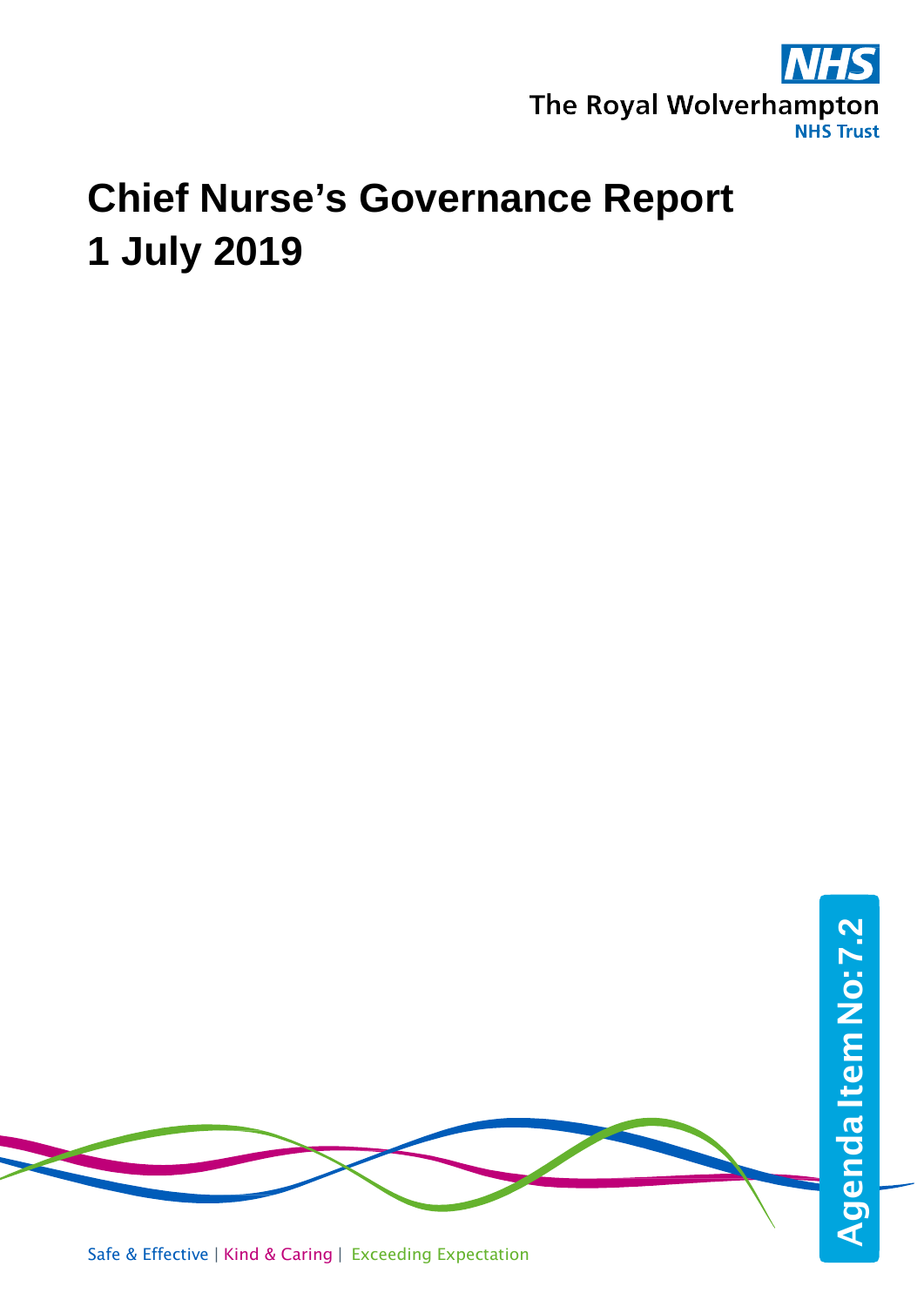**NHS** The Royal Wolverhampton

|                              | <b>Trust Board Report</b>                                                                                                                                                                                                                                                                                                                                                                                        |  |  |  |  |
|------------------------------|------------------------------------------------------------------------------------------------------------------------------------------------------------------------------------------------------------------------------------------------------------------------------------------------------------------------------------------------------------------------------------------------------------------|--|--|--|--|
| <b>Meeting Date:</b>         | 1 <sup>st</sup> July 19                                                                                                                                                                                                                                                                                                                                                                                          |  |  |  |  |
| Title:                       | <b>CNO Governance Report</b>                                                                                                                                                                                                                                                                                                                                                                                     |  |  |  |  |
| <b>Executive</b><br>Summary: | 1. Trust Risk register (TRR) update - June 19<br>June TRR update provided with areas for attention highlighted below.                                                                                                                                                                                                                                                                                            |  |  |  |  |
|                              | 2. Risk Management process<br>The risk escalation process (where grade is 12+) is amended in Policy<br>(OP10) to allow 3 months for a decision to escalate before the risk grade<br>must be either reviewed or confirmed by the lead manager.                                                                                                                                                                    |  |  |  |  |
|                              | 3. Serious Untoward incident (SUI) Performance<br>Sustained good performance on meeting SUI reporting and investigation<br>timescales, although 1 historic breached continued during May 19 (see<br>section 3). The Executive Significant Event Review Group (ESERG) has<br>expanded its remit to reviewing serious/significant complaints and monitoring<br>Radiation incidents externally reported to the CQC. |  |  |  |  |
|                              | 4. Information Governance (IG) work plan and risk<br>CQC is working with NHS Digital to assess compliance with Data Security<br>and Protection Toolkit (DSPT) as part of Well Led reviews. Their assessment<br>will include a review of progress against action plans for non-compliance as<br>well as a sample of areas declared compliant.                                                                     |  |  |  |  |
|                              | 5. Governance staffing<br>Recruitment efforts continue to appoint to Health and Safety vacancy -<br>having regard to apprentice opportunities. Prioritised work plans are in place<br>with some impact routine work plans. An annual report being prepared for<br>July TMC and will highlight work achievements and areas for development.                                                                       |  |  |  |  |
|                              | 6. Local Procedures Governance<br>Data cleans and collation to upload local procedure register to Health Assure<br>in progress. First draft reports expected to be produced end of June.                                                                                                                                                                                                                         |  |  |  |  |
|                              | 7. Mortality returns<br>Slowly progress on SJR 1 and 2 completions. Interviews for SJR reviewers<br>are in progress to support this work.                                                                                                                                                                                                                                                                        |  |  |  |  |
|                              | 8. Learning and Improvement<br>Good feedback received from consultation on the Change Improvement<br>Review framework which will go to Policy Group for approval in July.                                                                                                                                                                                                                                        |  |  |  |  |
|                              | 9. CQC Well Led Inspection<br>The Trust submitted the CQC Provider Information Request (PIR) and<br>requested documents by the deadline (29 <sup>th</sup> May). Further requests and<br>queries continue during the inspection window with short response<br>timescales. Recognition and thanks is reiterated to staff for their engagement<br>and support to the Inspection process and CQC timelines.          |  |  |  |  |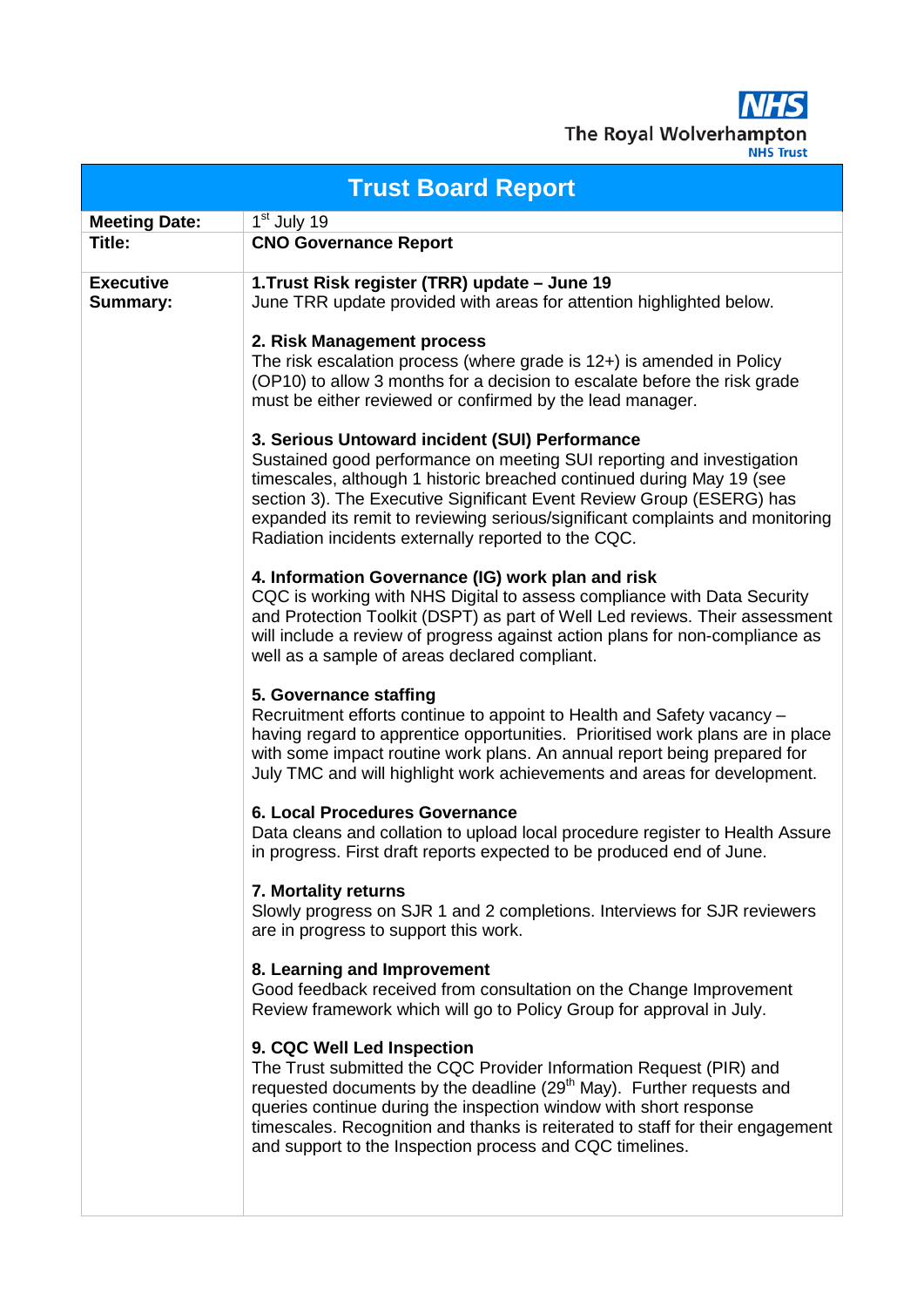|                                                                | 10. Health and Safety Compliance                                                                                                                                                                                                                                                                                                                                                                                                                                                                                                                                                                                                                                                                  |
|----------------------------------------------------------------|---------------------------------------------------------------------------------------------------------------------------------------------------------------------------------------------------------------------------------------------------------------------------------------------------------------------------------------------------------------------------------------------------------------------------------------------------------------------------------------------------------------------------------------------------------------------------------------------------------------------------------------------------------------------------------------------------|
|                                                                | Recruitment of H&S staff to deliver work plan continues. Annual programme<br>of audits for 2019/20 developed to prioritise those not seen in the preceding<br>12 months, nil returns on self-assessments and those with poor compliance<br>(including those stated in section 10 below). Non-compliant findings include<br>out of date risk assessments, open action from previous audit, local<br>inspections not undertaken etc                                                                                                                                                                                                                                                                 |
|                                                                |                                                                                                                                                                                                                                                                                                                                                                                                                                                                                                                                                                                                                                                                                                   |
| <b>Action</b><br><b>Requested:</b>                             | Receive and note,                                                                                                                                                                                                                                                                                                                                                                                                                                                                                                                                                                                                                                                                                 |
| For the attention<br>of the Board                              |                                                                                                                                                                                                                                                                                                                                                                                                                                                                                                                                                                                                                                                                                                   |
| <b>Assure</b>                                                  | • ESERG extending its oversight to serious complaints and Radiation<br>incidents<br>TRR updates requested monthly<br>٠<br>TRR process strengthened to drive appropriate risk escalation.<br>$\bullet$                                                                                                                                                                                                                                                                                                                                                                                                                                                                                             |
| <b>Advise</b>                                                  | CQC Well Led monitoring, oversight and planning work continues.<br>$\bullet$                                                                                                                                                                                                                                                                                                                                                                                                                                                                                                                                                                                                                      |
| <b>Alert</b>                                                   | SUI management - one (pre dated) breach to 60 day target continued in<br>$\bullet$<br>May 19.                                                                                                                                                                                                                                                                                                                                                                                                                                                                                                                                                                                                     |
| <b>Author + Contact</b><br>Details:                            | Tel 01902 698121 Email maria.arthur@nhs.net                                                                                                                                                                                                                                                                                                                                                                                                                                                                                                                                                                                                                                                       |
| <b>Links to Trust</b><br><b>Strategic</b><br><b>Objectives</b> | 1. Create a culture of compassion, safety and quality<br>2. Proactively seek opportunities to develop our services<br>3. To have an effective and well integrated local health and care system that operates<br>efficiently<br>4. Attract, retain and develop our staff, and improve employee engagement<br>5. Maintain financial health - Appropriate investment to patient services<br>6. Be in the top 25% of all key performance indicators                                                                                                                                                                                                                                                   |
| <b>Resource</b><br><b>Implications:</b>                        | None                                                                                                                                                                                                                                                                                                                                                                                                                                                                                                                                                                                                                                                                                              |
| <b>Report Data</b><br><b>Caveats</b>                           | This is a standard report using the previous month's data and updates within<br>a live Datix system. It may therefore be subject to cleansing and revision.                                                                                                                                                                                                                                                                                                                                                                                                                                                                                                                                       |
| <b>CQC Domains</b>                                             | <b>Safe:</b> patients, staff and the public are protected from abuse and avoidable harm.<br><b>Effective:</b> care, treatment and support achieves good outcomes, helping people maintain<br>quality of life and is based on the best available evidence.<br><b>Caring:</b> staff involve and treat everyone with compassion, kindness, dignity and respect.<br>Responsive: services are organised so that they meet people's needs.<br>Well-led: the leadership, management and governance of the organisation make sure it's<br>providing high-quality care that's based around individual needs, that it encourages learning<br>and innovation, and that it promotes an open and fair culture. |
| <b>Equality and</b><br><b>Diversity Impact</b>                 | No adverse impact on PPCs                                                                                                                                                                                                                                                                                                                                                                                                                                                                                                                                                                                                                                                                         |
| <b>Risks:</b>                                                  | See TRR risk detail below plus<br>Governance Dept RR:<br>3285 Non Compliance with FOI timescale - grade 9 amber<br>4769 Capacity IG/GDPR – grade 12 amber (under review for escalation/de-<br>escalation)<br>4663 Capacity Health and Safety – grade 9 amber                                                                                                                                                                                                                                                                                                                                                                                                                                      |
| <b>Public or Private:</b>                                      |                                                                                                                                                                                                                                                                                                                                                                                                                                                                                                                                                                                                                                                                                                   |
| <b>Other formal</b>                                            |                                                                                                                                                                                                                                                                                                                                                                                                                                                                                                                                                                                                                                                                                                   |
| bodies involved:                                               |                                                                                                                                                                                                                                                                                                                                                                                                                                                                                                                                                                                                                                                                                                   |
| <b>References</b>                                              |                                                                                                                                                                                                                                                                                                                                                                                                                                                                                                                                                                                                                                                                                                   |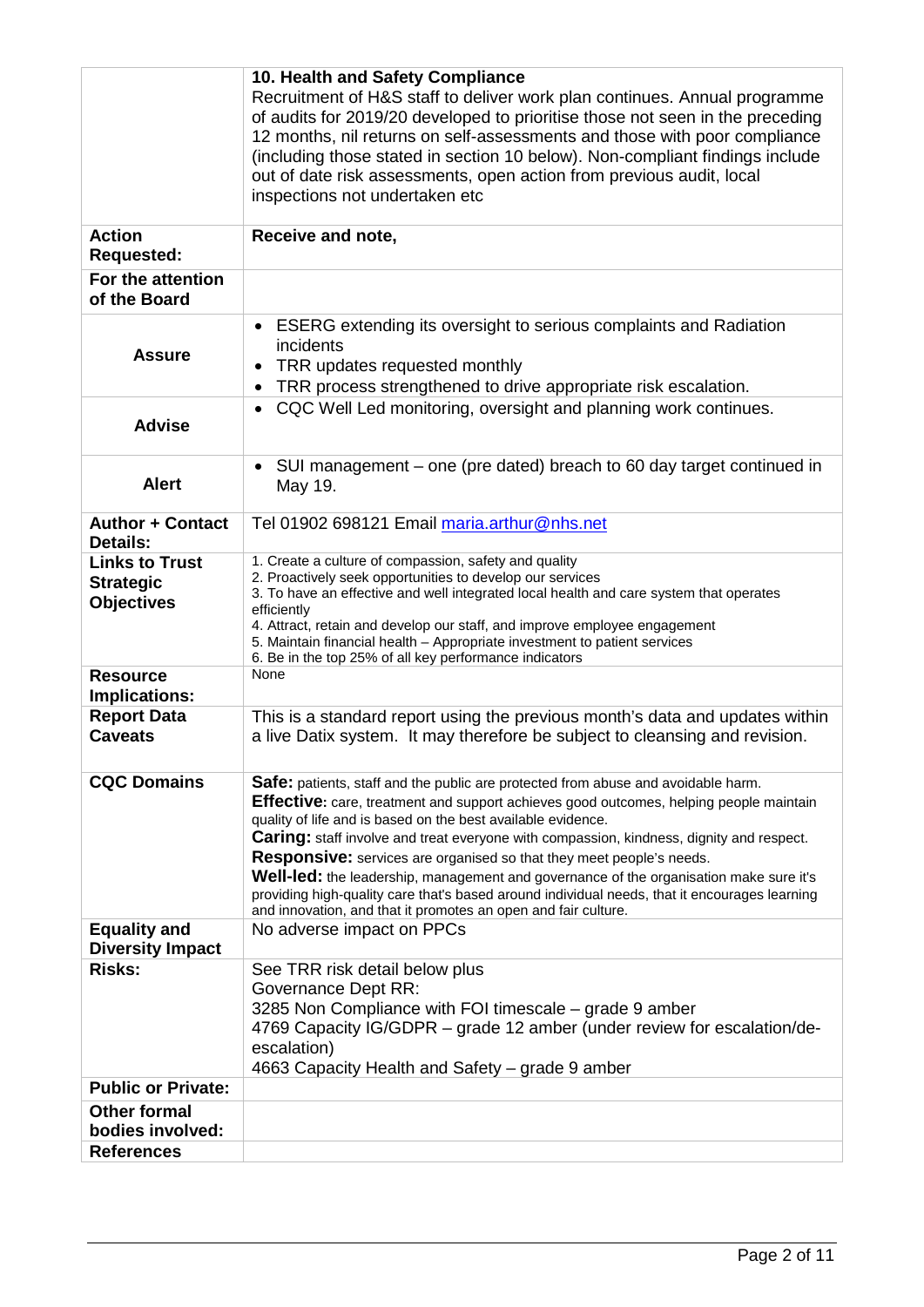| <b>NHS</b><br><b>Constitution:</b> | In determining this matter, the Board should have regard to the Core<br>principles contained in the Constitution of:<br>Equality of treatment and access to services<br>High standards of excellence and professionalism<br>٠<br>Service user preferences<br>Cross community working<br>٠<br><b>Best Value</b><br>Accountability through local influence and scrutiny<br>٠ |
|------------------------------------|----------------------------------------------------------------------------------------------------------------------------------------------------------------------------------------------------------------------------------------------------------------------------------------------------------------------------------------------------------------------------|
| <b>Report Details</b>              |                                                                                                                                                                                                                                                                                                                                                                            |
|                                    | 1. Trust Risk Register                                                                                                                                                                                                                                                                                                                                                     |
| 1 new risk:                        |                                                                                                                                                                                                                                                                                                                                                                            |
| 5198                               | - Inability of Community Midwives to complete Early Help Assessments for the                                                                                                                                                                                                                                                                                               |

Unborn/Newborn babies (COO)

#### **3 risks removed:**

**4161 -** Shortage of Qualified Nurses across the Division (COO)

**4547** – Safeguarding (COO)

**4955** - MRET/Readmissions/Fines monies (CFO)

#### **4 red risks:**

**2080** - Risk to quality of patient care: reduced manpower (COO)

**4661** - Lack of robust system for review and communication of test results (MD)

**4113** - Divisions inability to achieve CIP (COO)

**5182** - Lack of Network support for Vascular Services at RWT (MD)

There are currently 31 risks contained within the Trust Register which are distributed across the (5x5) categorisation matrix as below:

|                         |     |   | Consequence |          |         |
|-------------------------|-----|---|-------------|----------|---------|
|                         | 1   | 2 | З           | 4        | 5       |
| Likelihood              | Low |   |             |          | High    |
| $5 -$ Almost<br>Certain |     |   |             | 1 risk   |         |
| $4$ – Likely            |     |   | 10 risks    | 2 risks  | 1 risks |
| $3 - Possible$          |     |   | 2 risks     | 14 risks |         |
| 2 - Unlikely            |     |   |             | 1 risk   |         |
| $1 - \text{Rare}$       |     |   |             |          |         |

The full TRR is shown in appendix 1 and tracked changes to risks in Appendix 2.

A majority of risks have received updates in June 19, attention is required to the following:

2719 COO – update required, grade under threshold – confirm decision to remain on TRR  $(p2)$ 4523 COO – update required (p3)

4761 COO - update required (p7)

4903 COO - update required (p11) 1713 COO - update required (p12)

4529 COO - update required (p14)

3069 COO - update required (p17)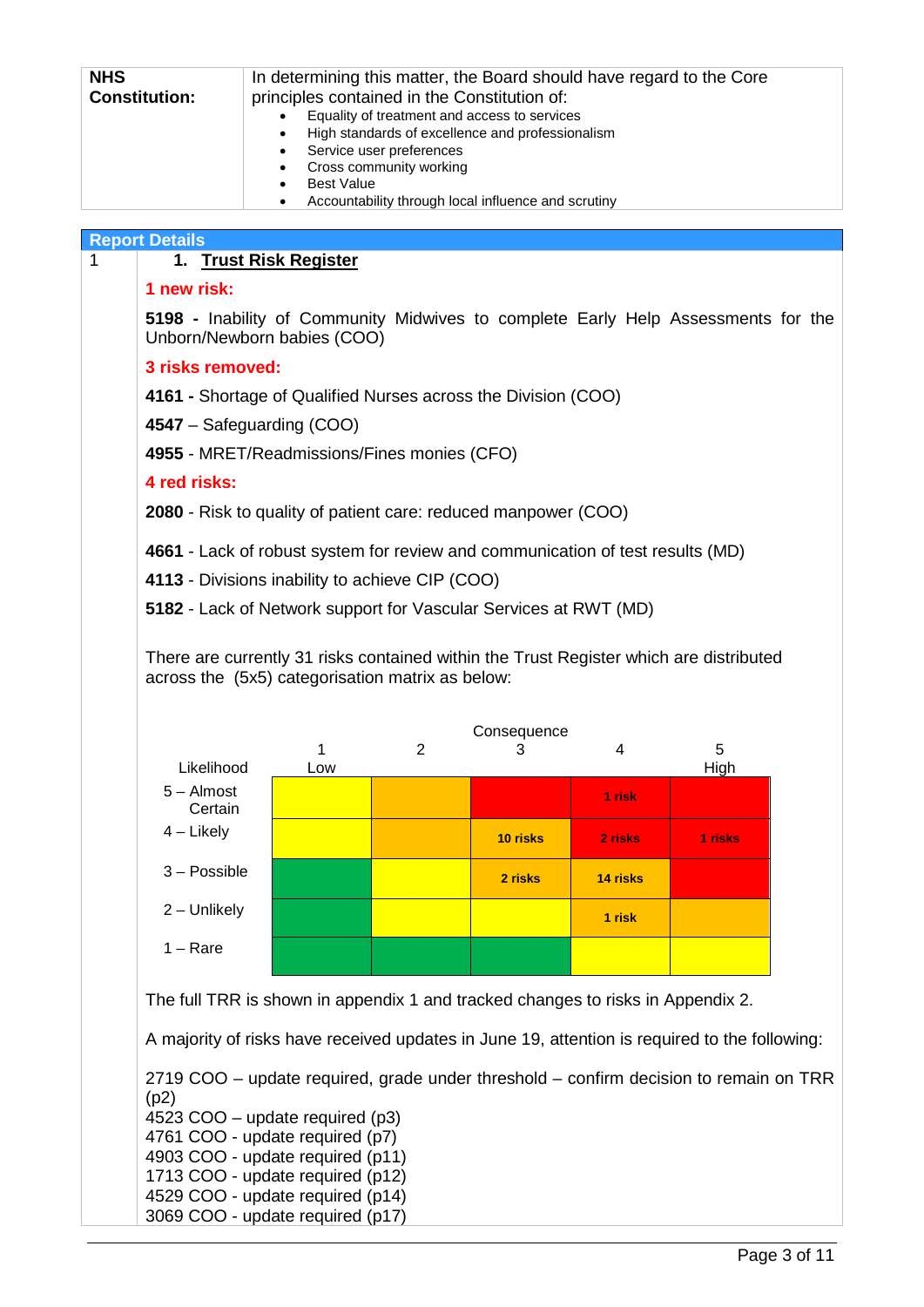4528 COO - update required (p26) 5112 COO – May update required (p38)

#### **2. Risk Management Incident reporting and Risk Register management**

The risk register review and escalation process requires that all grades of 12+ are escalated and approved for admittance to the Trust risk register.

A number of risks on Datix graded 12 and above have not been escalated (with Exec approval) to the Trust Risk Register. The process for risk escalation has been strengthened in Risk Management Reporting Policy (OP10). Risks graded 12+ will be followed up with the Lead manager for either escalation approval or for review and downgrade. Risks that have not been either accepted onto the Trust risk register or revised to local registers after 3 months will be downgraded to be managed at local level and communicated to the area for any necessary correction.

# **3. Serious Untoward incident (SUI) Performance**

Good performance on completion of SUI investigations to timescale. Monitoring continues at QSIG and weekly Executive Significant Event Review Group (ESERG).

| <b>Month</b>    | Ongoing<br>/Open  | <b>New</b><br><b>Reported</b> | <b>Closure</b><br><b>Request to</b> | <b>Closure Agreed</b><br>by | Over 60 day<br>breaches - | <b>Potential</b><br><b>breaches</b> |
|-----------------|-------------------|-------------------------------|-------------------------------------|-----------------------------|---------------------------|-------------------------------------|
|                 | incidents         | to STEIS                      | Commissioning                       | Commissioning               | running total             | in month                            |
|                 | (stop             |                               |                                     |                             |                           |                                     |
|                 | clock)            |                               |                                     |                             |                           |                                     |
| June 18         | 71(6)             | 31                            | 14                                  | 5                           | 5                         | 1                                   |
| July 18         | 55(6)             | 15                            | 15                                  | 10                          | 9                         | 4                                   |
| Aug 18          | 42 (4)            | 8                             | 13                                  | 25                          | 13                        | 6                                   |
| Sept 18         | 30(3)             | 5                             | 11                                  | 12                          | 6                         | $\overline{2}$                      |
| Oct 18          | 21(2)             | $\overline{7}$                | 13                                  | 13                          | $\overline{7}$            | 5                                   |
| Nov 18          | 19(2)             | 10                            | 11                                  | 12                          | 1                         | 1                                   |
| Dec 18          | 22(1)             | 12                            | 7                                   | 7                           | 1                         | 1                                   |
| Jan 19          | 22(2)             | 9                             | 7                                   | 8                           | 0                         | 0                                   |
| Feb 19          | 20(2)             | 4                             | 6                                   | 7                           | 1                         | 0                                   |
| <b>Mar 19</b>   | 15(1)             | 4                             | 5                                   | 5                           | 1                         | 1                                   |
| April 19        | 12(0)             |                               | 6                                   | 6                           | $\overline{2}$            | $\overline{2}$                      |
| <b>May 19</b>   | 9(0)              | 4                             | 3                                   | 5                           | 1                         | 0                                   |
| <b>Analysis</b> | Sustained         | Reduction                     |                                     | Fewer queries               | No.                       |                                     |
|                 | progress          | in true SUI                   |                                     | from                        | Breaches in               |                                     |
|                 | in closure        | numbers                       |                                     | commissioners               | month<br>for              |                                     |
|                 | <b>SUIs</b><br>Ωf | aligns with                   |                                     | <b>RCA</b><br>re            | May.<br>One               |                                     |
|                 | within            | the                           |                                     | reports.                    | breach                    |                                     |
|                 | timescale.        | National                      |                                     |                             | continues                 |                                     |
|                 |                   | <b>SUI</b>                    |                                     |                             | from                      |                                     |
|                 |                   | framework.                    |                                     |                             | previous                  |                                     |
|                 |                   |                               |                                     |                             | months.                   |                                     |

# **4. Information Governance work plan**

Indications from NHS Digital Pilots and feedback from Trusts having recently completed Well Led reviews indicate a specific focus on Information Governance (IG) compliance. Trusts were asked to demonstrate progress against Data Security and Protection Toolkit (DPST) action plans and sample check were undertaken for some standards declared compliant in the March 19 DSPT submission. Routine monitoring of DPST action plans occurs at IG Action Group and Steering Group. Internal checks on DPST evidence provided is being conducted. A Band 6 IG Officer role has been offered, pre-employment check and start date awaited. It's likely to be 2-3 months before this role commences in the Trust, in the interim a reduced priority work plan continues until resource is improved.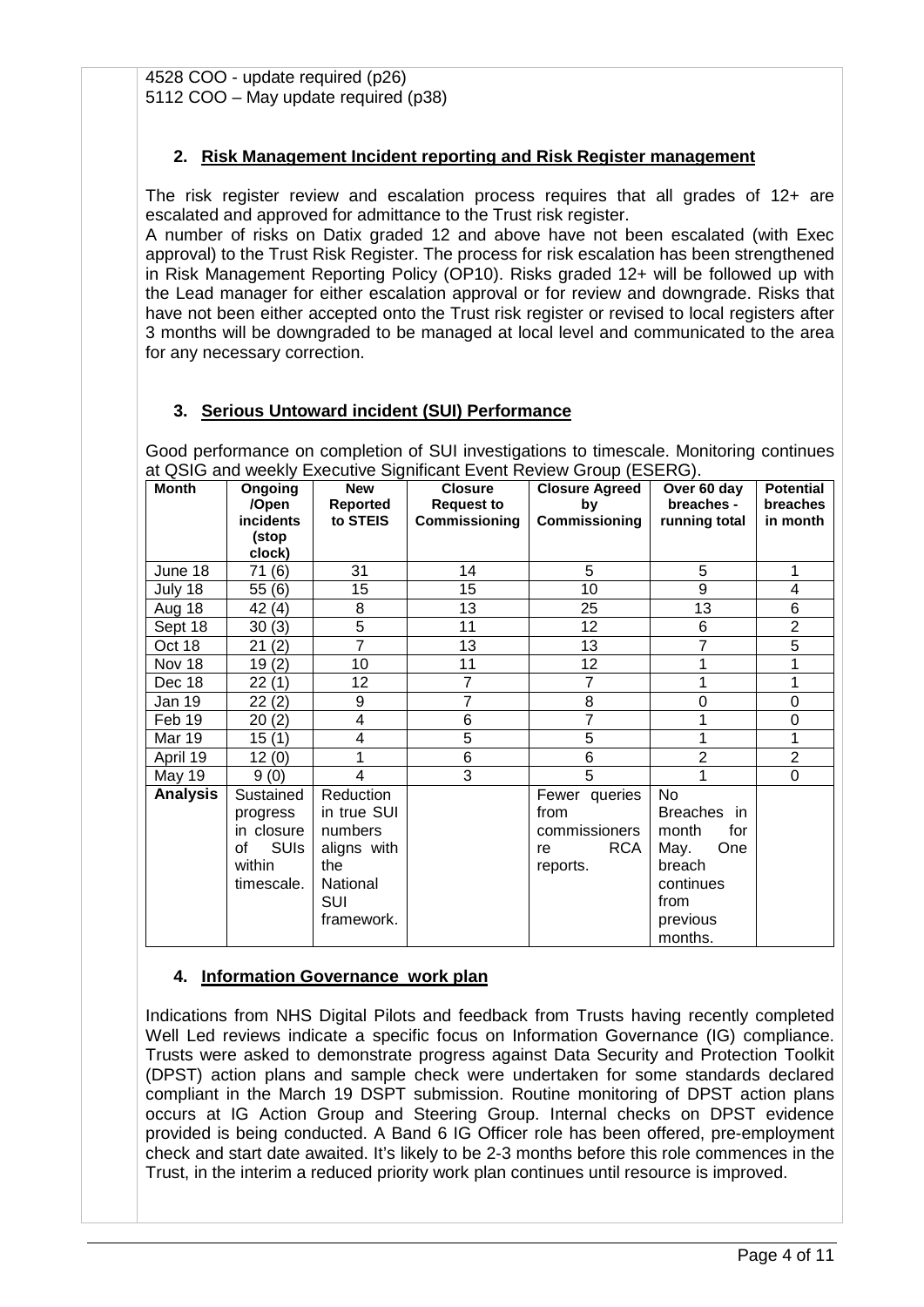# **5. Governance staffing**

Recruitment still in progress for H&S and Divisional Governance portfolios.

#### **6. Local Procedures and Guidelines – Governance (June 19)**

Governance is currently reviewing registers and cleansing data for upload to the Health Assure system. Draft reports are expected to be available by/before the end of June 19. Once reports begin to be produced, further data cleans and update will be required from Directorates to maintain an up to date register.

# **7. Mortality process**

**NB.** SJR figures below are as at the 3<sup>rd</sup> June 19 and will change daily.

#### **SJR1 review process**

92 SJR1 reviews are outstanding. 36 SJR2 reviews are outstanding.

All have routine monthly follow up via Mortality leads. Progress is reported to QSIG via the Divisional Highlight reports.

As at 5<sup>th</sup> June 19, SJR2 judgements of overall care show predominantly adequate and good care. Interviews are in progress for SJR reviewers to assist completion.

SJR2 findings where poor care was judged indicate:

Ongoing care - Inadequate monitoring, escalation – RCA investigation commenced EoL care – Failure to palliate/ recognise poor prognosis/DNACPR documentation – fed back for learning to area.

# **8. Learning and Improvement**

A draft Change Implementation Review Framework will go to July Policy group. A discussion in progress with CQI leads will ensure alignment with CQI functions and the appropriate use of the review framework.

# **9. CQC Well Led Inspection**

With the CQC PIR document request submitted, the weekly Well Led meeting continues to plan for the upcoming Well Led review and monitor requirements within business as usual. A gap analysis and action plan is created highlighting areas for ongoing work.

Oversight of the 2018 CQC action plan is monitored at COG.

# **10. Health and Safety Compliance**

All areas are required to complete and return a self-assessment audit twice yearly. The return rate for year period 18/19 is below:

- Self-Assessment 1 = 136/225 60% returned
- Self-Assessment 2 = 118/225 52% returned

Non-returns are reported to Division via the quarterly Divisional Health and Safety report as well as direct follow up made between H&S staff and Directorates. Divisions and Directorates are asked to prioritise the monitoring of H&S returns since this can adversely affect assurance and complete reporting for Health and Safety.

Due to staffing resource, areas audited by H&S team over the past 12 months are detailed below. Recruitment to H&S role continues.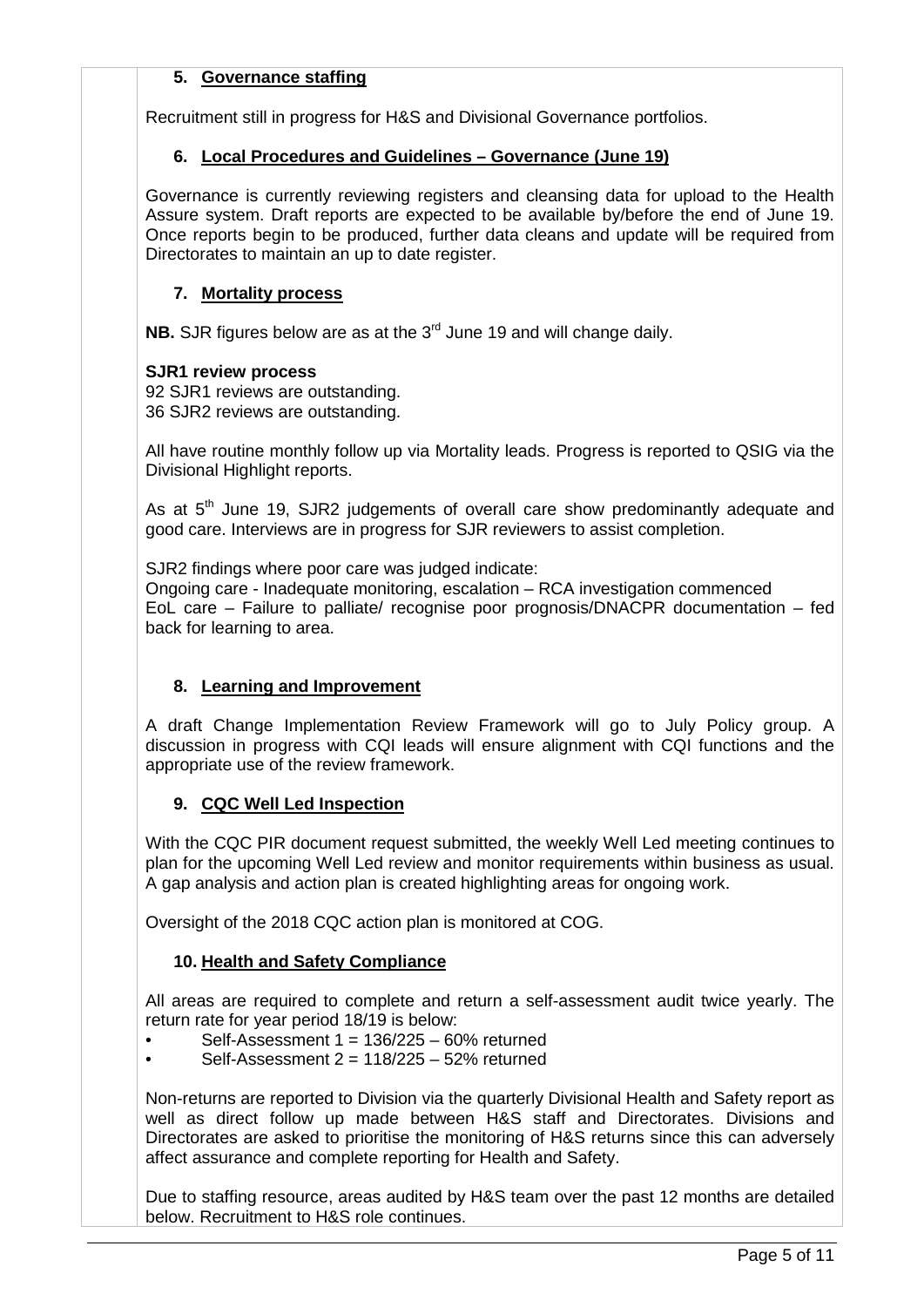Division 1 - 73% audited Division 2 – 40% audited Division 3 – 53% audited E&F – 40% audited Corporate – 89% audited

Routine H&S compliance audits have given an overall rating is RED (RED – significant gaps to address) in the departments listed below.

| <b>Division 1</b>          | <b>Division 2</b>     | <b>Division 3</b>     | E&F             |
|----------------------------|-----------------------|-----------------------|-----------------|
| Maxillo-Facial             | C <sub>25</sub> Renal | <b>Coalway Road</b>   | Housekeeping NX |
| Laboratory                 |                       | <b>Health Centre</b>  |                 |
| <b>Maternity Reception</b> |                       | Warstones             |                 |
| <b>Maternity</b>           |                       | <b>Medical Centre</b> |                 |
| Administration             |                       |                       |                 |
| C <sub>55</sub> AEC        |                       |                       |                 |

The 2019/20 audit programme will prioritise areas not seen in the preceding 12 months, those with poor compliance and nil returns of self-assessments.

# **Appendices**

Appendix 1 - Trust Risk Register (TRR) Appendix 2 – Tracked changes to risks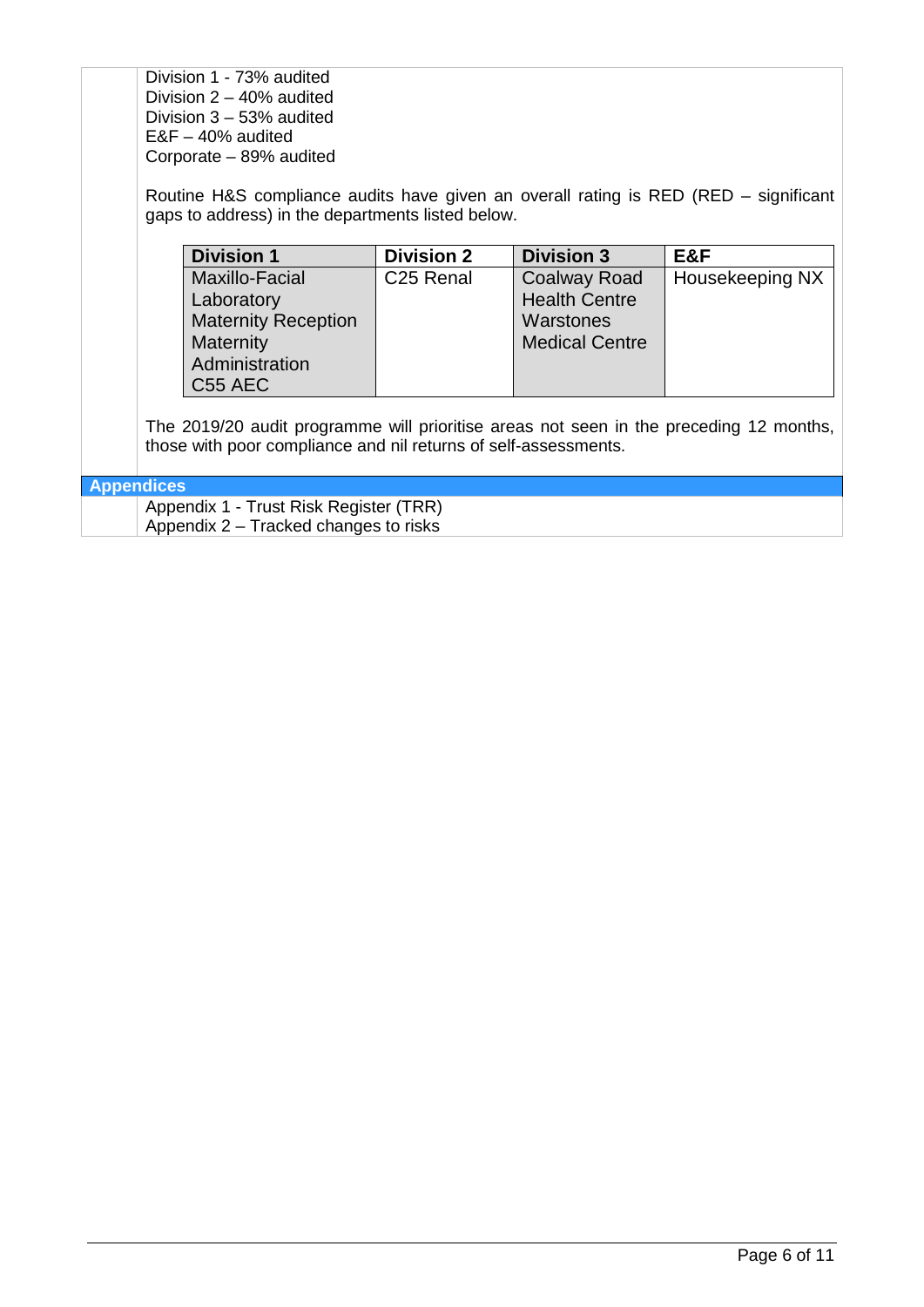| Lead<br><b>Director</b> | <b>Risk</b> | <b>Risk Title</b>                                                                            | <b>Field updated</b>                 | <b>Update made</b>                                                                                                                                                                                                                                                                                                                                                                                                                                                                                                                                                                                                                                                                                                   |
|-------------------------|-------------|----------------------------------------------------------------------------------------------|--------------------------------------|----------------------------------------------------------------------------------------------------------------------------------------------------------------------------------------------------------------------------------------------------------------------------------------------------------------------------------------------------------------------------------------------------------------------------------------------------------------------------------------------------------------------------------------------------------------------------------------------------------------------------------------------------------------------------------------------------------------------|
| Chief<br>Operating      | 5198        | Inability of<br>Community                                                                    |                                      |                                                                                                                                                                                                                                                                                                                                                                                                                                                                                                                                                                                                                                                                                                                      |
| Officer                 |             | Midwives to<br>complete Early<br>Help<br>Assessments for<br>the<br>Unborn/Newbor<br>n babies | ***New risk***                       | If the Local Authority are unable to<br>provide training to maternity staff<br>on the Eclipse System which is<br>required for the completion of the<br>Early Help Assessments (when<br>unborn/newborn babies in need do<br>not meet the Local Authority<br>threshold for risk of significant<br>harm) then then there is potential<br>for escalation for a child in need to<br>become a child at risk of significant<br>harm. This will result in an increase<br>in multi-agency referral forms<br>(MARF) being sent to the<br><b>Wolverhampton Multi Agency</b><br>Safeguarding Hub (MASH).<br>Currently MARF forms are being<br>rejected by the MASH if they do not<br>meet the threshold for child<br>protection. |
|                         | 4170        | Lack of capacity<br>$-$ OPD,                                                                 |                                      |                                                                                                                                                                                                                                                                                                                                                                                                                                                                                                                                                                                                                                                                                                                      |
|                         |             | Snowdrop Suite<br>and Durnall Unit                                                           | <b>Positive Assurance</b><br>$-$ New | Staff transfer has not been required<br>in this month                                                                                                                                                                                                                                                                                                                                                                                                                                                                                                                                                                                                                                                                |
|                         |             |                                                                                              | <b>Positive Assurance</b><br>- New   | 1st and 2nd process map of patient<br>journey through the Durnall Unit<br>undertaken                                                                                                                                                                                                                                                                                                                                                                                                                                                                                                                                                                                                                                 |
|                         |             |                                                                                              | <b>Positive Assurance</b><br>- New   | Increase in patients treated within<br>"Golden Hour"                                                                                                                                                                                                                                                                                                                                                                                                                                                                                                                                                                                                                                                                 |
|                         |             |                                                                                              | Gap in Assurance -<br><b>New</b>     | Recent RCA investigation has<br>highlighted human factors linked to<br>capacity and environment                                                                                                                                                                                                                                                                                                                                                                                                                                                                                                                                                                                                                      |
|                         |             |                                                                                              | Action Plan - New                    | Undertake 3rd process mapping<br>exercise                                                                                                                                                                                                                                                                                                                                                                                                                                                                                                                                                                                                                                                                            |
|                         |             |                                                                                              | Action Plan - New                    | Implement actions from RCA re<br>documentation in Durnall and<br>development of SOP for direct<br>ward admissions                                                                                                                                                                                                                                                                                                                                                                                                                                                                                                                                                                                                    |
|                         |             |                                                                                              | Action Plan - New                    | VCP required for additional AOS<br>nurses                                                                                                                                                                                                                                                                                                                                                                                                                                                                                                                                                                                                                                                                            |
|                         |             |                                                                                              | Action Plan - New                    | Meeting with estates to access<br>alternative areas to accommodate                                                                                                                                                                                                                                                                                                                                                                                                                                                                                                                                                                                                                                                   |

# **Appendix 2: Tracked changes within Trust Risk Register (June 2019)**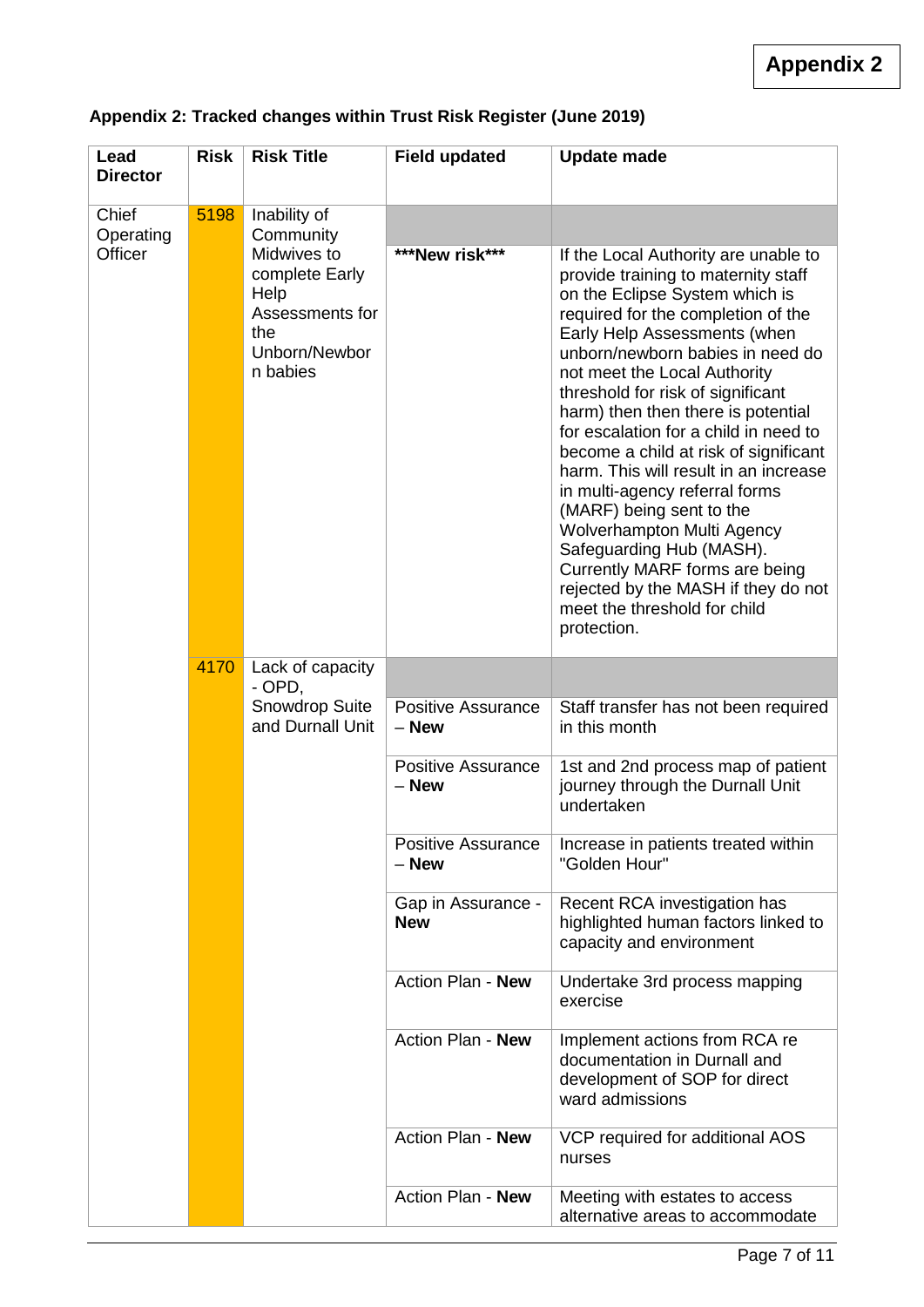|      |                                   |                                    | Durnall day case area. Various<br>options discussed Group Manager<br>to escalate to divisional<br>management April 2019                                                              |
|------|-----------------------------------|------------------------------------|--------------------------------------------------------------------------------------------------------------------------------------------------------------------------------------|
| 4472 | Delays in triage<br>in ED         |                                    |                                                                                                                                                                                      |
|      |                                   | <b>Risk level</b><br>downgraded    | Was RED now AMBER                                                                                                                                                                    |
|      |                                   | Gap in Assurance -<br><b>New</b>   | Inability to achieve 2 hr target in<br>month, significant delays<br>experienced                                                                                                      |
| 5083 | Lack of<br>trustwide              |                                    |                                                                                                                                                                                      |
|      | dysphagia<br>framework            | Positive Control -<br><b>New</b>   | <b>IDDSI</b> (International Dysphagia<br>Diet Standardisation Initiative) fully<br>implemented across Trust                                                                          |
|      |                                   | Positive Control -<br><b>New</b>   | Implementation in progress with<br>NHS/PSA/RE/2018/004                                                                                                                               |
|      |                                   | <b>Positive Assurance</b><br>– New | Full implementation of IDDSI<br>across Trust                                                                                                                                         |
|      |                                   | <b>Positive Assurance</b><br>- New | Mainly compliant with Patient<br><b>Safety Alert</b><br>(NHS/PSA/RE/2018/004) - few<br>remaining local actions being<br>monitored via Nutrition & Hydration<br><b>Steering Group</b> |
| 5173 | IT infrastructure<br>in Audiology |                                    |                                                                                                                                                                                      |
|      | clinics                           | Gap in Assurance -<br><b>New</b>   | Interrupted, incomplete and<br>rescheduled appointments (12<br>incidents reported via Datix since<br>December 2018)                                                                  |
| 4599 | Emergency<br><b>Services</b>      |                                    |                                                                                                                                                                                      |
|      | Governance<br>Arrangements        | Positive Control-<br><b>New</b>    | Directorate appointment of Quality<br>and Compliance officer in post                                                                                                                 |
|      |                                   | Positive Control-<br><b>New</b>    | Second Matron in post                                                                                                                                                                |
|      |                                   | <b>Positive Assurance</b><br>– New | Backlog of unapproved incidents<br>reduced                                                                                                                                           |
|      |                                   | Action Plan - New                  | Implement new process of all<br>incidents                                                                                                                                            |
| 4596 | QS104 -<br>Gallstone              |                                    |                                                                                                                                                                                      |
|      | <b>Disease</b>                    | Positive Assurance<br>- New        | From 05/03/19 to 21/05/19, 11<br>patients admitted with cholecystitis<br>have been operated on during their                                                                          |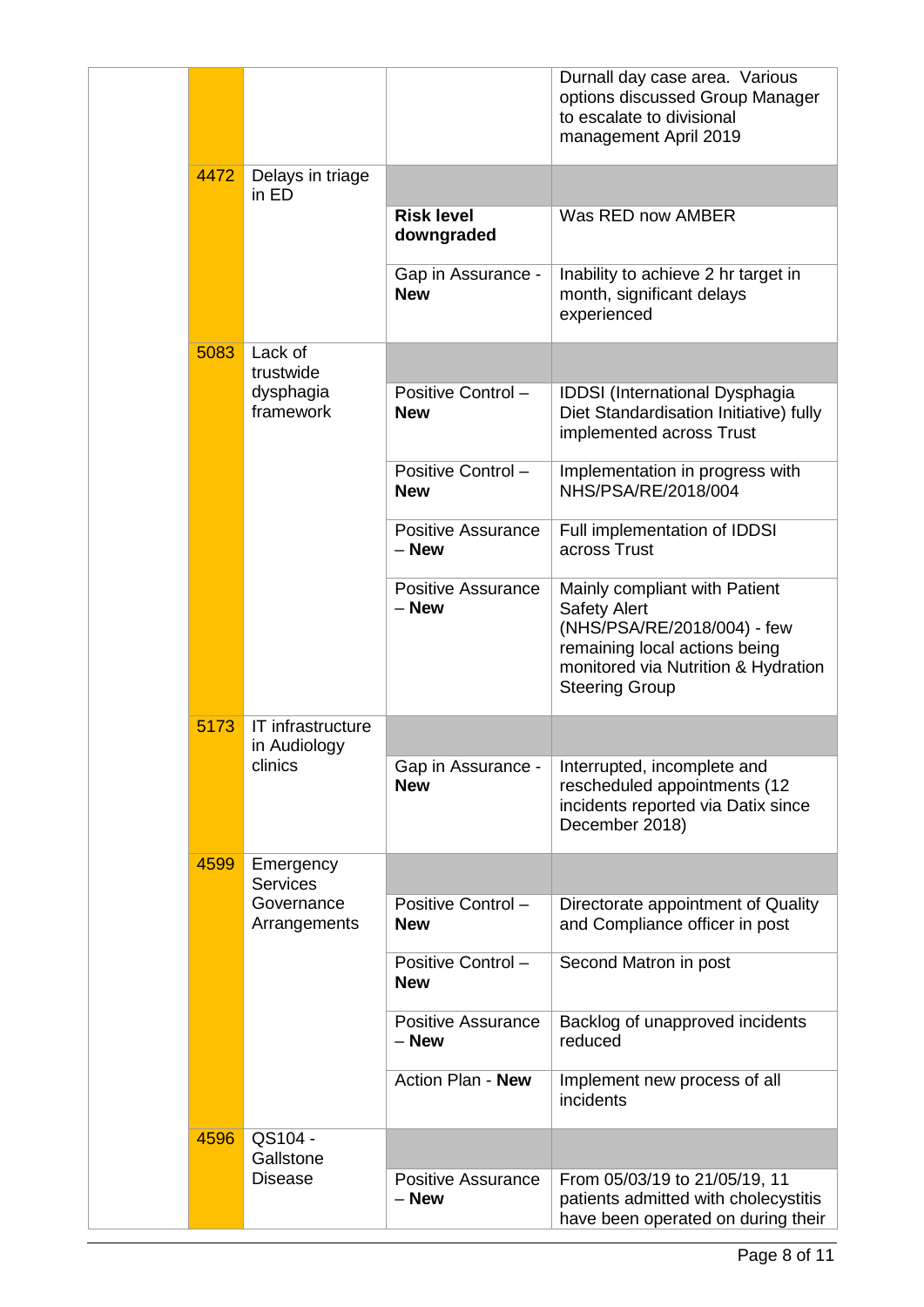|      |                                            |                                      | index admission on the hot<br>gallbladder list (If there are no hot<br>gallbladders for that day, then the<br>rest of the list has been filled with<br>elective gall bladders or other<br>emergency patients) |
|------|--------------------------------------------|--------------------------------------|---------------------------------------------------------------------------------------------------------------------------------------------------------------------------------------------------------------|
|      |                                            | <b>Positive Assurance</b><br>$-$ New | Hot gallbladders undertaken on the<br>CEPOD list by both UGI and non<br><b>UGI Surgeons</b>                                                                                                                   |
|      |                                            | Gap in Assurance -<br><b>New</b>     | From 05/03/19 to 21/05/19, there<br>have been 6 other patients listed<br>who were unfit for surgery.                                                                                                          |
| 4113 | <b>Divisions</b><br>inability to           |                                      |                                                                                                                                                                                                               |
|      | achieve CIP                                | <b>Positive Assurance</b><br>$-$ New | CIP partner now in post                                                                                                                                                                                       |
|      |                                            | <b>Positive Assurance</b><br>- New   | £6.4m CIP target now received for<br>Div <sub>2</sub>                                                                                                                                                         |
|      |                                            | <b>Positive Assurance</b><br>$-$ New | Division 2 over performance in Mth<br>1 of £1.1m                                                                                                                                                              |
|      |                                            | <b>Positive Assurance</b><br>- New   | Division 1 - Against a target of<br>£192k, £48k of CIP has been<br>achieved in month                                                                                                                          |
|      |                                            | <b>Positive Assurance</b><br>- New   | Division 1 CIP target for 19/20 is<br>£9.3m, the Division has achieved<br>£443k in month (5% of the target in<br>year). Recurrently £185k has been<br>achieved                                                |
|      |                                            | Action Plan - New                    | Activity data to come to Div 2 Core<br><b>Team Meetings</b>                                                                                                                                                   |
| 4382 | NX55 Main<br>Theatres, Wards               |                                      |                                                                                                                                                                                                               |
|      | A12, A14,<br>Admin, Plant<br>Rooms) - Fire | <b>Positive Assurance</b><br>$-$ New | 0 incidents relating to Reportable<br>Fire's within May 2019                                                                                                                                                  |
|      | Safety                                     | <b>Positive Assurance</b><br>$-$ New | 0 Unwanted Fire Signals within<br>May 2019                                                                                                                                                                    |
| 4411 | NX08/NX09<br><b>McHale Building</b>        |                                      |                                                                                                                                                                                                               |
|      | - Fire Safety                              | <b>Positive Assurance</b><br>$-$ New | 0 incidents relating to Reportable<br>Fire's within May 19                                                                                                                                                    |
|      |                                            | <b>Positive Assurance</b><br>$-$ New | 0 Unwanted Fire Signals within<br>May 19                                                                                                                                                                      |
| 4375 | NX87 Heart<br>Centre - Fire                |                                      |                                                                                                                                                                                                               |
|      | Safety                                     | <b>Positive Assurance</b>            | 0 incidents relating to Reportable                                                                                                                                                                            |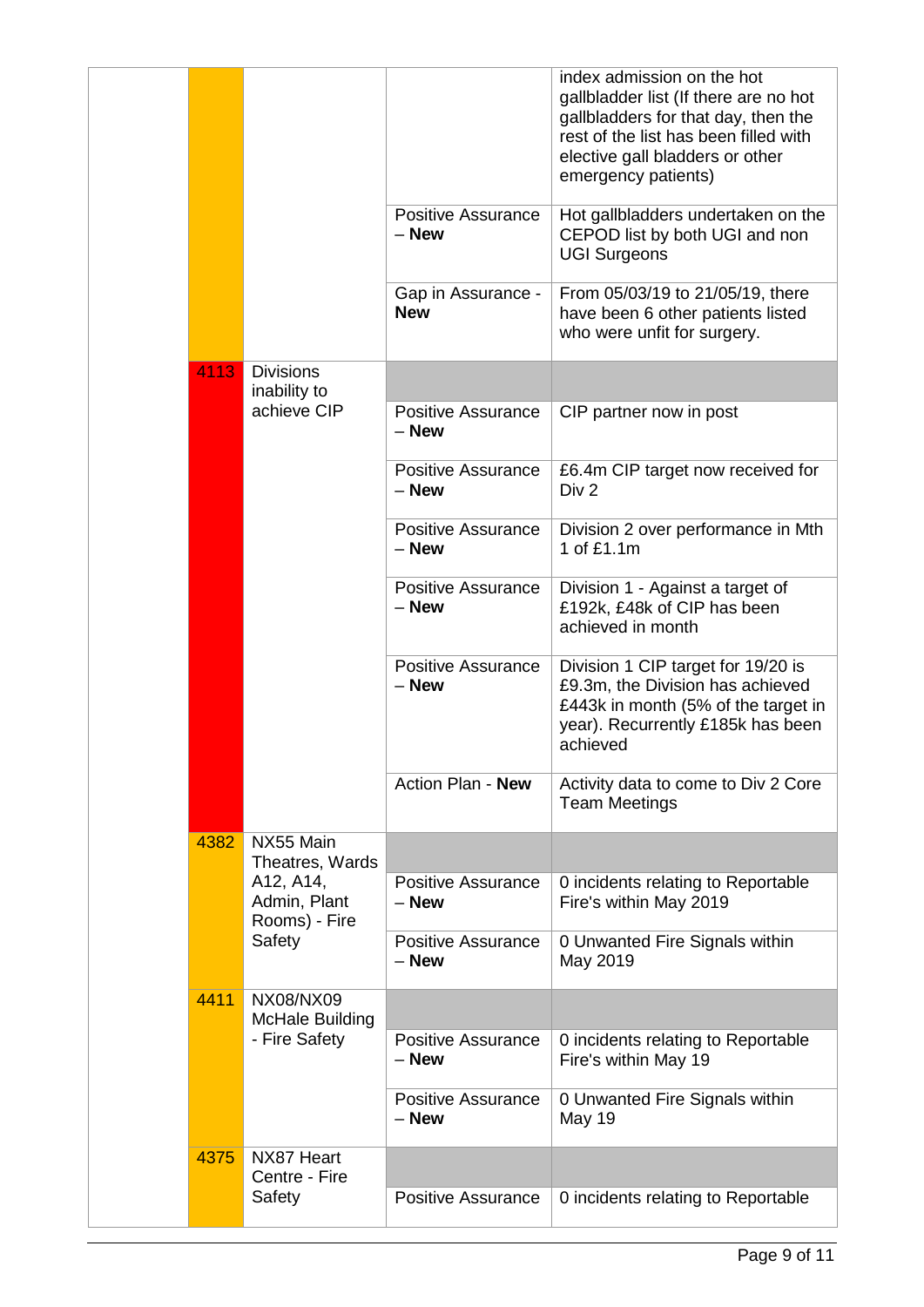|      |                                        | $-$ New                                                                        | Fire's within May 19                                                                                    |
|------|----------------------------------------|--------------------------------------------------------------------------------|---------------------------------------------------------------------------------------------------------|
|      |                                        | Gap in Assurance -<br><b>New</b>                                               | 2 unwanted fire signal during May<br>2019 (Cooking on ward)                                             |
|      |                                        | Action Plan - New                                                              | WMFS to approve 4 stage Plan<br>following                                                               |
| 5069 | Dermatology<br><b>Fast Track</b>       |                                                                                |                                                                                                         |
|      | Capacity                               | Positive Control -<br><b>New</b>                                               | Monitoring of two week wait<br>referrals                                                                |
|      |                                        | <b>Positive Assurance</b><br>- New                                             | Two week wait referrals now<br>increased to 88.5% from 64%                                              |
|      |                                        | Action Plan - New                                                              | Directorate Manager to present<br>updated action plan on monthly<br>basis to Divisional Oversight Group |
| 4547 | Safeguarding                           |                                                                                |                                                                                                         |
|      |                                        | Downgraded from<br>12 to 9. Now<br>managed on<br>Directorate risk<br>register. |                                                                                                         |
| 4161 | Shortage of<br><b>Qualified Nurses</b> |                                                                                |                                                                                                         |
|      | across the<br><b>Division</b>          | Downgraded from<br>12 to 9. Now<br>managed on<br>Divisional risk<br>register.  |                                                                                                         |
| 4706 | Infrastructure/en<br>vironment in      |                                                                                |                                                                                                         |
|      | <b>Nucleus</b><br><b>Theatres</b>      | <b>Positive Assurance</b><br>$-$ New                                           | No reported incidents of insect<br>infestation for last 6 months                                        |
|      |                                        | Gap in Assurance -<br><b>New</b>                                               | Three recent incidents of fire<br>alarms sounding in theatres - of<br>unknown cause.                    |
| 2080 | Risk to quality of<br>patient care:    |                                                                                |                                                                                                         |
|      | reduced<br>manpower                    | <b>Positive Assurance</b><br>– New                                             | 72.65 wte trained nursing<br>vacancies remain, 39 roles offered,<br>but not in post                     |
|      |                                        | <b>Positive Assurance</b><br>$-$ New                                           | 30 students offered roles to start in<br>Sept 19                                                        |
|      |                                        | <b>Positive Assurance</b><br>- New                                             | 1 bay closed on C25                                                                                     |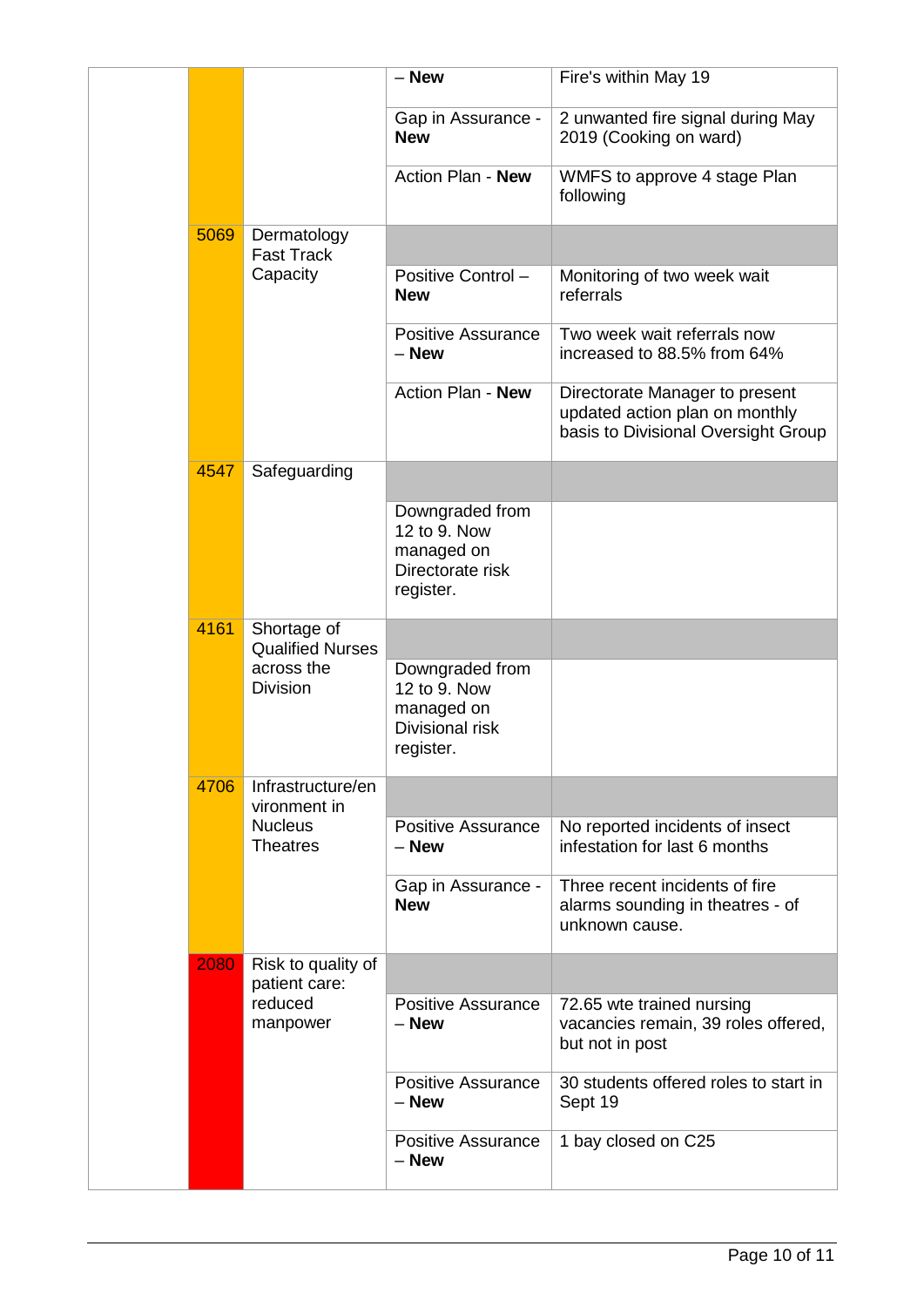|                            |      |                                                     | Action Plan - New                  | Local recruitment in place - await<br>outcome                                                                                                                                    |
|----------------------------|------|-----------------------------------------------------|------------------------------------|----------------------------------------------------------------------------------------------------------------------------------------------------------------------------------|
|                            |      |                                                     | Action Plan - New                  | Investigate use of Pharmacists in<br>drug admin to free up trained<br>nurses                                                                                                     |
| Chief<br>Nursing           | 3644 | If the Trust fails<br>to sustain                    |                                    |                                                                                                                                                                                  |
| Officer                    |      | improved<br>compliance with<br><b>CQC</b> standards | Positive Control-<br><b>New</b>    | Information provided in PIR<br>according to timescales                                                                                                                           |
|                            |      | the rating of<br>Good will could<br>decline and     | Action Plan - New                  | Collate examples of outstanding<br>and circulate.                                                                                                                                |
|                            |      | progress will not<br>be made                        | Action Plan - New                  | Deliver comms plan                                                                                                                                                               |
|                            |      | towards<br>Outstanding.                             | Action Plan - New                  | Provide evidence and gaps around<br><b>KLOES</b>                                                                                                                                 |
| Medical<br><b>Director</b> | 4661 | Lack of robust<br>system for                        |                                    |                                                                                                                                                                                  |
|                            |      | review and<br>communication<br>of test results      | <b>Positive Assurance</b><br>- New | TD Web requesting facility is<br>disabled, allowing only for the<br>review of historic results. This will<br>continue with monitoring of usage<br>until further notice (May 19). |
|                            |      |                                                     | <b>Positive Assurance</b><br>- New | From 3rd September 19 histology<br>results will be available via ICE.<br>Moving closer towards the use of<br>ICE for results reporting (June 19)                                 |
|                            |      |                                                     | Gap in Assurance -<br><b>New</b>   | Currently unable to" freeze" TD<br>Web which means it is still<br>available for reviewing results in<br>conjunction with ICE                                                     |
|                            |      |                                                     | Gap in Assurance -<br><b>New</b>   | ICE filing compliance remains low<br>across all reporting (circa 20%)                                                                                                            |
|                            |      |                                                     | Action Plan - New                  | Task and finish group to tailor the<br>rebuild of ICE in readiness for new<br>BCPS system in Feb 20 (only<br>available via ICE).                                                 |
|                            |      |                                                     | Action Plan - New                  | Trustwide SOP for use to be<br>developed alongside rebuild of ICE<br>system                                                                                                      |
| Chief<br>Financial         | 4955 | <b>MRET/Readmis</b><br>sions/Fines                  |                                    |                                                                                                                                                                                  |
| Officer                    |      | monies                                              | ***Risk closed***                  | The Trust received the MRET/<br>readmission money therefore risk is<br>to be closed.                                                                                             |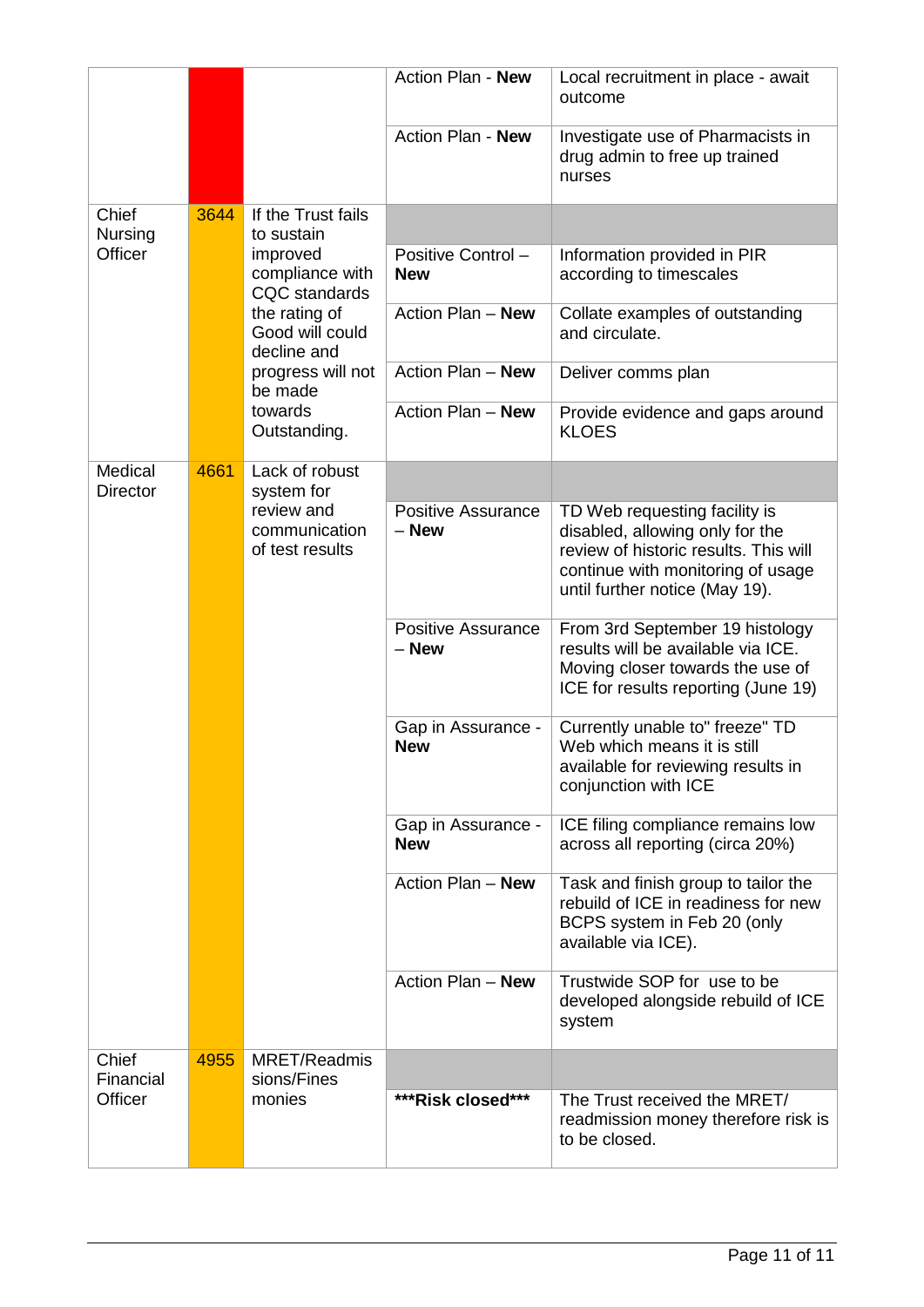#### **The Royal Wolverhampton NHS Trust**

4

5

10

15

200 | 25 20

12

8

Trust Risk Register

|                                      |                            |                                                                                                                                                                                                                                                                                                                                                                                                                  |                            |                                                                                                                                                        | <b>Trust RISK Register</b><br>June-2019 |                                                                                                                                                                                                                                                                                                                                                                                                                                                              |                                                                                                                                                                                                                                                                                    |                                         | 3 6 9 12 15<br>468<br>$\mathbf{3}$<br>$\overline{4}$ | $-5$                                |
|--------------------------------------|----------------------------|------------------------------------------------------------------------------------------------------------------------------------------------------------------------------------------------------------------------------------------------------------------------------------------------------------------------------------------------------------------------------------------------------------------|----------------------------|--------------------------------------------------------------------------------------------------------------------------------------------------------|-----------------------------------------|--------------------------------------------------------------------------------------------------------------------------------------------------------------------------------------------------------------------------------------------------------------------------------------------------------------------------------------------------------------------------------------------------------------------------------------------------------------|------------------------------------------------------------------------------------------------------------------------------------------------------------------------------------------------------------------------------------------------------------------------------------|-----------------------------------------|------------------------------------------------------|-------------------------------------|
| <b>Director</b>                      | <b>Cross</b><br><b>Ref</b> | <b>What is the Risk?</b>                                                                                                                                                                                                                                                                                                                                                                                         | <b>Risk</b>                | Current How are we managing<br>Level of the risk?                                                                                                      | <b>Evidence that it is</b><br>working.  | Any Evidence that it is<br>not working.                                                                                                                                                                                                                                                                                                                                                                                                                      | What else can we do?                                                                                                                                                                                                                                                               | <b>Risk</b><br>after<br>actions         | <b>Date Last</b><br><b>Reviewed</b>                  | <b>TB</b><br><b>Accept</b><br>Risk? |
| <b>Risk Lead</b>                     | ID.                        | <b>Principal Risk</b>                                                                                                                                                                                                                                                                                                                                                                                            |                            | <b>Controls</b>                                                                                                                                        | <b>Positive Assurances</b>              | <b>Gaps in Assurance/Control</b>                                                                                                                                                                                                                                                                                                                                                                                                                             | Action Plan that addresses Gaps in<br>Control                                                                                                                                                                                                                                      | <b>Residual</b><br><b>Risk Level</b>    |                                                      |                                     |
| <b>Risks Currently Being Managed</b> |                            |                                                                                                                                                                                                                                                                                                                                                                                                                  |                            |                                                                                                                                                        |                                         |                                                                                                                                                                                                                                                                                                                                                                                                                                                              |                                                                                                                                                                                                                                                                                    |                                         |                                                      |                                     |
| <b>Trust Objective:</b>              |                            | Proactively seek opportunities to develop our services                                                                                                                                                                                                                                                                                                                                                           |                            |                                                                                                                                                        |                                         |                                                                                                                                                                                                                                                                                                                                                                                                                                                              |                                                                                                                                                                                                                                                                                    |                                         |                                                      |                                     |
| Chief<br>Operating<br>Officer        | 5173                       | If the information technology<br>infrastructure is inadequate<br>within the Audiology Clinics<br>then patient appointments<br>will frequently be interrupted<br>due to lack of necessary IT<br>to support delivery of<br>service, resulting in a poor<br>patient experience as<br>occasionally this<br>necessitates patients being<br>recalled to future<br>appointments.<br>Date of origin: 20 February<br>2019 | $12 \overline{ }$<br>AMBER | $4 \times 3 = 1$ ) Manual rebooting of<br>computers (Mar 2019)<br>2) Audit of all computers<br>all all sites for<br>specification checks (Mar<br>2019) |                                         | 1) Interrupted, incomplete<br>and rescheduled<br>appointments (12<br>incidents reported via<br>Datix since December<br>2018) (May 2019)<br>1) Multiple complaints<br>from staff re: slow and<br>hanging computers, often<br>necessitating forced shut<br>down of computers (May<br>2019)<br>2) All of the 33 computers<br>have too little RAM - this<br>has been confirmed by IT<br>of which 8 computers<br>across the department<br>are obsolete (May 2019) | 1) & 2) Liaise with IT to<br>discuss specifications of the<br>equipment needed to run the<br>Audiology software necessary<br>and solutions<br>1) & 2) Business Case for IT<br>Aug-19<br>Infrastructure upgrade to be<br>submitted (this should include<br>any associated IG risks) | Aug-19 $1 \times 1 = 1$<br><b>GREEN</b> | $Jun-19$                                             |                                     |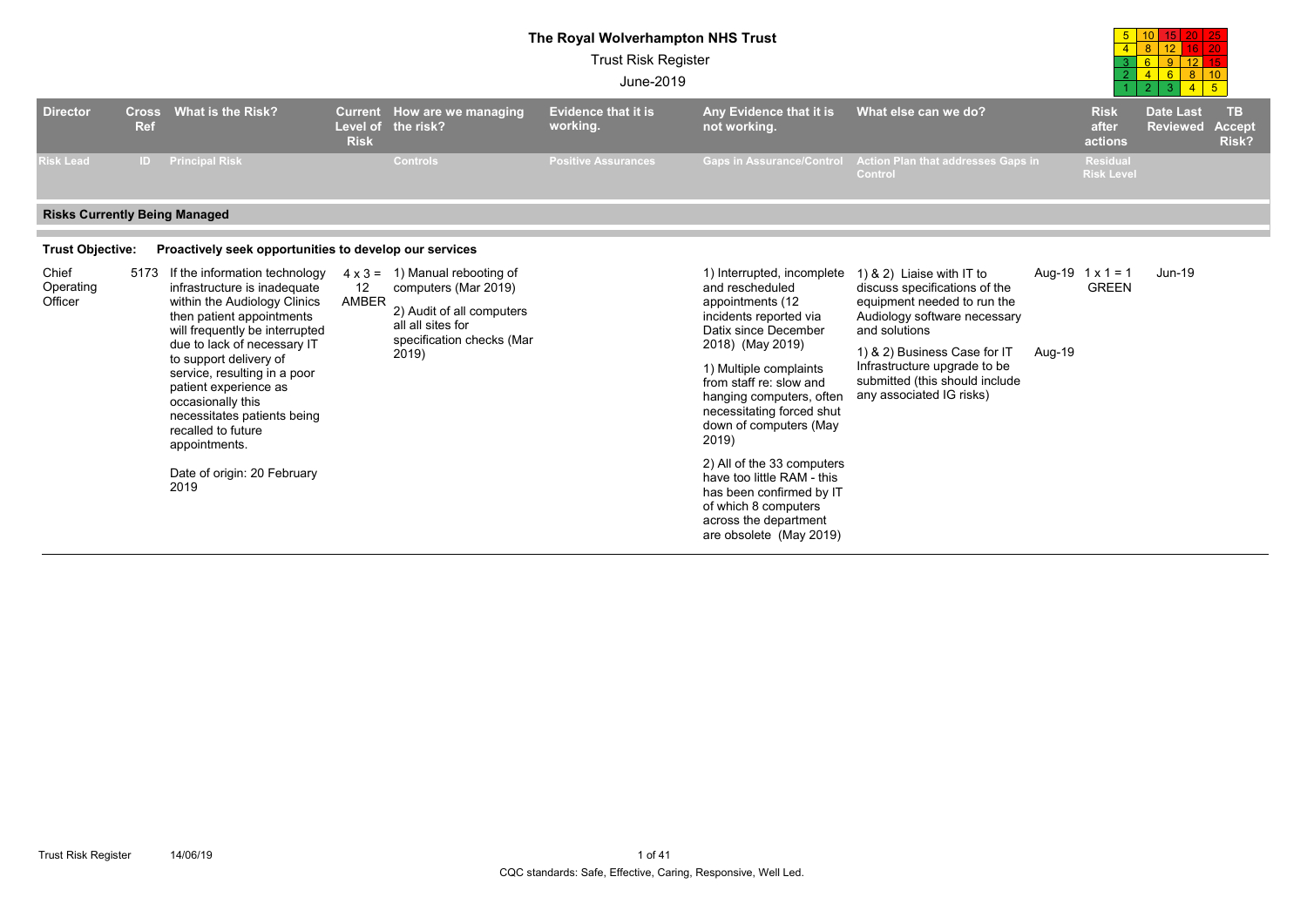| <b>Director</b>               | <b>Cross</b><br><b>Ref</b> | What is the Risk?                                                                                                                                                                                                                                                                                                                 | <b>Current</b><br>Level of<br><b>Risk</b> | How are we managing<br>the risk?                                                                                                                                                                                                                                                                                                                                                                                                                                                                                                                     | <b>Evidence that it is</b><br>working.                                                                                                                                                                                                                          | Any Evidence that it is<br>not working.                                                                                                                              | What else can we do?                            | <b>Risk</b><br>after<br>actions          | <b>Date Last</b><br><b>Reviewed</b> | <b>TB</b><br><b>Accept</b><br>Risk? |
|-------------------------------|----------------------------|-----------------------------------------------------------------------------------------------------------------------------------------------------------------------------------------------------------------------------------------------------------------------------------------------------------------------------------|-------------------------------------------|------------------------------------------------------------------------------------------------------------------------------------------------------------------------------------------------------------------------------------------------------------------------------------------------------------------------------------------------------------------------------------------------------------------------------------------------------------------------------------------------------------------------------------------------------|-----------------------------------------------------------------------------------------------------------------------------------------------------------------------------------------------------------------------------------------------------------------|----------------------------------------------------------------------------------------------------------------------------------------------------------------------|-------------------------------------------------|------------------------------------------|-------------------------------------|-------------------------------------|
| <b>Trust Objective:</b>       |                            | To have an effective & well integrated health and care system th                                                                                                                                                                                                                                                                  |                                           |                                                                                                                                                                                                                                                                                                                                                                                                                                                                                                                                                      |                                                                                                                                                                                                                                                                 |                                                                                                                                                                      |                                                 |                                          |                                     |                                     |
| Chief<br>Operating<br>Officer |                            | 2719 Lack of real time bed<br>management and<br>retrospective admissions on<br>PAS can have a significant<br>impact on electronic testing<br>and potentially e-discharge<br>systems leading to a<br>potential impact on patient<br>care/safety.<br>Date of origin: 23/05/11<br>Date of escalation =<br>24/05/11<br>Risk Lead: COO |                                           | $3 \times 3 = 9$ 1) Monitoring of PAS<br>AMBER update / use (monthly)<br>(Nov 14)<br>3) Implementation of<br>safehands bed<br>management (Apr 15)<br>4) Additional support from<br>Teletracking to optimise<br>use of real time system -<br>(Jan 16)<br>5) Establishment of task<br>and finish groups to<br>manage and improve.<br>Compliance to real time<br>bed allocation (Aug 16)<br>2) Ward clerk review<br>completed. Pilot for<br>weekend working<br>commences Feb 18.<br>Additional ward clerks in<br>Paediatrics and SAU<br>agreed (Nov 18) | 1) All requests for beds<br>via patient flow team (July<br>15)<br>1) real time bed<br>management improving<br>mon-fri<br>5) Improvement in<br>dashboard metrics<br>3) Use of Safehands, real<br>time bed management<br>system from September<br>16 (paperless). | 1) Patients still entered<br>retrospectively on PAS,<br>especially after<br>weekends.<br>1) System bugs in<br>safehands causing delays<br>to bed allocation - closed | 2) Business Case for<br>additional Ward Clerks. | Apr-19 $2 \times 3 = 6$<br><b>YELLOW</b> | Apr-19                              | Yes                                 |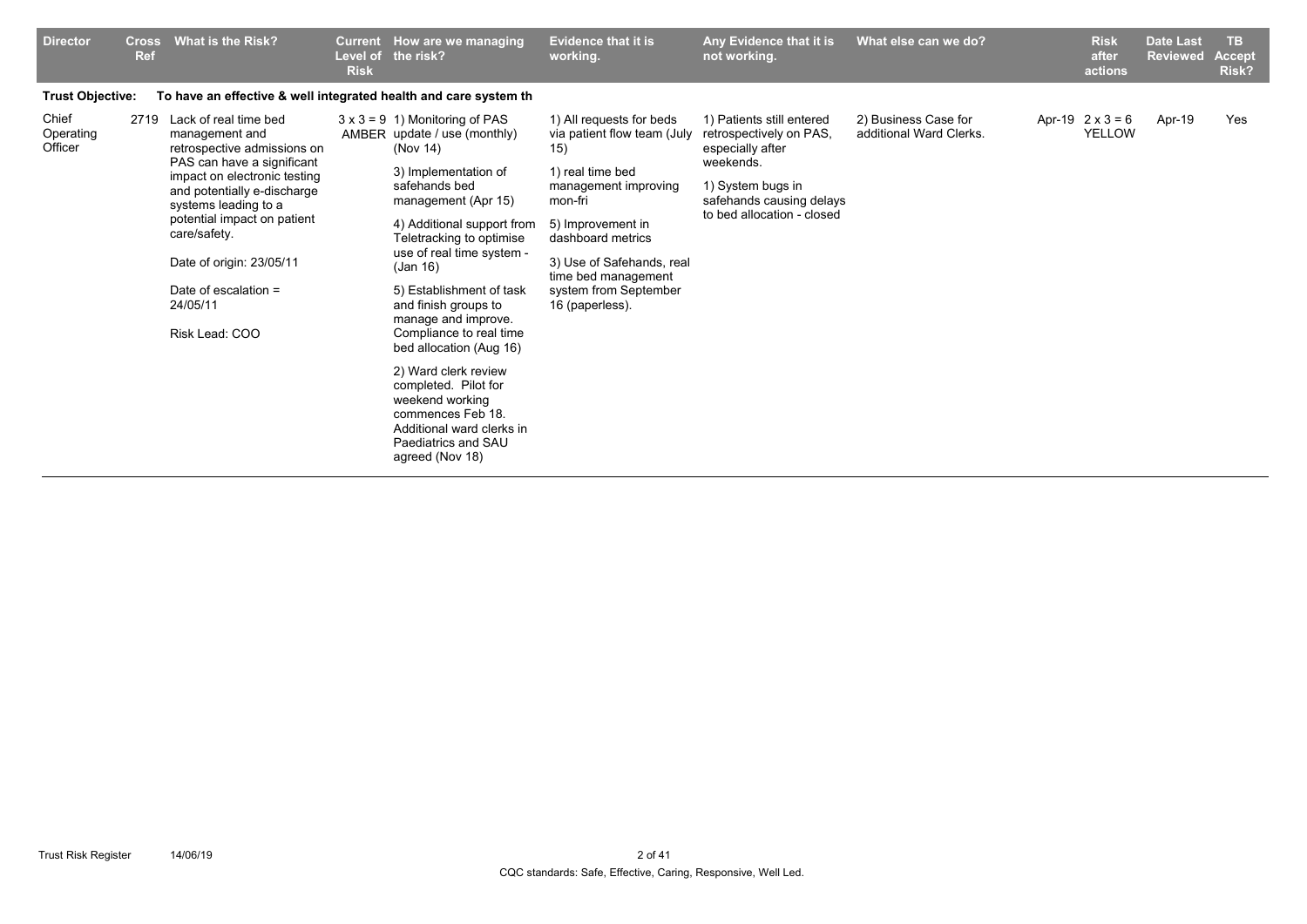| <b>Evidence that it is</b><br><b>Director</b><br><b>What is the Risk?</b><br>Current How are we managing<br><b>Cross</b><br>Level of the risk?<br><b>Ref</b><br>working.<br><b>Risk</b>                                                                                                                                                                                                                                                                                                                                                                                                                                                                                                                                                                                                                                                                                                                                                                                                                                                                                                                                                                                                                                                                                                                                                                                                                                                                                                                                                                                                                                                                                                                                                                                                                                                                                                                                                                                                                                                                                                                                                                                                                                                                                                                                                                                                                                                                                                                                                       | Any Evidence that it is<br>What else can we do?<br><b>Risk</b><br><b>Date Last</b><br>TB.<br><b>Reviewed</b><br>not working.<br>after<br><b>Accept</b><br>Risk?<br>actions                                                                                                                                                                                                                                                                                                                                                                                |
|-----------------------------------------------------------------------------------------------------------------------------------------------------------------------------------------------------------------------------------------------------------------------------------------------------------------------------------------------------------------------------------------------------------------------------------------------------------------------------------------------------------------------------------------------------------------------------------------------------------------------------------------------------------------------------------------------------------------------------------------------------------------------------------------------------------------------------------------------------------------------------------------------------------------------------------------------------------------------------------------------------------------------------------------------------------------------------------------------------------------------------------------------------------------------------------------------------------------------------------------------------------------------------------------------------------------------------------------------------------------------------------------------------------------------------------------------------------------------------------------------------------------------------------------------------------------------------------------------------------------------------------------------------------------------------------------------------------------------------------------------------------------------------------------------------------------------------------------------------------------------------------------------------------------------------------------------------------------------------------------------------------------------------------------------------------------------------------------------------------------------------------------------------------------------------------------------------------------------------------------------------------------------------------------------------------------------------------------------------------------------------------------------------------------------------------------------------------------------------------------------------------------------------------------------|-----------------------------------------------------------------------------------------------------------------------------------------------------------------------------------------------------------------------------------------------------------------------------------------------------------------------------------------------------------------------------------------------------------------------------------------------------------------------------------------------------------------------------------------------------------|
| Chief<br>1. Company involved in<br>4523 Heater Cooler Units (HCU)<br>1. A comprehensive<br>$3 \times 4 =$<br>12<br>Operating<br>used in cardiac surgery can<br>service contract is in<br>the upgrading of the<br>Officer<br>AMBER place, which provides a<br>harbour Mycobacterium<br>machines (08/05/2019)<br>chimaera (national and<br>loan machine on<br>3 & 4. No patients have<br>breakdown of our<br>international incident). The<br>declined the procedure as<br>upgraded cleaning protocol<br>machines (May 2016)<br>a result of being open<br>for the HCUs involves<br>(08/05/2019)<br>2. 6 monthly service<br>powerful bleach, which<br>within comprehensive<br>progressively damages the<br>1-5 HCU's are cleaned<br>service (May 2016)<br>internal components of the<br>and water changed with<br>machines. Surgery without<br>3. Patients are informed<br>hydrogen peroxide daily<br>an HCU would be very<br>before every case of the<br>(28/03/2019)<br>hazardous, so there is a<br>risk and it is documented<br>1-5 HCU's disinfected<br>need for at least one spare<br>on the consent form<br>(08/052019)<br>HCU on any operating day,<br>every 2 weeks as per<br>(March 2016)<br>in case of HCU failure<br>protocol (08/05/2019)<br>during a case. Experience<br>4. All patients who have<br>1-5 HCU's are tested for<br>one year ago was that all<br>had valve surgery since<br>infection monthly<br>January 2013 have been<br>HCUs being cleaned under<br>(08/05/2019)<br>contacted and told of the<br>the current protocol<br>risk of contracting<br>sustained similar damage<br>3 & 4 All HCU use on<br>and all failed over a short<br>Mycobacterium Chimera.<br>patients are recorded<br>period. 3 of our 6 HCUs<br>There is a dedicated<br>(08/05/2019)<br>have failed recently, with<br>national helpline for<br>patients to contact should<br>1-5 All HCU cleaning is<br>only 1 being repairable.<br>recorded (08/05/2019)<br>There is a risk of patient<br>they have any queries<br>harm if multiple HCUs failed<br>(March 2017)<br>1-5 There have been 3<br>on any day, along with the<br>patients infected<br>5. Directorate currently<br>risk of financial loss if list<br>has 4 HCU machines.<br>historically (none from<br>cancellations became<br>Nov/Dec 17) to date -<br>(Mar 19)<br>necessary.<br>these infections take up<br>to 5 years (as far as we<br>Date of origin: 28/04/2016<br>know) to manifest<br>Date of escalation =<br>(08/05/2019)<br>17/06/2016<br>Date of re-escalation $=$<br>27/03/2019 | 5) Approval of Business<br>Yes<br>5) Potential for list<br>Jun-19 $1 \times 3 = 3$<br>$May-19$<br>cancellation - None<br>Case - Need to consider<br><b>GREEN</b><br>cancelled to date<br>replacement of some if not all<br>(08/05/2019)<br>machines - minimum of 5<br>machines required<br>5) 3 out of 6 HCU<br>$May-19$<br>1-5) Undertake a trial of<br>machine have failed<br>company's new demo<br>recently, 2 of which are<br>machine<br>irreparable (08/05/2019)<br>5) A gap in HCU<br>availability from<br>manufacturer due to<br>demand nationally |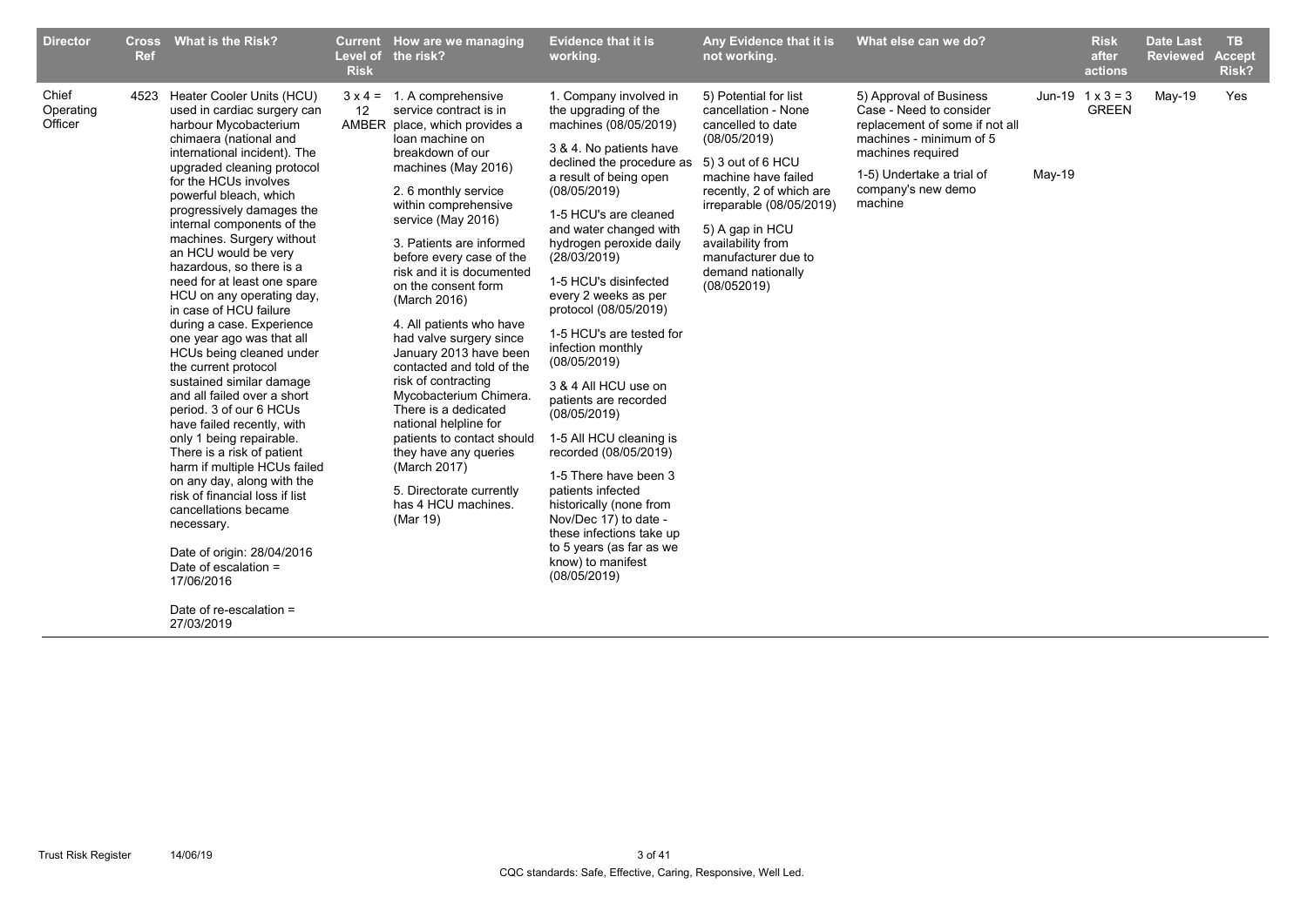| <b>Director</b>               | <b>Cross</b><br><b>Ref</b> | <b>What is the Risk?</b>                                                                                                                                                                                                                                                                                                                                                                                                                                                                                                                                                                               | <b>Risk</b>                          | Current How are we managing<br>Level of the risk?                                                                                                                                                                                                                                                         | <b>Evidence that it is</b><br>working.                                                                                                                                                                                                                                                                                                                                                                                                                               | Any Evidence that it is<br>not working.                                                                                                                                                                                                                                                                                                                                                                                                                                    | What else can we do?                                                                                                                                                                                                                                                                                                                                                                                                                                                                                                                                                                                                                                    |                                                | <b>Risk</b><br>after<br>actions          | <b>Date Last</b><br><b>Reviewed</b> | <b>TB</b><br><b>Accept</b><br><b>Risk?</b> |
|-------------------------------|----------------------------|--------------------------------------------------------------------------------------------------------------------------------------------------------------------------------------------------------------------------------------------------------------------------------------------------------------------------------------------------------------------------------------------------------------------------------------------------------------------------------------------------------------------------------------------------------------------------------------------------------|--------------------------------------|-----------------------------------------------------------------------------------------------------------------------------------------------------------------------------------------------------------------------------------------------------------------------------------------------------------|----------------------------------------------------------------------------------------------------------------------------------------------------------------------------------------------------------------------------------------------------------------------------------------------------------------------------------------------------------------------------------------------------------------------------------------------------------------------|----------------------------------------------------------------------------------------------------------------------------------------------------------------------------------------------------------------------------------------------------------------------------------------------------------------------------------------------------------------------------------------------------------------------------------------------------------------------------|---------------------------------------------------------------------------------------------------------------------------------------------------------------------------------------------------------------------------------------------------------------------------------------------------------------------------------------------------------------------------------------------------------------------------------------------------------------------------------------------------------------------------------------------------------------------------------------------------------------------------------------------------------|------------------------------------------------|------------------------------------------|-------------------------------------|--------------------------------------------|
| Chief<br>Operating<br>Officer | 4596                       | If a patient with acute<br>cholecystitis does not have<br>cholecystectomy within 1<br>week (as recommended by<br>NICE QS104) and a patient<br>with acute gallstone<br>pancreatitis is does not<br>have cholecystectomy within<br>2 weeks (as recommended<br>by NCEPOD in Treat the<br>Cause) the patient is at<br>increased risk of recurrent<br>admissions with<br>complications of gallstones,<br>potentially serious morbidity<br>and an increased risk of<br>mortality.<br>Date of origin: 09/08/16<br>Date of escalation =<br>06/02/17<br>Risk Lead: General Surgery<br>and Urology Group Manager | $4 \times 3 =$<br>12<br><b>AMBER</b> | 2. SLA with Stoke<br>reversed to bring<br>additional resources from<br>current RWT Consultant<br>and buy service from<br>Stoke (Feb 2018)<br>3 (21/03/19) Additional all<br>day list allocated from 5th<br>March 2019<br>4 (21/03/19) SOP agreed<br>including agreed consent<br>criteria and booking form | 1-3 (03.06.19) From<br>05/03/19 to 21/05/19, 11<br>patients admitted with<br>cholecystitis have been<br>operated on during their<br>index admission on the<br>hot gallbladder list (If<br>there are no hot<br>gallbladders for that day,<br>then the rest of the list<br>has been filled with<br>elective gall bladders or<br>other emergency patients)<br>1-3 (03.06.19) Hot<br>gallbladders undertaken<br>on the CEPOD list by<br>both UGI and non UGI<br>Surgeons | 1 (08.05.19) Patients are<br>presenting with<br>complications of<br>qallstones<br>1 (05.07.18) Local audit<br>showing recurrent<br>admissions<br>1-3 (08.05.19) Highlight<br>as a 'service at risk' to<br>Division and as part of<br><b>Medical Workforce Report</b><br>1-3 (08.05.19) Unable to<br>appoint to the 4th UGI<br>Consultant post<br>1-3 (03.06.19) From<br>05/03/19 to 21/05/19.<br>there have been 6 other<br>patients listed who were<br>unfit for surgery. | (14.06.19) Additional<br>recruitment and training of<br>staff for another half day list<br>per week (Critical Care<br>Services Directorate)<br>(14.06.19) Re-locate UHNM<br>staging lap list on Friday<br>morning to give weekly 3rd<br>session (Critical Care<br>Services Directorate)<br>(14.06.19) Recruit 4th UGI<br>surgeon to enable full<br>utilisation of allocated<br>capacity. Currently being<br>undertaken as additional to<br>job plan<br>(21.03.19) Purchase bile duct<br>exploration kit<br>(21.03.19) Procedure specific<br>consent form<br>(14.06.19) Involvement with<br><b>Surgical Ambulatory</b><br><b>Emergency Care Network.</b> | Jul-19<br>Mar-20<br>Sep-19<br>Sep-19<br>Mar-20 | Jul-19 $2 \times 2 = 4$<br><b>YELLOW</b> | Jun-19                              | Yes                                        |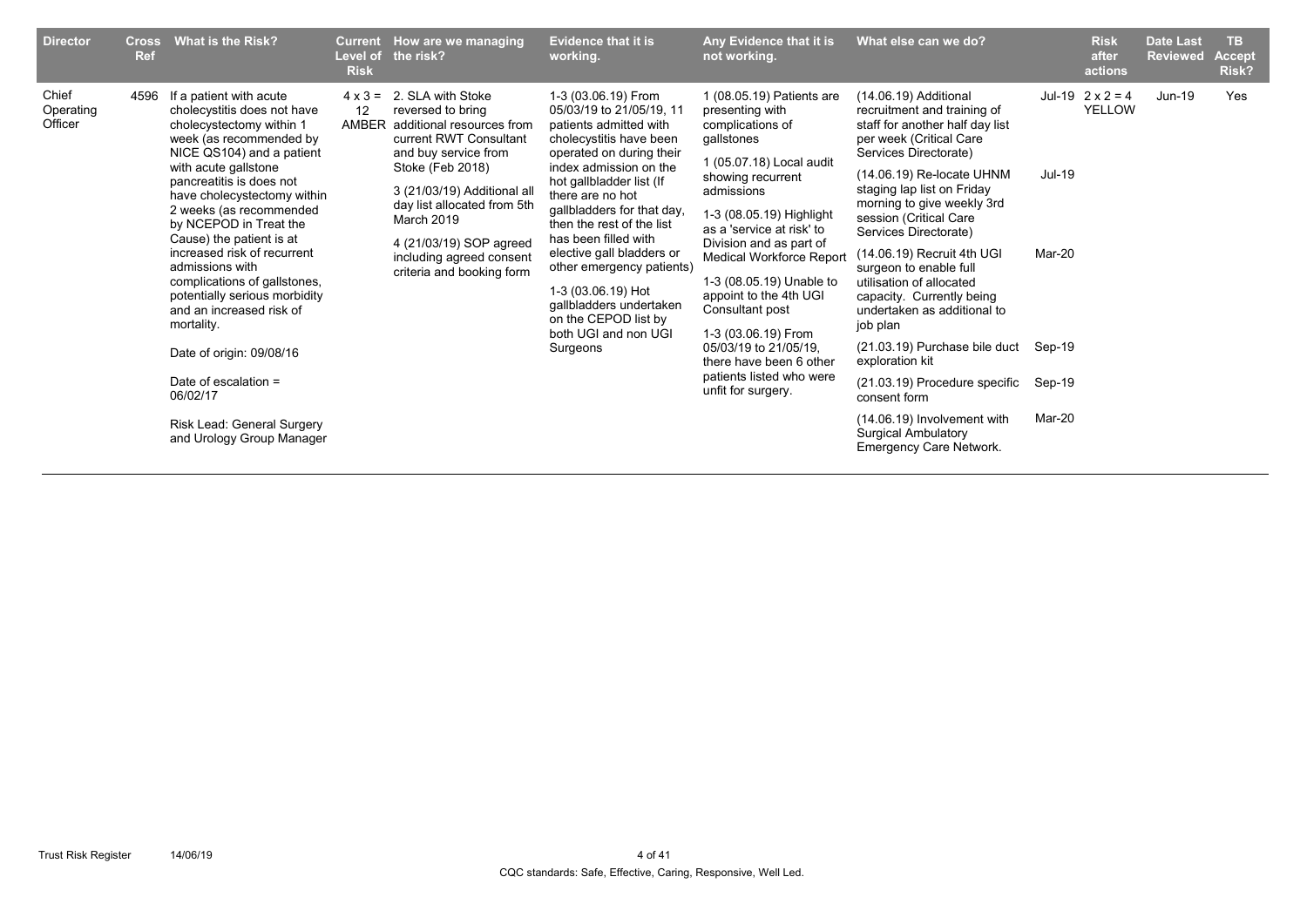| <b>Director</b>               | <b>Ref</b> | Cross What is the Risk?                                                                                                                                                                                                                                                                                                                                                                                                                                                                                                                                                                                                                                   | <b>Risk</b> | Current How are we managing<br>Level of the risk?                                                                                                                                                                                                                                                                                                                                                                                                                                                                                                                                                                                                                                                                                                                                                                                                                                                                                                                                                                                                                                                                                            | <b>Evidence that it is</b><br>working.                                                                                                                                                                                                                                                                                                                                                                                                                                                       | Any Evidence that it is<br>not working.                                                                                                                               | What else can we do?                                                                   | <b>Risk</b><br>after<br>actions          | <b>Date Last</b><br><b>Reviewed</b> | <b>TB</b><br><b>Accept</b><br><b>Risk?</b> |
|-------------------------------|------------|-----------------------------------------------------------------------------------------------------------------------------------------------------------------------------------------------------------------------------------------------------------------------------------------------------------------------------------------------------------------------------------------------------------------------------------------------------------------------------------------------------------------------------------------------------------------------------------------------------------------------------------------------------------|-------------|----------------------------------------------------------------------------------------------------------------------------------------------------------------------------------------------------------------------------------------------------------------------------------------------------------------------------------------------------------------------------------------------------------------------------------------------------------------------------------------------------------------------------------------------------------------------------------------------------------------------------------------------------------------------------------------------------------------------------------------------------------------------------------------------------------------------------------------------------------------------------------------------------------------------------------------------------------------------------------------------------------------------------------------------------------------------------------------------------------------------------------------------|----------------------------------------------------------------------------------------------------------------------------------------------------------------------------------------------------------------------------------------------------------------------------------------------------------------------------------------------------------------------------------------------------------------------------------------------------------------------------------------------|-----------------------------------------------------------------------------------------------------------------------------------------------------------------------|----------------------------------------------------------------------------------------|------------------------------------------|-------------------------------------|--------------------------------------------|
| Chief<br>Operating<br>Officer |            | 4599 If there are staffing issues<br>within the Emergency Dept,<br>especially substantive<br>shortages within the Medical<br>team, along with increased<br>numbers of patients<br>attending, leading to<br>significant pressure on the<br>staff within ED. This will<br>lead to an inability to<br>engage fully with<br>Governance processes.<br>This will result in potential<br>compromised patient care,<br>inability to provide<br>assurance in relation to the<br>Governance agenda and<br>financial penalties as a<br>result of missed targets re<br>RCA's and DoC.<br>Date of origin: Aug 16<br>Date of escalation: Mar 17<br>Risk Lead: Emergency | 12          | $4 \times 3 = 1$ ) Matron has set up a<br>group (Band 7 meetings)<br>AMBER to ensure all nursing<br>actions are addressed<br>and learning is shared<br>across the team (08/16)<br>2) Review of Governance<br>work streams at the<br><b>Divisional Governance</b><br>meetings, incuding NICE,<br>External guidance, Audit,<br>Risk (08/16)<br>3) Monitoring of all<br>SUI/Audit actions through<br>to completion. SUI<br>actions are easily<br>accessable on W Drive<br>and reviewed on a<br>monthly basis in a<br>meeting (08/16)<br>4) Performance meetings<br>in place $(08/16)$<br>5) Directorate<br>Governance meeting in<br>place and attended by<br>Directorate Management<br>Team (08/16)<br>6) Directorate<br>appointment of Quality<br>and Compliance officer in<br>post (05/19)<br>7) Process in place to<br>review re-attendances for<br>potential SUI's proactively<br>(08/16)<br>8) Ongoing recruitment<br>(links to risk 2374<br>(medics) and 4496<br>(nursing) $[09/17]$<br>9) Governance pre meets<br>in place (11/16)<br>10) Incident reporting and<br>governance covered as<br>part of junior doctors<br>induction (12/17] | 1) Bd7 nursing forums<br>taking place regularly and<br>working well (05/19)<br>3) Local audit around<br>documentation of senior<br>review and ECG is<br>showing good<br>compliance (05/19)<br>8) Quality Improvment<br>Lead started (05/19)<br>8) 2nd Matron in post<br>(05/19)<br>3) Reviewed weekly by<br>Clinical lead in the<br>Consultants meeting and<br>Documentation review<br>done by Junior Doctor's<br>mentors $(05/19)$<br>2) Backlog of unnaproved<br>incidents reduced (06/19) | 3) Some actions not<br>relating to ED are taking a<br>considerable amount of<br>time to implement/ close<br>(05/19)<br>12) Historic incidents<br>under review (06/19) | 3) Meeting to explore more<br>established clinical engament<br>with Governance Process | Jul-19 $2 \times 3 = 6$<br><b>YELLOW</b> | <b>Jun-19</b>                       | Yes                                        |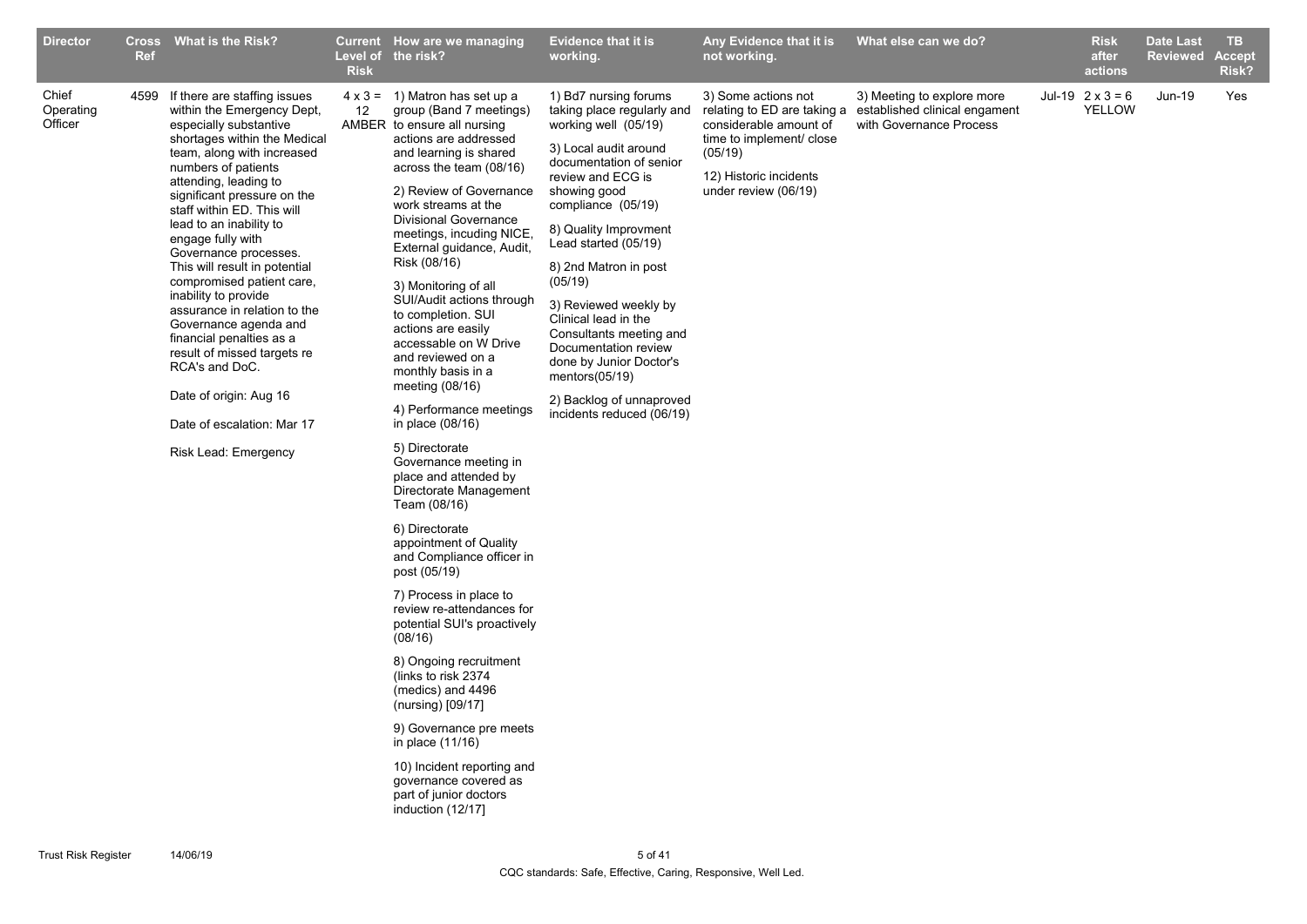| <b>Director</b> | <b>Cross</b><br><b>Ref</b> | What is the Risk? | <b>Risk</b> | Current How are we managing<br>Level of the risk?                                                                                   | <b>Evidence that it is</b><br>working. | Any Evidence that it is<br>not working. | What else can we do? | <b>Risk</b><br>after<br>actions | <b>Date Last</b><br><b>Reviewed Accept</b> | <b>TB</b><br>Risk? |
|-----------------|----------------------------|-------------------|-------------|-------------------------------------------------------------------------------------------------------------------------------------|----------------------------------------|-----------------------------------------|----------------------|---------------------------------|--------------------------------------------|--------------------|
|                 |                            |                   |             | 11) Date of governance<br>meeting amended to<br>enable attendance by<br>wider team [12/17]                                          |                                        |                                         |                      |                                 |                                            |                    |
|                 |                            |                   |             | 12) Quality and<br>compliance officer to<br>agree new incident<br>reviewing process within<br>2 matrons and group<br>manager (6/19) |                                        |                                         |                      |                                 |                                            |                    |
|                 |                            |                   |             | 13) Substantive<br>consultant establisment to<br>5 paeds and 9 adults<br>(with 2 additional locums)<br>[07/18]                      |                                        |                                         |                      |                                 |                                            |                    |
|                 |                            |                   |             | 14) HOT reporting of<br>radiological results in<br>place (07/18]                                                                    |                                        |                                         |                      |                                 |                                            |                    |
|                 |                            |                   |             | 15) Second Matron in<br>post (03/19)                                                                                                |                                        |                                         |                      |                                 |                                            |                    |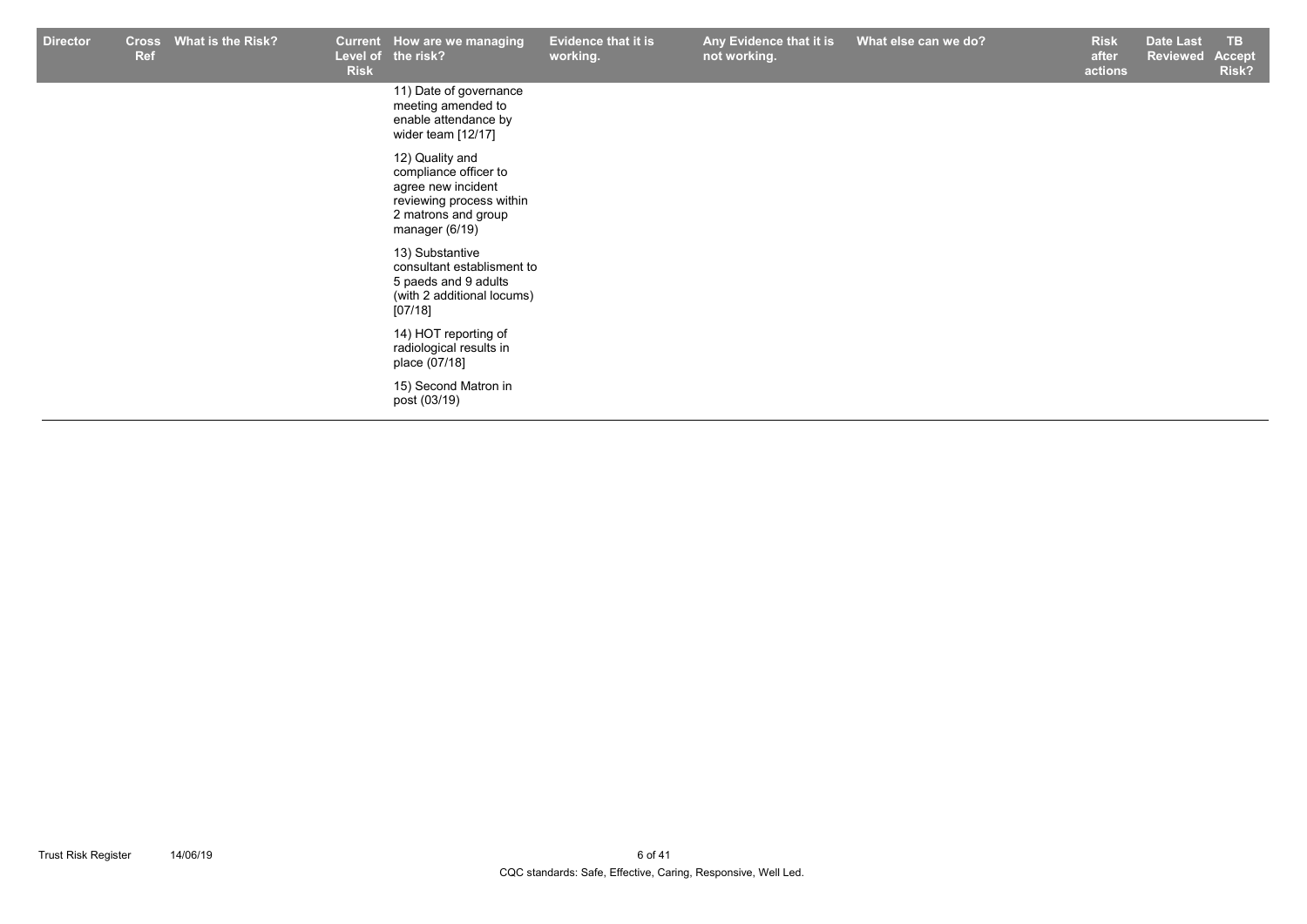| <b>Director</b>               | Ref  | Cross What is the Risk?                                                                                                                                                                                                                                                                                                                                                                                                                                                                                                                                                                                                                                                                                                                                                           | <b>Current</b><br>Level of<br><b>Risk</b> | How are we managing<br>the risk?                                                                                                                                                                                                                                                                                                                                                                                                                                                                                                                                                                                                                                                                                                                   | <b>Evidence that it is</b><br>working.                                                                                                                                                                                                                     | Any Evidence that it is<br>not working.                                                                                                                                                                                                                                                                                                                                                                                                                                                                                                                                        | What else can we do?  | <b>Risk</b><br>after<br>actions          | <b>Date Last</b><br><b>Reviewed</b> | TB.<br><b>Accept</b><br>Risk? |
|-------------------------------|------|-----------------------------------------------------------------------------------------------------------------------------------------------------------------------------------------------------------------------------------------------------------------------------------------------------------------------------------------------------------------------------------------------------------------------------------------------------------------------------------------------------------------------------------------------------------------------------------------------------------------------------------------------------------------------------------------------------------------------------------------------------------------------------------|-------------------------------------------|----------------------------------------------------------------------------------------------------------------------------------------------------------------------------------------------------------------------------------------------------------------------------------------------------------------------------------------------------------------------------------------------------------------------------------------------------------------------------------------------------------------------------------------------------------------------------------------------------------------------------------------------------------------------------------------------------------------------------------------------------|------------------------------------------------------------------------------------------------------------------------------------------------------------------------------------------------------------------------------------------------------------|--------------------------------------------------------------------------------------------------------------------------------------------------------------------------------------------------------------------------------------------------------------------------------------------------------------------------------------------------------------------------------------------------------------------------------------------------------------------------------------------------------------------------------------------------------------------------------|-----------------------|------------------------------------------|-------------------------------------|-------------------------------|
| Chief<br>Operating<br>Officer | 4761 | If we are unable to recruit<br>Senior Fellows then we will<br>be unable to provide a<br>service without reliance on<br>expensive agency locum<br>doctors and additional shifts<br>at enhanced rates for our<br>existing staff. This will result<br>in a risk to patient safety<br>because the quality of care<br>provided by locums can be<br>variable and also to the<br>health and well being of our<br>existing staff because they<br>are being regularly asked to<br>work more and more extra<br>shifts. Current position:<br>there are 5 Cardiology<br>vacancies, 1 Cardiothoracic<br>vacancy and 3 for<br>Anaesthetics.<br>Date of origin: May 17<br>Date of escalation: May 18<br>Addition made to risk:<br>Cardiology added May 19<br>Risk Lead: Cardiac Group<br>Manager | $3 \times 4 =$<br>12                      | 2. Anaesthetics - Agreed<br>we can recruit 2 training<br>AMBER ACCPs (4.4.18)<br>1. Job Vacancies are<br>being advertised in BMJ<br>as well as on NHS Jobs.<br>(09.17)<br>3. Cardiothoracic - 2<br>agency locums in place.<br>(4.4.18)<br>4. Anaesthetics -<br>Consultants have had to<br>cover middle grade night<br>shifts. (25.4.19)<br>5. Anaesthetics - 1 junior<br>doctor starting 29.4.19<br>and another in 2 weeks<br>time. (25.4.19)<br>6. Cardiology -<br>Recruitment on-going but<br>slow. (18.4.19)<br>6. Cardiology: 1 doctor<br>recruited 3+ months ago<br>still not in post, potential<br>to be here in May 2019.<br>(18.4.19)<br>2. Anaesthetics: Dr Ahuja<br>has agreed we can have<br>some doctors to rotate<br>around. (3.5.19) | 1-3 There have been no<br>incidents recorded to date<br>(08/05/2019)<br>1-3 Training of ACCP's<br>continues and will take a<br>further 12 months<br>(08/05/2019)<br>6. Cardiology: 2<br>candidates soon, Clinical<br>Fellowship Programme.<br>(08/05/2019) | 1 & 2. Anaesthetics - x5<br>vacancies - delays on<br>getting paperwork, GMC<br>through since July 2018<br>)08/05/2019)<br>1. Cardiothoracic vacancy<br>from 1st March 2019<br>(08/05/2019)<br>2. ACCP's x2 being<br>trained, training will take a<br>further 12 months to<br>complete (08/05/2019)<br>6. Cardiology: Very few<br>suitable candidates<br>available, 1 doctor<br>recruited into MTI post<br>has failed IELTS and<br>must resit next month<br>(08/05/2019)<br>6. Cardiology: Staff<br>generally recruited from<br>abroad need IELTs, GMC<br>and visa (08/05/2019) | 2. Training of ACCP's | Aug-19 $2 \times 3 = 6$<br><b>YELLOW</b> | $May-19$                            |                               |
|                               |      |                                                                                                                                                                                                                                                                                                                                                                                                                                                                                                                                                                                                                                                                                                                                                                                   |                                           |                                                                                                                                                                                                                                                                                                                                                                                                                                                                                                                                                                                                                                                                                                                                                    |                                                                                                                                                                                                                                                            |                                                                                                                                                                                                                                                                                                                                                                                                                                                                                                                                                                                |                       |                                          |                                     |                               |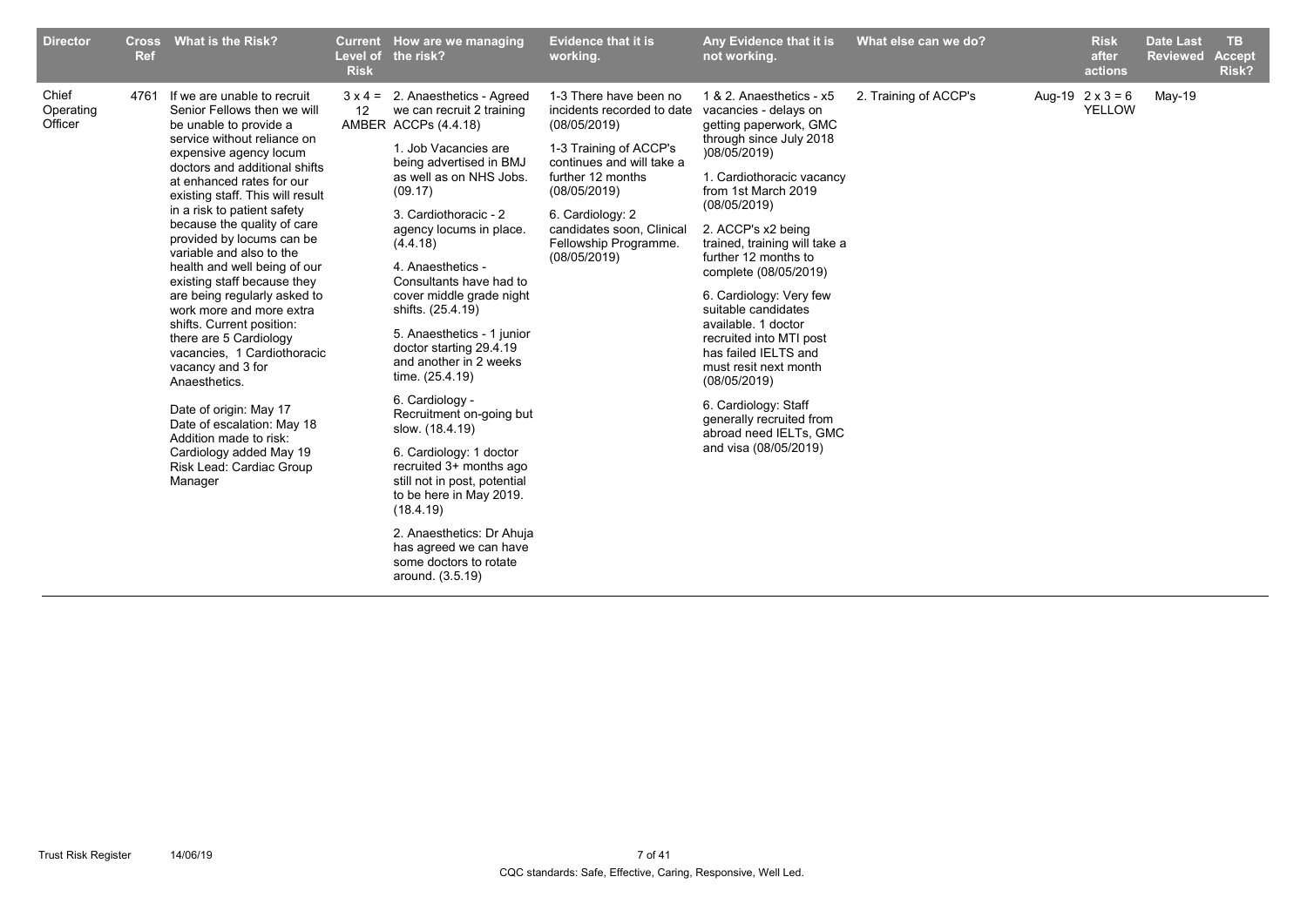| <b>Director</b>               | <b>Cross</b><br>Ref | What is the Risk?                                                                                                                                                                                                                                                                                                                                                                                                                                                                                                                                                                                                                                                                                                                                                                                                                                                                                              | <b>Current</b><br>Level of<br><b>Risk</b> | How are we managing<br>the risk?                                                                                                                                                                                                                                                                                                                                                                                                                                                                                                                                                                                                                                 | <b>Evidence that it is</b><br>working.                                                                                                                                                                                                                             | Any Evidence that it is<br>not working.                                                                                                                                                                                                                                                                                                                                                                                                                                                                                                                                                                                                      | What else can we do?                                                                                                               |        | <b>Risk</b><br>after<br>actions | <b>Date Last</b><br><b>Reviewed</b> | <b>TB</b><br><b>Accept</b><br>Risk? |
|-------------------------------|---------------------|----------------------------------------------------------------------------------------------------------------------------------------------------------------------------------------------------------------------------------------------------------------------------------------------------------------------------------------------------------------------------------------------------------------------------------------------------------------------------------------------------------------------------------------------------------------------------------------------------------------------------------------------------------------------------------------------------------------------------------------------------------------------------------------------------------------------------------------------------------------------------------------------------------------|-------------------------------------------|------------------------------------------------------------------------------------------------------------------------------------------------------------------------------------------------------------------------------------------------------------------------------------------------------------------------------------------------------------------------------------------------------------------------------------------------------------------------------------------------------------------------------------------------------------------------------------------------------------------------------------------------------------------|--------------------------------------------------------------------------------------------------------------------------------------------------------------------------------------------------------------------------------------------------------------------|----------------------------------------------------------------------------------------------------------------------------------------------------------------------------------------------------------------------------------------------------------------------------------------------------------------------------------------------------------------------------------------------------------------------------------------------------------------------------------------------------------------------------------------------------------------------------------------------------------------------------------------------|------------------------------------------------------------------------------------------------------------------------------------|--------|---------------------------------|-------------------------------------|-------------------------------------|
| Chief<br>Operating<br>Officer |                     | 5083 IF staff do not understand<br>their roles/ role boundaries<br>and receive training and<br>maintain competency<br>needed to accurately<br>identify dysphagia needs<br>and manage these<br>appropriately, THEN<br>patients' needs may not be<br>assessed (or inadequately<br>assessed) RESULTING IN<br>aspiration of oral intake and<br>the potential negative effect<br>on the patient's health. This<br>can lead to increased<br>antibiotic usage, increased<br>length of hospital stay,<br>increased likelihood of<br>readmission and - in the<br>most severe cases - the<br>patient's death. Additional<br>potential outcomes could be<br>increased exposure to<br>medical negligence actions<br>for both staff and the Trust.<br>Date of origin: August 2018<br>Accepted onto Divisional<br>Risk Register: August 2018<br>Accepted onto Trust Risk<br>Register: 08/10/18<br>Risk Lead: Head of Therapy | $4 \times 3 =$<br>12                      | (3) Care Pathway and<br>initial guidance published<br>AMBER on intranet (SALT pages)<br>for wards to manage<br>initial presentation of<br>patients with swallowing<br>problems (Aug 2018)<br>(2) Use of swallow<br>screening tool is now for<br>trained/competent Stroke<br>nurses only (Aug 2018)<br>(1) IDDSI (International<br>Dysphagia Diet<br>Standardisation Initiative)<br>fully implemented across<br>Trust (May 19)<br>(4) Under Care Pathway,<br>wards manage initial<br>presentation and then<br>refer to SALT who see<br>patients within 2 working<br>days (Nov 2018).<br>(5) Implementation in<br>progress with<br>NHS/PSA/RE/2018/004<br>(May 19) | (1) Full implementation of<br><b>IDDSI</b> across Trust (May<br>19)<br>(5) Mainly compliant with<br><b>Patient Safety Alert</b><br>(NHS/PSA/RE/2018/004)<br>few remaining local<br>actions being monitored<br>via Nutrition & Hydration<br>Steering Group (May 19) | (1) PHSO C203652<br>aspiration pneumonia in<br>Mar 18 [May 19]<br>(1) RCA 2017/30312<br>aspiration pneumonia in<br>Nov 17 [May 19]<br>$(1)$ 20 x related datix<br>incidents in 2017; 15 x<br>related datix incidents to<br>Nov 2018 [datix reports]<br>Nov18-Apr19 under<br>review] [May 19]<br>(2) Staff who are<br>untrained/ no competency<br>cannot use swallow<br>screening tool (all areas<br>outside Stroke) [May 19]<br>(4) SALT only available<br>on working days, so at<br>Bank Holiday times there<br>could gaps of up to 4<br>additional days (on top of<br>2 day response target)<br>before SALT assess the<br>patient [May 19] | (4) Investigate the possibility<br>of extending the SALT service<br>beyond working days only -<br>business case to be<br>completed | Jul-19 | $x =$                           | Jun-19                              |                                     |

Services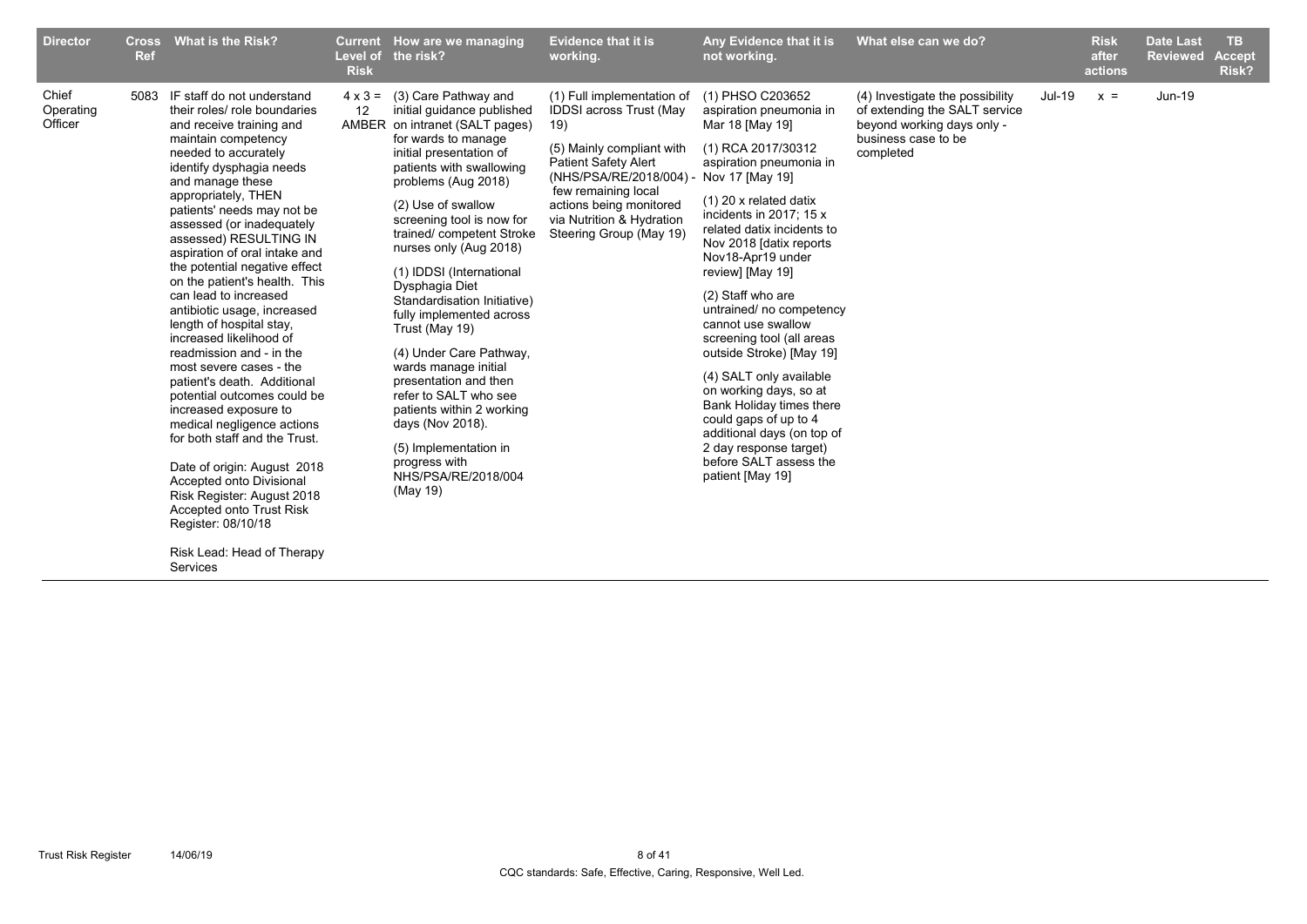| <b>Director</b> |            | <b>Cross</b> What is the Risk? |             | Current How are we managing Evidence that it is |          | Any Evidence that it is What else can we do? |         | Risk Date Last TB     |       |
|-----------------|------------|--------------------------------|-------------|-------------------------------------------------|----------|----------------------------------------------|---------|-----------------------|-------|
|                 | <b>Ref</b> |                                |             | Level of the risk?                              | working. | not working.                                 |         | after Reviewed Accept |       |
|                 |            |                                | <b>Risk</b> |                                                 |          |                                              | actions |                       | Risk? |

**Trust Objective: Maintain financial health - appropriate investment enhancement**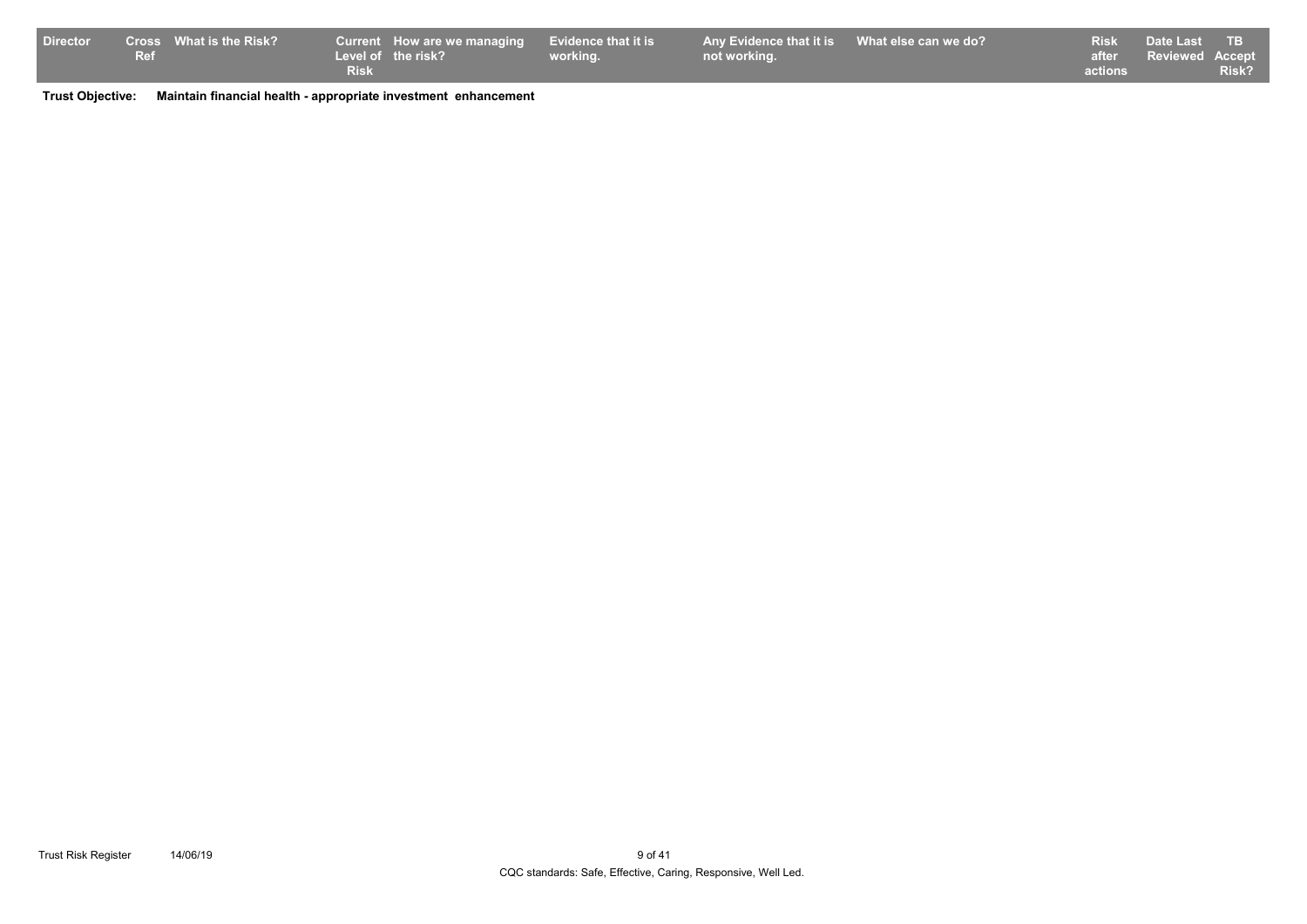| <b>Director</b>               | <b>Cross</b><br><b>Ref</b> | <b>What is the Risk?</b>                                                                                                                                                                 | <b>Risk</b> | Current How are we managing<br>Level of the risk?                                                                                                                                                                                                                                                                                                                                                          | <b>Evidence that it is</b><br>working.                                                                                                                                                                                                                                                                                                                                                                                                          | Any Evidence that it is<br>not working.                                  | What else can we do?                                                                                                                                                                                                                                                                                                                                                                                                                                                                                      |                                                | <b>Risk</b><br>after<br>actions         | <b>Date Last</b><br><b>Reviewed Accept</b> | TB.<br><b>Risk?</b> |
|-------------------------------|----------------------------|------------------------------------------------------------------------------------------------------------------------------------------------------------------------------------------|-------------|------------------------------------------------------------------------------------------------------------------------------------------------------------------------------------------------------------------------------------------------------------------------------------------------------------------------------------------------------------------------------------------------------------|-------------------------------------------------------------------------------------------------------------------------------------------------------------------------------------------------------------------------------------------------------------------------------------------------------------------------------------------------------------------------------------------------------------------------------------------------|--------------------------------------------------------------------------|-----------------------------------------------------------------------------------------------------------------------------------------------------------------------------------------------------------------------------------------------------------------------------------------------------------------------------------------------------------------------------------------------------------------------------------------------------------------------------------------------------------|------------------------------------------------|-----------------------------------------|--------------------------------------------|---------------------|
| Chief<br>Operating<br>Officer |                            | 4113 If the Divisions are unable to<br>achieve the identified CIP<br>target for 2019/2020 then                                                                                           |             | $4 \times 5 = 3$ . Vacancy control panel<br>20 RED in place (Oct 2015) and<br>higher restrictions applied                                                                                                                                                                                                                                                                                                  | 2, 3 & 4. Structure in<br>place to discuss and<br>identify opportunities to                                                                                                                                                                                                                                                                                                                                                                     | 2 & 3. Unidentified CIP<br>still remains across the<br>divisions (06/19) | 1-10) Continue with process<br>to identify and deliver<br>efficiencies                                                                                                                                                                                                                                                                                                                                                                                                                                    |                                                | Apr-19 $3 \times 3 = 9$<br><b>AMBER</b> | Jun-19                                     | Yes                 |
|                               |                            | there are implications for the<br>financial position of the Trust<br>Linked to BAF risk SR8.<br>Date of origin: 11/01/19<br>Date of escalation = Dec $18$<br>Risk Lead: All Deputy COO's |             | (Jan 17)<br>2. Financial Forecasting<br>meetings now include<br>Confirm & Challenge CIP<br>so that there is a<br>consistent approach to<br>Directorate financial<br>position/challenge (Sept<br>17)<br>1. Increased PMO<br>resources to support<br>delivery of the Trusts<br>efficiency programme<br>(June 16)<br>4. Monitored by the<br>Financial Recovery Board<br>(FRB) (Oct 2017)                      | create efficiencies and<br>business growth (06/19)<br>3. VCP meetings held<br>weekly and posts go<br>through this process for<br>all Divsions (06/19)<br>5. If there is a risk that<br>impacts on a team's<br>ability to deliver their CIP<br>schemes then the<br>member of Service Re-<br>deisgn Team would be<br>available to support as<br>and when required at the<br>Quality Meetings. (06/19)<br>1-10) CIP partner now in<br>post (06/19) |                                                                          | 2) Review of year to date<br>underspends with a view to<br>take non-recurrent to CIP<br>1) Division 1 Management<br>Team to meet with CDs<br>collectively to discuss growing<br>the business, increasing<br>utilisation of theatres and OPD<br>1-9) Trust commencing roll-<br>out of Clinical Excellence<br>Programme to cover Carter,<br>GIRFT and Model Hospital,<br>led by Deputy Medical Director<br>1-10) Progress to be made<br>with LOS - drive across all<br>areas<br>1-10) Revised structure for | Apr-19<br>Apr-19<br>Apr-19<br>Apr-19<br>Apr-19 |                                         |                                            |                     |
|                               |                            |                                                                                                                                                                                          |             | 5. Member of Service Re-<br>design Team aligned to<br>Divisional Programmes to<br>provide structure and<br>targeted support to<br>operational teams in their                                                                                                                                                                                                                                               | 1-10) £6.4m CIP target<br>now recieved for Div 2<br>(06/19)<br>1-10) Division 2<br>overperformance in Mth 1<br>of £1.1m (05/19)                                                                                                                                                                                                                                                                                                                 |                                                                          | delivery of CIP present to<br>TMC/Trust Board.<br>Recruitment commencing<br>Dec 18 - Jan 19.<br>1-10) Service Delivery &<br>Design to develop plan in                                                                                                                                                                                                                                                                                                                                                     | <b>Jul-19</b>                                  |                                         |                                            |                     |
|                               |                            |                                                                                                                                                                                          |             | delivery of CIP<br>6. Operating Theatre<br>Efficiency Group (OTEG)<br>set-up and running for 12<br>months. Each Directorate<br>has 'Local' sub-groups<br>(Sept 17)<br>7. All agency requests<br>above £100 P.H to be<br>approved by COO/CEO<br>8. Divisions involved in<br><b>Financial Recovery Board</b><br>chaired by CEO (Nov<br>2017)<br>9. PIDs are forthcoming<br>to the Finance team (Dec<br>2018) | 1-10) Division 1 - Against<br>a target of £192k, £48k of<br>CIP has been achieved in<br>month (May 2019)<br>1-10) Division 1 CIP<br>target for 19/20 is £9.3m,<br>the Division has achieved<br>£443k in month (5% of<br>the target in year).<br>Recurrently £185k has<br>been achieved (May 2019)                                                                                                                                               |                                                                          | conjunction with Div 2<br>1-10) Activity data to come to<br>Div 2 Core Team Meetings                                                                                                                                                                                                                                                                                                                                                                                                                      | Jul-19                                         |                                         |                                            |                     |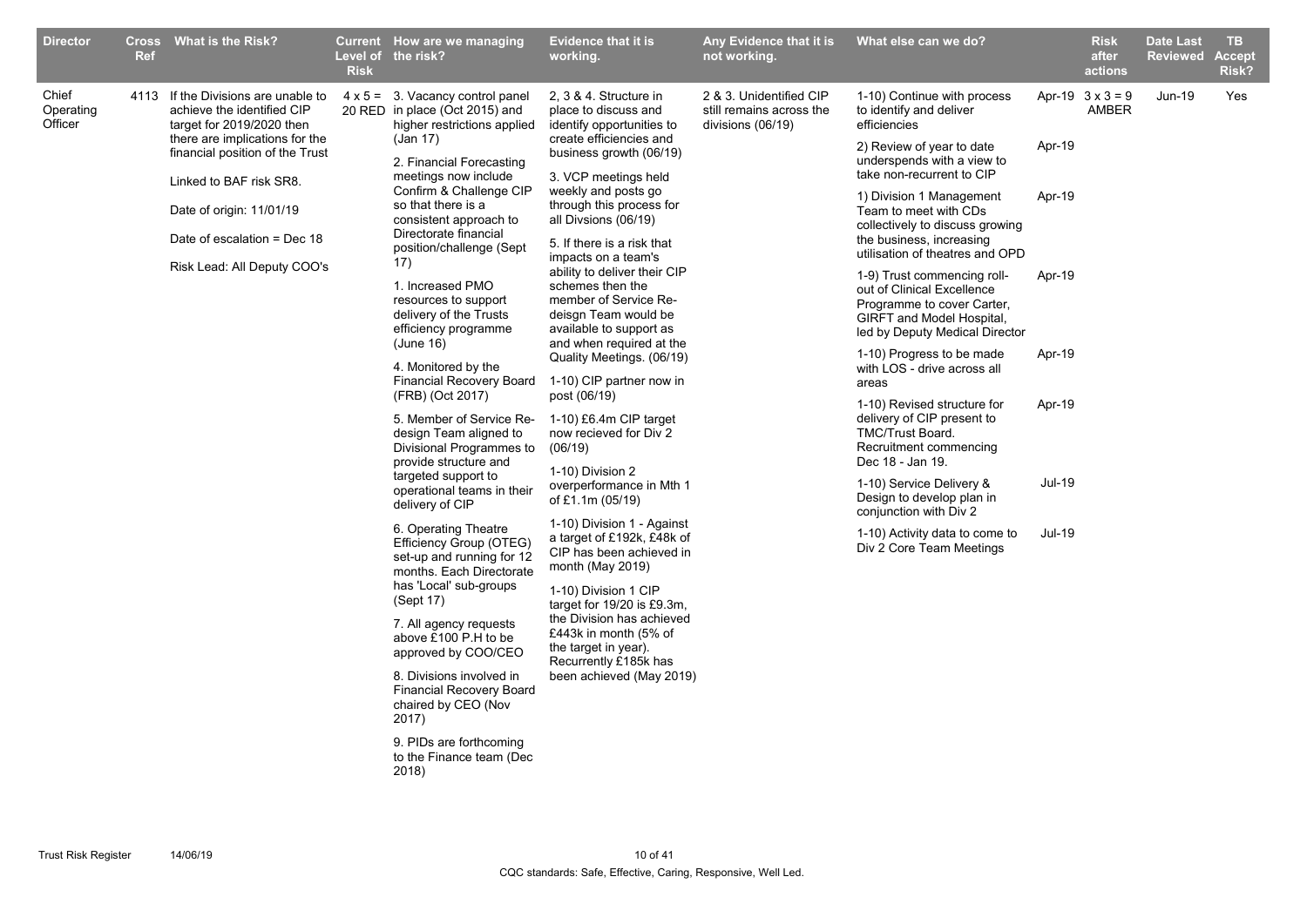| <b>Director</b>               | <b>Cross</b><br><b>Ref</b> | What is the Risk?                                                                                                                                                                                                                                                                                                                                                                                                 | <b>Current</b><br><b>Risk</b> | How are we managing<br>Level of the risk?                                                                                                                                                                                                                                                                                                                                                                                                       | <b>Evidence that it is</b><br>working.                                                                                                                                                                                                                                                                                                                                                    | Any Evidence that it is<br>not working.                                                      | What else can we do?                               | <b>Risk</b><br>after<br>actions          | <b>Date Last</b><br><b>Reviewed</b> | TB.<br><b>Accept</b><br>Risk? |
|-------------------------------|----------------------------|-------------------------------------------------------------------------------------------------------------------------------------------------------------------------------------------------------------------------------------------------------------------------------------------------------------------------------------------------------------------------------------------------------------------|-------------------------------|-------------------------------------------------------------------------------------------------------------------------------------------------------------------------------------------------------------------------------------------------------------------------------------------------------------------------------------------------------------------------------------------------------------------------------------------------|-------------------------------------------------------------------------------------------------------------------------------------------------------------------------------------------------------------------------------------------------------------------------------------------------------------------------------------------------------------------------------------------|----------------------------------------------------------------------------------------------|----------------------------------------------------|------------------------------------------|-------------------------------------|-------------------------------|
|                               |                            |                                                                                                                                                                                                                                                                                                                                                                                                                   |                               | 10. Outpatient efficiencies<br>continue to be identified<br>via OPEG (Outpatient)<br>Dec 18                                                                                                                                                                                                                                                                                                                                                     |                                                                                                                                                                                                                                                                                                                                                                                           |                                                                                              |                                                    |                                          |                                     |                               |
| Chief<br>Operating<br>Officer | 4903                       | If the Directorate are unable<br>to meet the new NHSE<br>service specification for<br>thoracic work then thoracic<br>work will no longer be<br>commissioned at this Trust<br>from April 2019. This will<br>result in a loss of income<br>circa £2,000,000 of income<br>for the Trust per year.<br>Date of origin: 16th Nov<br>2017<br>Date of escalation: 18th Dec<br>2017<br>Risk Lead: Cardiac Group<br>Manager | $3 \times 4 =$<br>12          | 1. Medical Director held<br>discussions with Walsall<br>AMBER Manor Hospital to<br>increase referral cases to<br><b>RWT</b> (Jan 18)<br>2. Recruitment strategy in<br>place (April 2018)<br>3. Group Manager and<br><b>Thoracic Consultant have</b><br>met with Worcester<br>colleagues and pathways<br>agreed (Sept 18)<br>4. Thoracic specification<br>states that a Thoracic<br><b>ANP and Consultant</b><br>should be employed<br>(Sept 18) | 5. Thoracic ANP has<br>been recruited and in post<br>(08/05/2019)<br>5. Consultant Thoracic<br>Surgeon recruited and in<br>post (08/05/2019)<br>5. Locum in post and<br>contract has been<br>extended for a further 6<br>months (08/05/2019)<br>1-4 Continue to approach<br>other Trusts for referrals<br>(08/05/2019)<br>1-4 Walsall plan to agree<br><b>SLA with RWT</b><br>(08/052019) | 1. Referrals have not<br>increased, this has been<br>escalated to DCOO and<br>COO (08/05/19) | 1-4 Plan further approaches<br>to Walsall Hospital | May-19 $1 \times 5 = 5$<br><b>YELLOW</b> | May-19                              |                               |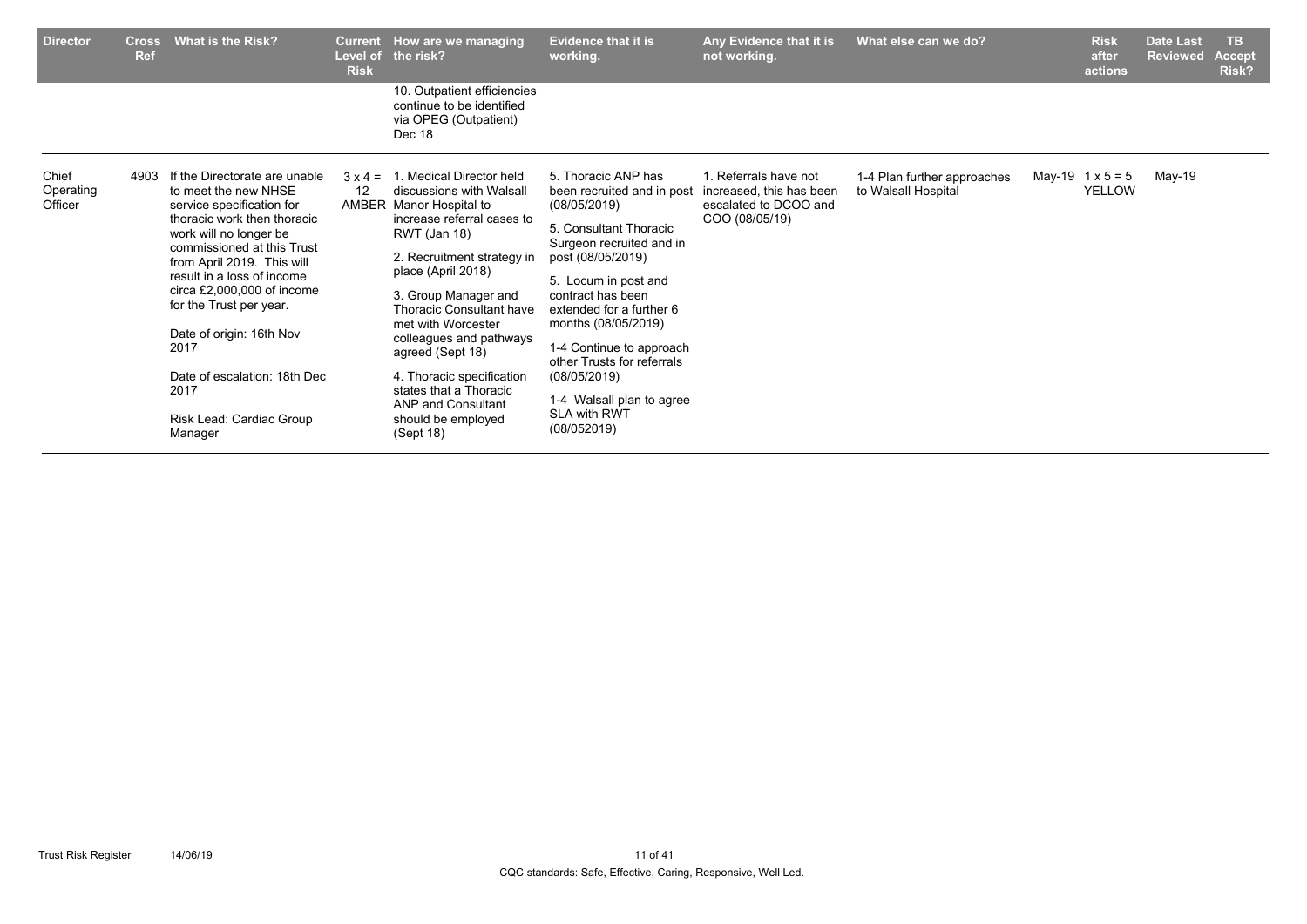| <b>Director</b>               | <b>Cross</b><br><b>Ref</b> | What is the Risk?                                                                                                                                                                                                                                | <b>Risk</b> | Current How are we managing<br>Level of the risk?                                                                                                                                                                                                                                                                                                                                                                                                                                                                                                                                                                                                                                                                                                                                                 | <b>Evidence that it is</b><br>working.                                                                                                                                                                                                                                                    | Any Evidence that it is<br>not working.                                                                             | What else can we do?                                                                                                                                                                                                                |                  | <b>Risk</b><br>after<br>actions          | <b>Date Last</b><br><b>Reviewed</b> | <b>TB</b><br><b>Accept</b><br>Risk? |
|-------------------------------|----------------------------|--------------------------------------------------------------------------------------------------------------------------------------------------------------------------------------------------------------------------------------------------|-------------|---------------------------------------------------------------------------------------------------------------------------------------------------------------------------------------------------------------------------------------------------------------------------------------------------------------------------------------------------------------------------------------------------------------------------------------------------------------------------------------------------------------------------------------------------------------------------------------------------------------------------------------------------------------------------------------------------------------------------------------------------------------------------------------------------|-------------------------------------------------------------------------------------------------------------------------------------------------------------------------------------------------------------------------------------------------------------------------------------------|---------------------------------------------------------------------------------------------------------------------|-------------------------------------------------------------------------------------------------------------------------------------------------------------------------------------------------------------------------------------|------------------|------------------------------------------|-------------------------------------|-------------------------------------|
| <b>Trust Objective:</b>       |                            | Attract, retain & develop our staff & improve employee engagemen                                                                                                                                                                                 |             |                                                                                                                                                                                                                                                                                                                                                                                                                                                                                                                                                                                                                                                                                                                                                                                                   |                                                                                                                                                                                                                                                                                           |                                                                                                                     |                                                                                                                                                                                                                                     |                  |                                          |                                     |                                     |
| Chief<br>Operating<br>Officer |                            | 1713 Failure to effectively<br>maximise workforce<br>productivity; failure to<br>routinely review consultant<br>job plans.<br>Date of origin: 03/06/08<br>Date of escalation $=$<br>11/05/11<br>Risk Lead: COO/Deputy<br><b>Medical Director</b> | 12          | $4 \times 3 = 2$ ) Areas to be contained<br>with SPA allocation have<br>AMBER been agreed<br>4) Usage reports for<br>medical bank - Dec 17<br>3) RAG rated tool to<br>monitor compliance<br>against Job Plans has<br>been developed and now<br>shared with directorates<br>Sept 17.<br>1) Job plans continue to<br>be reviewed and sign off<br>by DMD / MD- sign off<br>committee established<br>(Apr-Aug18)<br>1) New Job Planning<br>Policy agreed by LNC<br>Mar 17<br>5) Job Planning updates<br>to be presented to clinical<br>excellence group (Jan 18)<br>6) Job Planning<br><b>Consistency Panel</b><br>established 18/19 (May<br>18 first one).<br>7) Business case for<br>Allocate approved.<br>Implementation plan<br>agreed at Workforce<br>group (Jan 18).<br>Implementation expected | 1) Job Planning Audit<br>indicated a number of<br>actions now addressed<br>1) Training commenced<br>on new job planning<br>process - Feb 16<br>4) Medical agency costs<br>reducing Dec 18.<br>1) Increase in number of<br>'signed off' job plans<br>October 2017 + April<br>2018 + Sep 18 | 1) Sign off of all job plans<br>not complete (Dec 2018)<br>1) Audit review still raised<br>concerns - closed Dec 17 | 1) Internal audit to review<br>progress made on job<br>planning 19/20<br>5) Further update to Audit<br>Committee in progress.<br>1) Continue to work with<br>NHSI on development of job<br>planning tools and sign off<br>processes | Feb-19<br>Apr-19 | Sep-19 $3 \times 2 = 6$<br><b>YELLOW</b> | Apr-19                              | Yes                                 |
|                               |                            |                                                                                                                                                                                                                                                  |             | Apr/May 19                                                                                                                                                                                                                                                                                                                                                                                                                                                                                                                                                                                                                                                                                                                                                                                        |                                                                                                                                                                                                                                                                                           |                                                                                                                     |                                                                                                                                                                                                                                     |                  |                                          |                                     |                                     |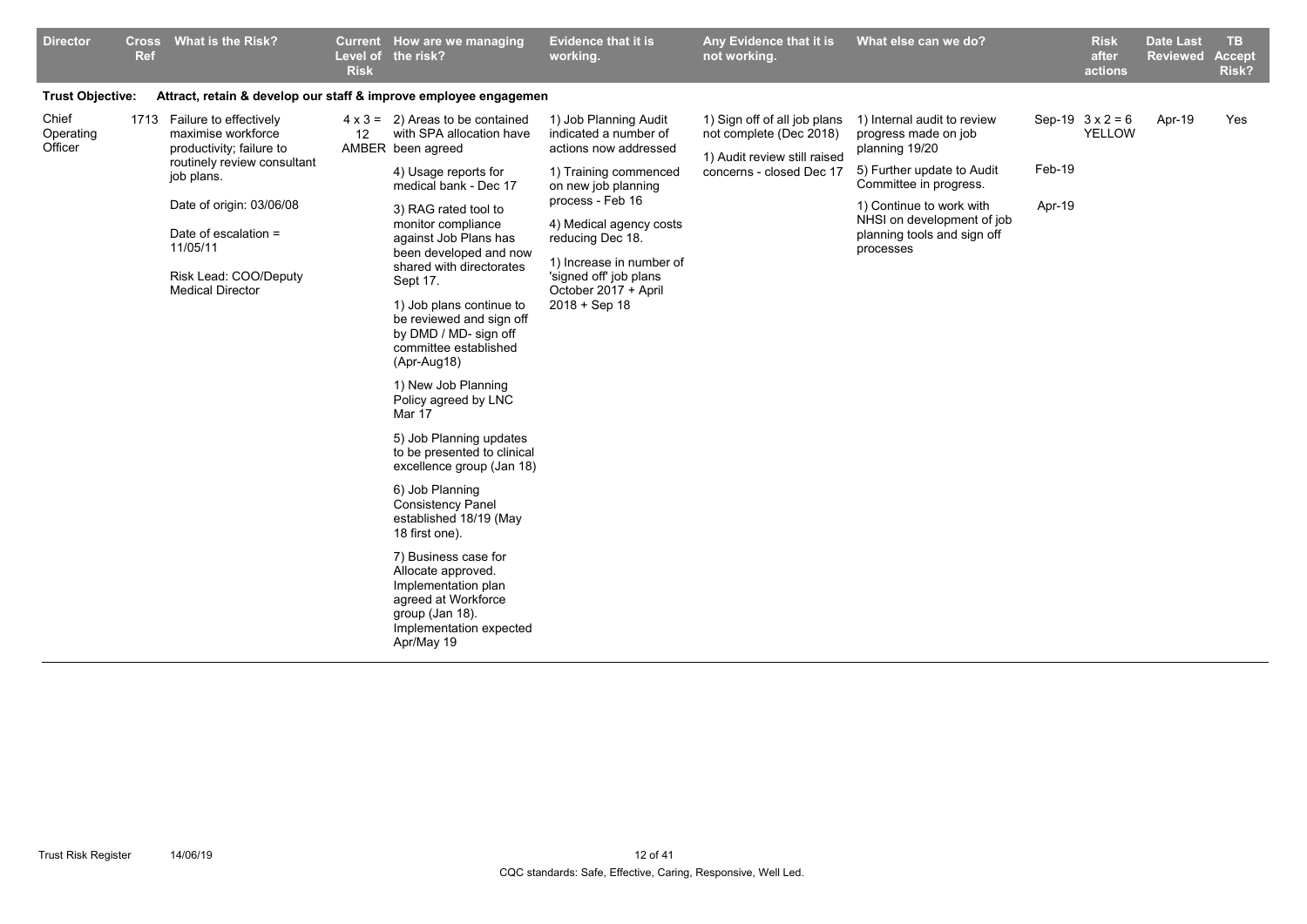| <b>Director</b><br><b>Ref</b>         | Cross What is the Risk?                                                                                                                                                                                                                                                                                                                                                                                                                                                                                                 | Level of<br><b>Risk</b> | Current How are we managing<br>the risk?                                                                                                                                                                                                                                                                                                                                                                                                                                                     | <b>Evidence that it is</b><br>working.                                                                                                                                                                                                                                                                                                                                                                                                                                                                                                                                                                                                                                                                                                                                                      | Any Evidence that it is<br>not working.                                                                                                                                                                                                                                                                                                                                                                                                                                                                                                                                                                                                                        | What else can we do?                                                                                                                                                                                                                                                          |                              | <b>Risk</b><br>after<br>actions   | <b>Date Last</b><br><b>Reviewed</b> | TB.<br><b>Accept</b><br>Risk? |
|---------------------------------------|-------------------------------------------------------------------------------------------------------------------------------------------------------------------------------------------------------------------------------------------------------------------------------------------------------------------------------------------------------------------------------------------------------------------------------------------------------------------------------------------------------------------------|-------------------------|----------------------------------------------------------------------------------------------------------------------------------------------------------------------------------------------------------------------------------------------------------------------------------------------------------------------------------------------------------------------------------------------------------------------------------------------------------------------------------------------|---------------------------------------------------------------------------------------------------------------------------------------------------------------------------------------------------------------------------------------------------------------------------------------------------------------------------------------------------------------------------------------------------------------------------------------------------------------------------------------------------------------------------------------------------------------------------------------------------------------------------------------------------------------------------------------------------------------------------------------------------------------------------------------------|----------------------------------------------------------------------------------------------------------------------------------------------------------------------------------------------------------------------------------------------------------------------------------------------------------------------------------------------------------------------------------------------------------------------------------------------------------------------------------------------------------------------------------------------------------------------------------------------------------------------------------------------------------------|-------------------------------------------------------------------------------------------------------------------------------------------------------------------------------------------------------------------------------------------------------------------------------|------------------------------|-----------------------------------|-------------------------------------|-------------------------------|
| Chief<br>2080<br>Operating<br>Officer | If the Trust is unable to<br>recruit and retain sufficient<br>nursing staff across Division<br>2 then there will be reduced<br>quality of care for patients,<br>including increased risk of<br>harm. late observations and<br>treatment. As well as<br>increased levels of staff<br>stress and complaints.<br>(Linked to local risks 2780<br>CHU, 4164 Renal, 4272<br>Therapy Svs, 4321 DN's,<br>3431 CofE)<br>Date of origin: 02/01/09<br>Date of escalation =<br>12/01/16<br>Risk Lead: Div 2 Deputy<br>COO<br>On BAF |                         | $5 \times 4 = 1$ ) Ongoing active<br>20 RED recruitment exercises -<br>including overseas (Jul<br>2018)<br>8) Use of Nurse Bank<br>when required (Jan 16)<br>3) Defined minimum safe<br>staffing levels now in<br>place revised October<br>2017<br>5) Modified dependency<br>tool for inpatient areas<br>commenced (Jan 16)<br>9) Staffing incidents<br>reviewed on monthly<br>basis (Jan 16)<br>10) Closed Ward 3 at<br>West Park Hospital (June<br>16)<br>4) Closed ward B7 (June<br>2017) | 8) HCA's are available via<br>Bank (06/19)<br>1) Proactive recruitment<br>approach continuing<br>(06/19)<br>1-10) Monthly workforce<br>group reviewing nurse<br>recruitment and retention<br>(06/19)<br>1) 72.65 wte trained<br>nursing vacancies<br>remain, 39 roles offered,<br>but not in post (06/19)<br>1) Continued recruitment<br>to nursing clinical fellows<br>(06/19)<br>1-10) Matrons meeting<br>every Friday to ensure<br>hospital is staffed over<br>the weekend (06/19)<br>3) Snr Srs and Charge<br>nurses meeting daily to<br>ensure wards are safe<br>(06/19)<br>1) 12 offers made<br>following Phillipines<br>recruitment, 20 from SA<br>and 4 from Nigeria (06/19)<br>3) 30 students offered<br>roles to start in Sept 19<br>(06/19)<br>3) 1 bay closed on C25<br>(06/19) | 8) Insufficient RN's<br>available on Bank,<br>backfilled by HCA (06/19)<br>1) Nationallly we are an<br>outlier re safe staffing<br>levels (06/19)<br>1) Recruited staff are<br>newly qualified which can<br>lead to mentorship and<br>training pressures<br>(06/19)<br>1) All wards are 'Amber'<br>re safe staffing levels on<br>daily basis (06/19)<br>3) Issue remains in<br>relation to ability to<br>provide accurate staffing<br>figures $(06/19)$<br>3) Breaches in minimum<br>safe staffing levels (06/19)<br>3) Significant nursing<br>shortages on C16, C24<br>and C25, working with<br>50% vacancies at Bd 5<br>level. C19 also a concern<br>(06/19) | 1) Continue with proactive<br>recruitment approach<br>1) UK recruitment for Clinical<br>Nurse Fellow posts - ongoing<br>recruitment<br>3) Local recruitment in place -<br>await outcome<br>1-10) Investigate use of<br>Pharmacists in drug admin to<br>free up trained nurses | $Jun-19$<br>Aua-19<br>Aug-19 | Jun-19 $4 \times 3 = 12$<br>AMBER | Jun-19                              | Yes                           |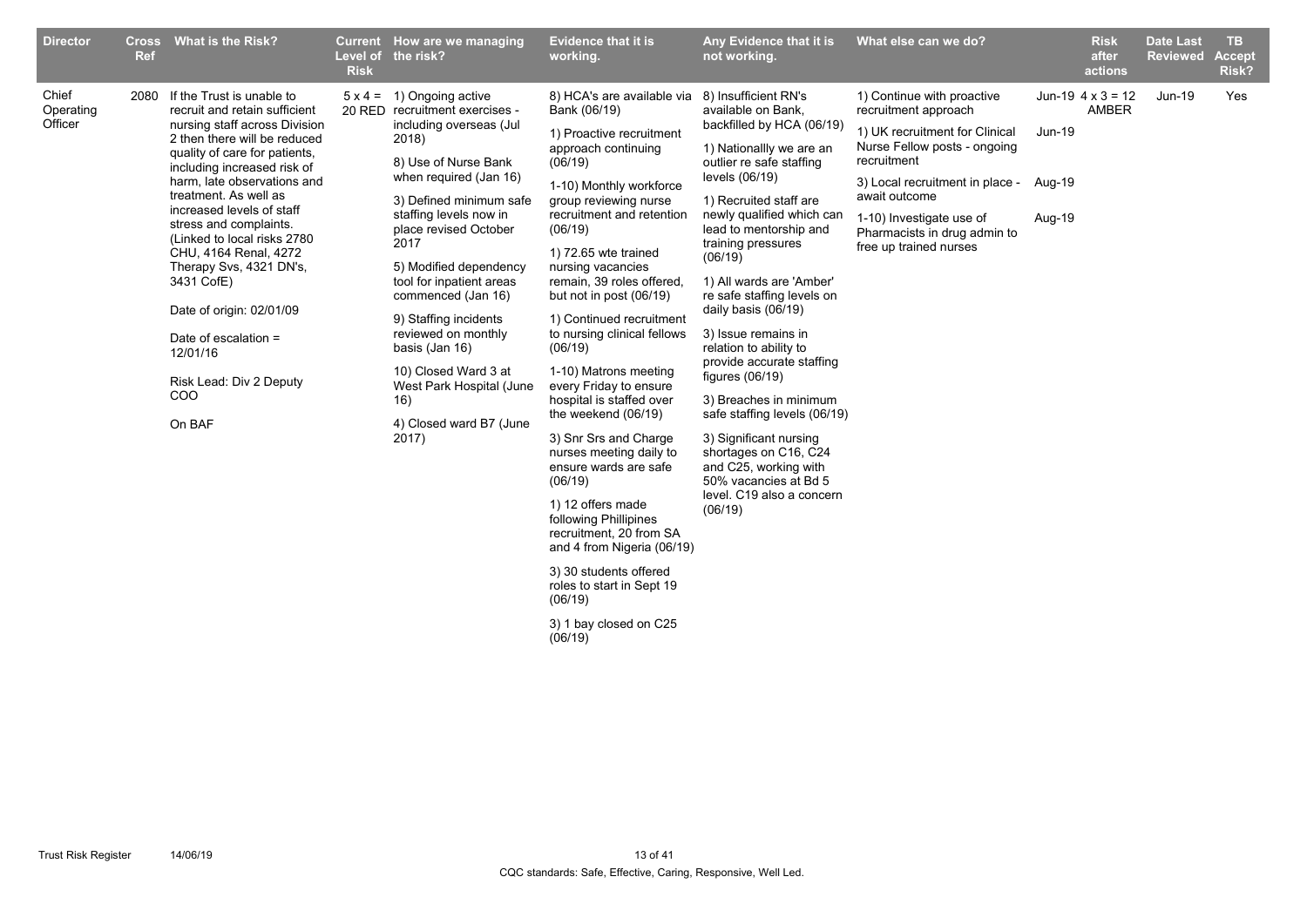| <b>Director</b>               | <b>Ref</b> | Cross What is the Risk?                                                                                                                                                                                                                                                                                                                                                                                                                                                                                                                                                                                                                                                                                                                                                                                                                                                                                                                                                                           | <b>Risk</b> | Current How are we managing<br>Level of the risk?                                                                                                                                                                                                                                                                                                                                                                                                                                                                                                                                                                                                                                                                                                                                                                                                                                                                                                                                | <b>Evidence that it is</b><br>working.                                                                                                                                                                                                                                                                                                                                                                                                                                                                                                                                                                                                                                                                                                                                                                                                                                                                                                                                                                                                                                         | Any Evidence that it is<br>not working.                                                                                                                                                                                                                                                                                                                                                                          | What else can we do?                                                                                                                                                                                                                                                                                                                                                                                                                                                                                                                                                                                                                                                                         |                                                | <b>Risk</b><br>after<br>actions          | <b>Date Last</b><br><b>Reviewed</b> | TB.<br><b>Accept</b><br>Risk? |
|-------------------------------|------------|---------------------------------------------------------------------------------------------------------------------------------------------------------------------------------------------------------------------------------------------------------------------------------------------------------------------------------------------------------------------------------------------------------------------------------------------------------------------------------------------------------------------------------------------------------------------------------------------------------------------------------------------------------------------------------------------------------------------------------------------------------------------------------------------------------------------------------------------------------------------------------------------------------------------------------------------------------------------------------------------------|-------------|----------------------------------------------------------------------------------------------------------------------------------------------------------------------------------------------------------------------------------------------------------------------------------------------------------------------------------------------------------------------------------------------------------------------------------------------------------------------------------------------------------------------------------------------------------------------------------------------------------------------------------------------------------------------------------------------------------------------------------------------------------------------------------------------------------------------------------------------------------------------------------------------------------------------------------------------------------------------------------|--------------------------------------------------------------------------------------------------------------------------------------------------------------------------------------------------------------------------------------------------------------------------------------------------------------------------------------------------------------------------------------------------------------------------------------------------------------------------------------------------------------------------------------------------------------------------------------------------------------------------------------------------------------------------------------------------------------------------------------------------------------------------------------------------------------------------------------------------------------------------------------------------------------------------------------------------------------------------------------------------------------------------------------------------------------------------------|------------------------------------------------------------------------------------------------------------------------------------------------------------------------------------------------------------------------------------------------------------------------------------------------------------------------------------------------------------------------------------------------------------------|----------------------------------------------------------------------------------------------------------------------------------------------------------------------------------------------------------------------------------------------------------------------------------------------------------------------------------------------------------------------------------------------------------------------------------------------------------------------------------------------------------------------------------------------------------------------------------------------------------------------------------------------------------------------------------------------|------------------------------------------------|------------------------------------------|-------------------------------------|-------------------------------|
| Chief<br>Operating<br>Officer |            | 4529 If there continues to be<br>vacancies in consultant and<br>training grade medical posts<br>across Division 1 alongside<br>an increase in elective<br>activity (in some<br>directorates) then this will<br>result in the need to engage<br>agency and locum staff in<br>order to deliver a safe and<br>effective elective service<br>and to safely staff on-call<br>rotas. Agency and locum<br>staff are often engaged at<br>premium rates which places<br>an enhanced pressure on<br>the divisional staffing<br>budget; it is also recognised<br>that locum/agency staff may<br>not be familiar with the Trust<br>procedures and that this<br>unfamiliarity may have a<br>detrimental impact on the<br>quality and continuity of<br>patient care.<br>Please note: Risk 4239<br>(Obs & Gynae) staffing risk<br>has been linked to this<br>overarching Divisional<br>medical staffing risk.<br>Date of origin: 23/04/16<br>Date of escalation =<br>17/05/16<br>Risk Level: Div 1 Deputy<br>COO | 12          | $4 \times 3 = 2$ . Baseline resourcing<br>meetings continue to be<br>AMBER held to review vacancies<br>and expenditure, identify<br>recruitment opportunities<br>within Directorates<br>explore alternative<br>solutions including future<br>workforce planning and<br>forecasting (Sept 17)<br>3. Trust continues to be<br>part of West Mid's Project<br>to reduce Locum Agency<br>use and Pay (Dec 2017)<br>4. Trust part of Junior<br>Doctors in-training<br>streamlining group (Dec<br>2017)<br>1. Recruitment Strategy in<br>place for Consultant and<br>Middle Grade vacant<br>posts - this is ongoing<br>(Dec 17)<br>5. Overseas recruitment<br>continuing membership to<br>Clinician's Connected<br>(June 18)<br>6. Utilisation of the<br>Fellowship- Programme<br>(Sept 18)<br>7. Agency spend<br>reviewed monthly at<br>Directorate/Divisional<br>meetings via the<br>dashboard (Dec 18)<br>8. Business cases being<br>developed for overseas<br>recruitment (Sept 18) | 1-8) Medical staffing<br>spend - increasing<br>positive - filling posts<br>(May 19)<br>1-8) Medical staffing<br>divisional vacancy rate - 9<br>consultants vacant,<br>improving as 40 medical<br>vacancies overall in Jan<br>vacancy % reduced by<br>1.5% to 7.97% in March<br>(Apr 19)<br>1-8) Agency and Locum<br>spend Aug 120k rotation<br>commence steady<br>throughout Sep - Dec<br>increase in Jan to 350K<br>largely due to Cardiology<br>and Orthopaedics where<br>there have been<br>increases in activity and<br>medical vacancies. T&O<br>recruitment is still<br>ongoing at junior level, 4<br>appointed who should all<br>start by July 19.<br>Cardiology - 2 appointed<br>starting in May 19, 2<br>ACCP's should be fully<br>qualified by September<br>19 (May 19)<br>7) There has been no<br>agency used in nursing<br>for the last 18 months<br>(May 19)<br>7) Achieved forecasted<br>year end agency cap set<br>for April 19 new cap set<br>for April 20 (Apr 19)<br>2) Baseline meetings are<br>still continuing on-going<br>on a regular basis (May<br>19) | remain across Division 1<br>(May 19)<br>1-8) Still vacancies and<br>locum expenditure<br>remains high (May 19)<br>4) Still attending not<br>achieving what it set out<br>to, ease of transition -<br>OH.training etc, finance<br>work withdrawn more a<br>forum for issues and<br>concerns (Mar 19)<br>4) Group not held for the<br>last two months, due to re-<br>scheduled again on the<br>21/05/2019 (May 19) | 1-5) Number of vacancies 5. Fellowship Programme<br>ongoing<br>1. Continuing campaign with<br>reqular adverts<br>1. Continuing to develop roles Sep-19<br>to support medical rota (ANPs<br>and ACCPs)<br>6. Review of CVs by<br>Clinician's Connected to fill<br>Consultant vacancies<br>7. Focus on reducing agency<br>spend in non-clinical areas<br>initially<br>1. Continue to implement<br>recruitment strategy<br>8. Human Resources to work<br>with directorates to discuss<br>annualised contracts to<br>explore bringing locums onto<br>permanent contracts.<br>(Meeting with ophthalmic<br>Locum scheduled in April,<br>Group Manager Cardiology to<br>meet with locum to discuss) | Sep-19<br>May-19<br>May-19<br>Sep-19<br>Sep-19 | Sep-19 $2 \times 2 = 4$<br><b>YELLOW</b> | $May-19$                            | Yes                           |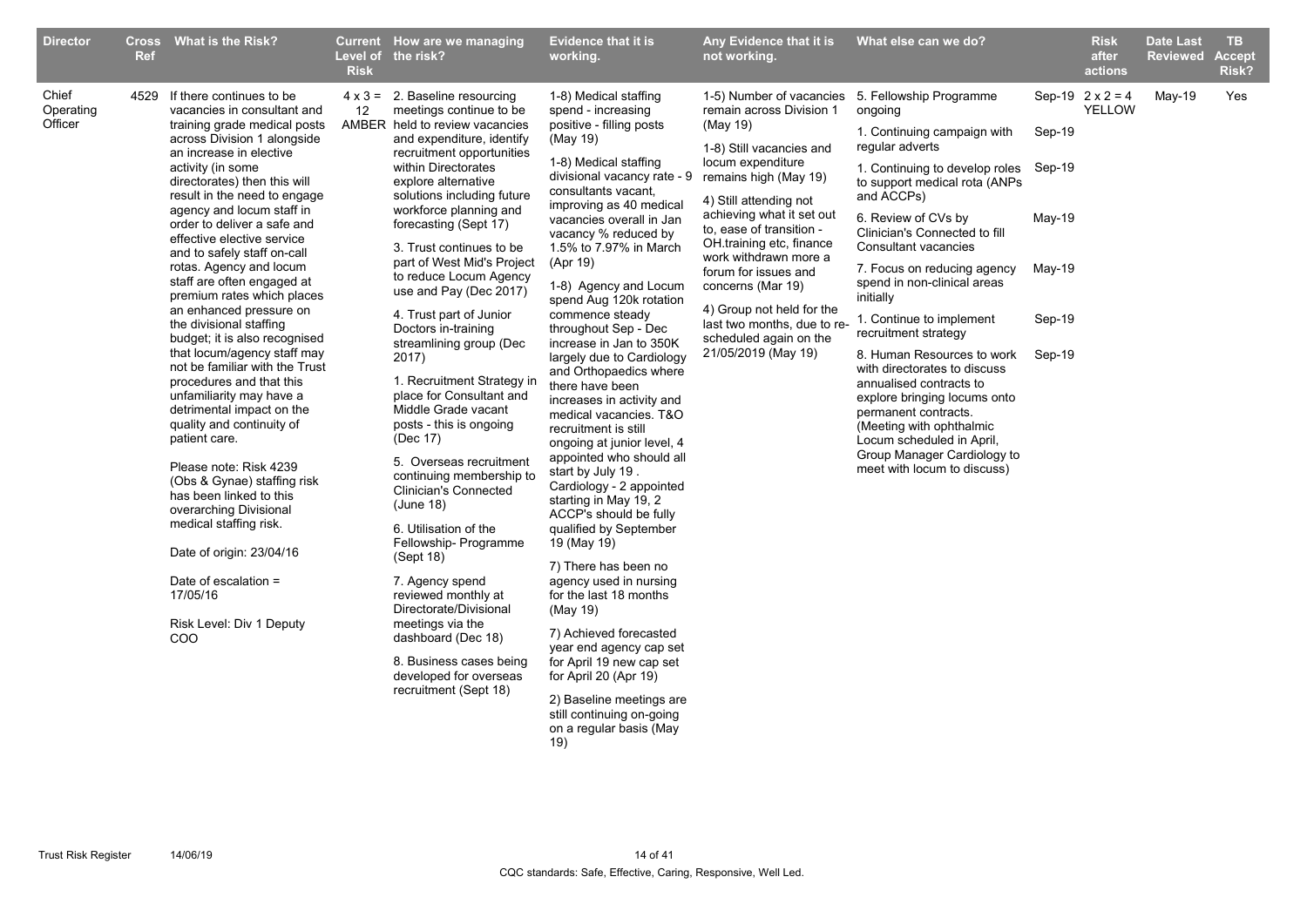| <b>Director</b> | Ref | Cross What is the Risk? | <b>Risk</b> | Current How are we managing<br>Level of the risk? | Evidence that it is<br>working.                                                                                                                                                                                                                      | Any Evidence that it is<br>not working. | What else can we do? | <b>Risk</b><br>after<br>actions | <b>Date Last</b><br><b>Reviewed</b> | TB<br><b>Accept</b><br>Risk? |
|-----------------|-----|-------------------------|-------------|---------------------------------------------------|------------------------------------------------------------------------------------------------------------------------------------------------------------------------------------------------------------------------------------------------------|-----------------------------------------|----------------------|---------------------------------|-------------------------------------|------------------------------|
|                 |     |                         |             |                                                   | 3) Project ongoing -<br>recent engagement<br>meeting at Sandwell<br>individual agencies are<br>supplying at reasonable<br>rates why preferential<br>rates at other Trust, two<br>meetings with agencies<br>have been scheduled for<br>April (Apr 19) |                                         |                      |                                 |                                     |                              |
|                 |     |                         |             |                                                   | 1) Recruitment is ongoing<br>(May 19)                                                                                                                                                                                                                |                                         |                      |                                 |                                     |                              |
|                 |     |                         |             |                                                   | 3) Following a meeting in<br>April, engagement with<br>the top provider (Medacs)<br>has increased and we are<br>working closer with them,<br>provision for locum<br>workers via this agency<br>has improved slightly<br>(May 19)                     |                                         |                      |                                 |                                     |                              |
|                 |     |                         |             |                                                   | 1-8) Ongoing T&O<br>medical vacancies sent<br>20 CVs as were<br>struggling to recruit, 4<br>T&O Jnr Med<br>appointments should be<br>in place for July 2019<br>(May 19)                                                                              |                                         |                      |                                 |                                     |                              |
|                 |     |                         |             |                                                   | 1-8) 4 x O&G Consultants<br>posts have been<br>accepted, the first one is<br>due to commence in July<br>2019 (May 19)                                                                                                                                |                                         |                      |                                 |                                     |                              |
|                 |     |                         |             |                                                   |                                                                                                                                                                                                                                                      |                                         |                      |                                 |                                     |                              |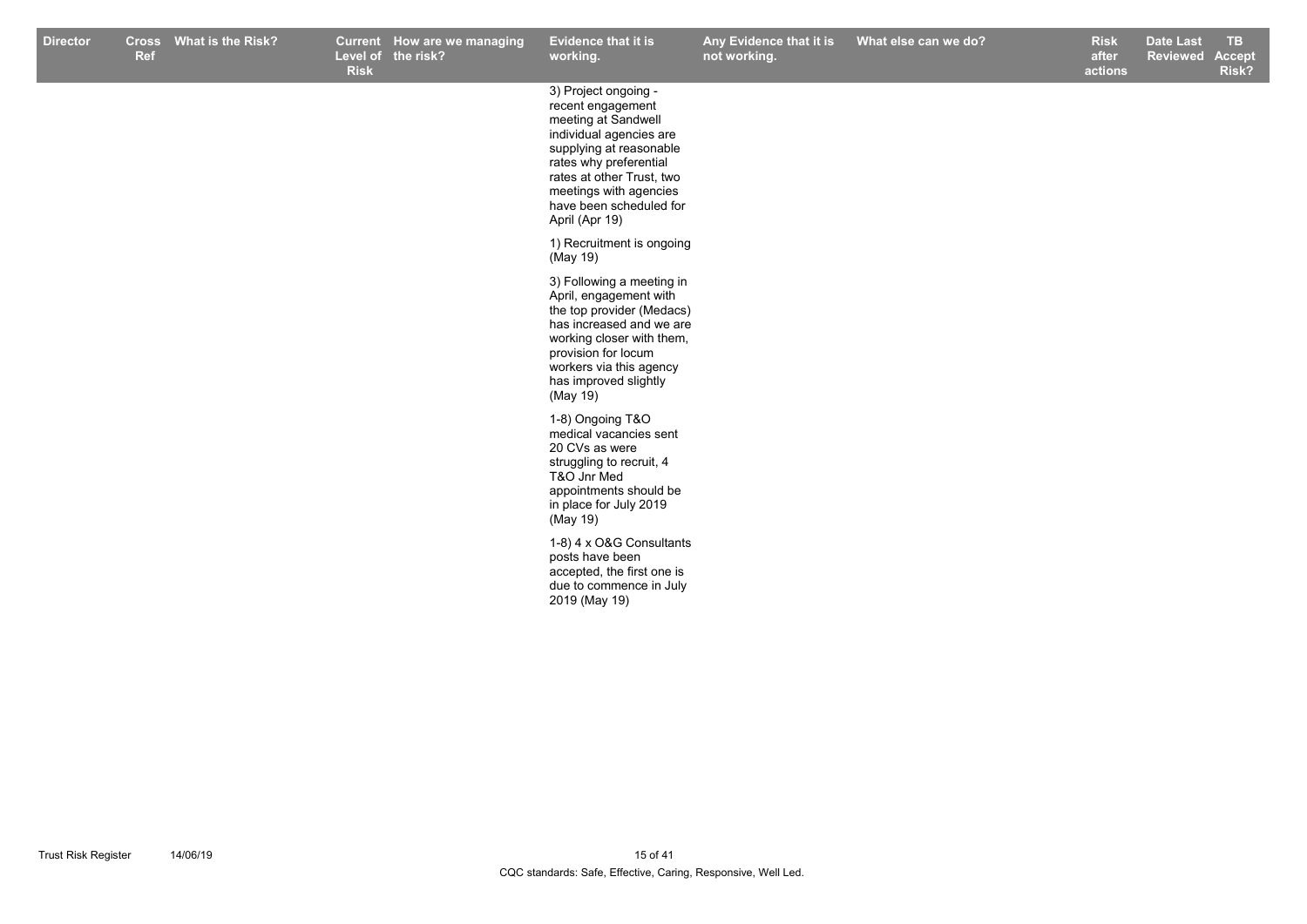| <b>Director</b> |     | Cross What is the Risk? |             | Current How are we managing Evidence that it is |          | Any Evidence that it is What else can we do? |         | Risk Date Last TB     |              |
|-----------------|-----|-------------------------|-------------|-------------------------------------------------|----------|----------------------------------------------|---------|-----------------------|--------------|
|                 | Ref |                         |             | Level of the risk?                              | working. | not working.                                 |         | after Reviewed Accept |              |
|                 |     |                         | <b>Risk</b> |                                                 |          |                                              | actions |                       | <b>Risk?</b> |

**Trust Objective: Create a culture of compassion, safety & quality**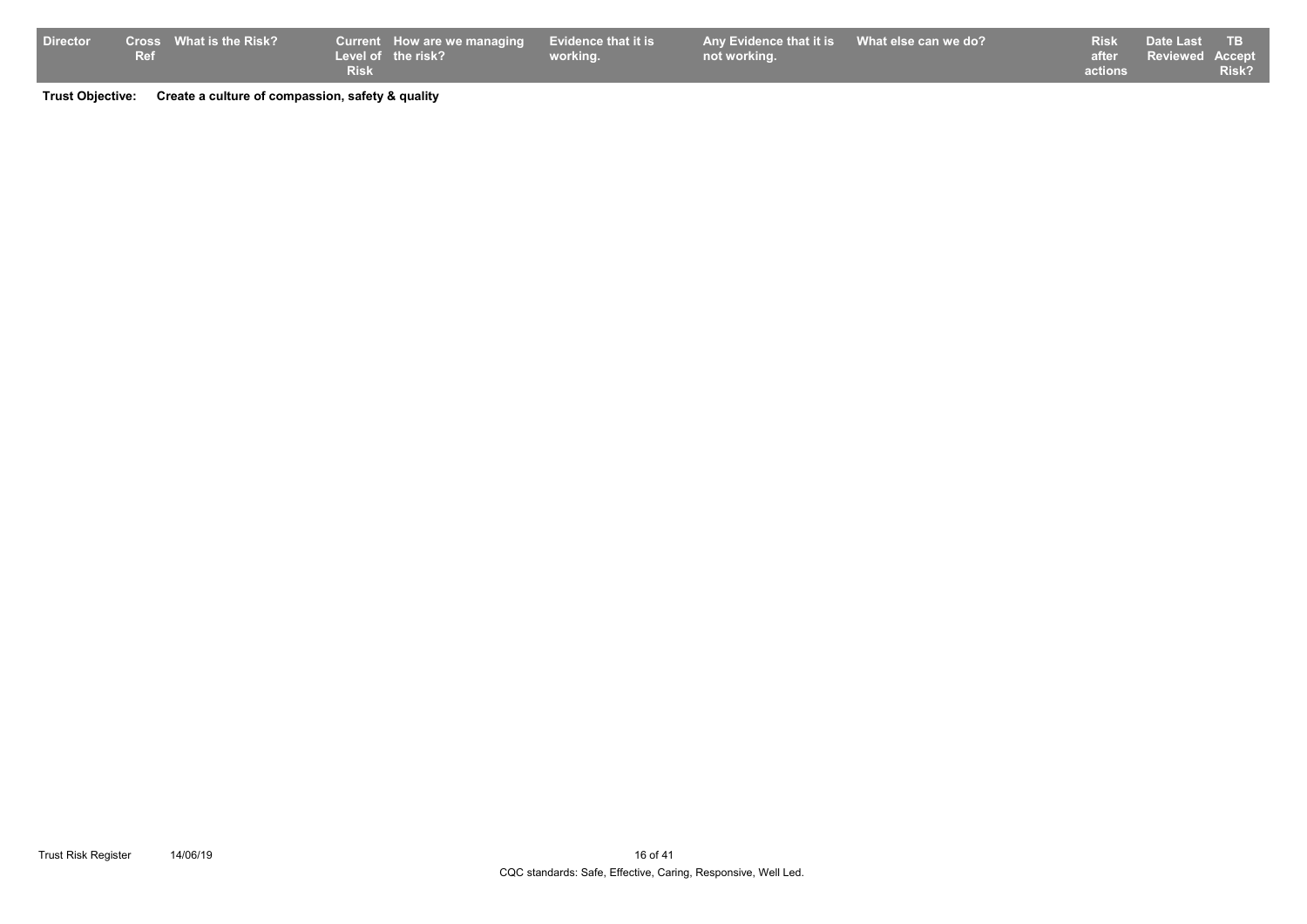| <b>Director</b>               | <b>Ref</b> | Cross What is the Risk?                                                                                                                     | <b>Risk</b> | Current How are we managing<br>Level of the risk?                                                                                                                                                                                             | <b>Evidence that it is</b><br>working.                                                                                                                                                                                                          | Any Evidence that it is<br>not working.                                                                                                                                                                                                                                                   | What else can we do?                                                                                                                        |          | <b>Risk</b><br>after<br>actions  | <b>Date Last</b><br><b>Reviewed</b> | TB.<br><b>Accept</b><br><b>Risk?</b> |
|-------------------------------|------------|---------------------------------------------------------------------------------------------------------------------------------------------|-------------|-----------------------------------------------------------------------------------------------------------------------------------------------------------------------------------------------------------------------------------------------|-------------------------------------------------------------------------------------------------------------------------------------------------------------------------------------------------------------------------------------------------|-------------------------------------------------------------------------------------------------------------------------------------------------------------------------------------------------------------------------------------------------------------------------------------------|---------------------------------------------------------------------------------------------------------------------------------------------|----------|----------------------------------|-------------------------------------|--------------------------------------|
| Chief<br>Operating<br>Officer |            | 3069 If a Never Event occurs<br>within Division 1 this may<br>result in an adverse<br>outcome, there is potential<br>for severe harm and/or | 12          | $3 \times 4 = 5$ . Monitoring and<br>circulation of incident<br>AMBER notification reports to all<br>senior staff for review<br>6. Trustwide learning via                                                                                     | 10. Human Factors has<br>been identified as a trend<br>(May 19)<br>6. Lessons Learnt<br>included within IGR                                                                                                                                     | 4. There have been 3 x<br>Never Event incidents 2 x<br>Wrong Site Surgery and 1<br>x Retained foreign object)<br>reported and investigated                                                                                                                                                | 1-13. All theatre staff to<br>undertake Human Factors<br>Training from AFPP<br>2. Programme of Human<br><b>Factors Training for Theatre</b> | $May-19$ | May-19 $2 \times 4 = 8$<br>AMBER | May-19                              | Yes                                  |
|                               |            | patient death and also<br>reputational impact<br>including increased external<br>monitoring                                                 |             | a "Lessons Learned"<br>sheet in the monthly IGR,<br><b>Risky Business</b><br>Newsletter and the CLIP                                                                                                                                          | Lesson Learnt page and<br>circulated across the<br>Directorates. Risky<br><b>Business newsletter</b>                                                                                                                                            | during 2015<br>4. 5 x NE in 16/17<br>reported to CCG - 1.<br>Maternity NE (retained                                                                                                                                                                                                       | Staff under-development<br>1-11. Staff continue to<br>undertake PCM training                                                                | May-19   |                                  |                                     |                                      |
|                               |            | Date of origin: 19/07/12                                                                                                                    |             | Group.<br>8. Regular scrutiny of                                                                                                                                                                                                              | contained lesson learnt<br>from incident. Quarterly<br>reporting to CLIP Group                                                                                                                                                                  | tampon) reported (Datix<br>ID: 158830), 2. Radiology<br>NE (wrong ankle injected)                                                                                                                                                                                                         | 3. Revamp/refresh the WHO<br>Checklists                                                                                                     | $May-19$ |                                  |                                     |                                      |
|                               |            | Date of escalation =<br>17/11/15<br>Risk Level: Div 1 Deputy                                                                                |             | Directorate risk registers<br>and minutes of<br>Directorate governance                                                                                                                                                                        | continues (Oct 17)<br>11. Staff supported to                                                                                                                                                                                                    | reported (Datix 165455),<br>3. Opthalmology (wrong<br>eye injected) reported                                                                                                                                                                                                              | 1-13 Implementation of action May-19<br>plan following NE Leicester<br>Conference                                                           |          |                                  |                                     |                                      |
|                               |            | COO                                                                                                                                         |             | meetings at the Quality<br>Meetings<br>2. Review completed of                                                                                                                                                                                 | undertake PCM training in<br>Maternity & T&O (Dec 17)<br>12. Audit of LocSSIPs are                                                                                                                                                              | (Datix 166680) 4.<br>Theatres (retained foreign<br>object) reported (Datix ID:                                                                                                                                                                                                            | 1-13 Divisional Management<br>Team to discuss AfPP report<br>3. Obstetrics and Neonates to May-19                                           | May-19   |                                  |                                     |                                      |
|                               |            |                                                                                                                                             |             | all documentation and<br>Theatre<br>protocols/procedures<br>amalgamating where<br>possible                                                                                                                                                    | being presented to<br>Division before<br>presentation at QSIG<br>(June 2018)                                                                                                                                                                    | 169339) 5. Theatres/T&O<br>Cannock (wrong<br>prosthesis) reported<br>(Datix ID: 174038)<br>occured Mar 2017                                                                                                                                                                               | be attend Divisional<br>Governance in May 2019 re:<br>WHO checklist compliance                                                              |          |                                  |                                     |                                      |
|                               |            |                                                                                                                                             |             | 1. Perioperative care<br>plans are in place across<br>the Trust                                                                                                                                                                               | 1 - 8. Meeting between<br>CCG and Trust (April 18)<br>to provide assurance and                                                                                                                                                                  | 4. 5 x NE incidents<br>reporting in 17/18<br>reported to CCG from<br>April 2017                                                                                                                                                                                                           |                                                                                                                                             |          |                                  |                                     |                                      |
|                               |            |                                                                                                                                             |             | 9. Agreed communication<br>strategy with Division 2 to<br>share/raise awareness of<br>never events and lessons<br>learnt                                                                                                                      | context regarding<br>reported NEs was largely<br>positive. Actions being<br>taken by the Trust were<br>recognised to be                                                                                                                         | (175581,179911,181941,1<br>85875 186479) (Dec 17)<br>4. 2018/2019 There has<br>been 4 x NEs reported                                                                                                                                                                                      |                                                                                                                                             |          |                                  |                                     |                                      |
|                               |            |                                                                                                                                             |             | 3. Monitoring of Policy<br>OP100 and monthly audit<br>of WHO Checklist for<br>agreed procedures.<br>Directorates providing<br>assurance of the<br>shortfalls in performance<br>at Directorate<br>Governance Meetings<br>and Quality Meetings. | proportionate and timely<br>in response. (June 18)<br>1-12. No further NE<br>reported in Division 1<br>since June 2018 - 10<br>months (May 19)<br>13. Over 5 AfPP training<br>days - approx. 240 staff<br>members have been<br>trained (May 19) | since April 2018 - 2 x<br><b>Wrong Site Surgery</b><br>incidents (Neonates Datix<br>194205 and H&N Datix<br>194977 - both in April<br>2018). There has been<br>and 2 Retained Foreign<br>Object incidents<br>(Theatres 197654 and<br>Obstetrics 197996 - both<br>in June 2018) (Oct 2018) |                                                                                                                                             |          |                                  |                                     |                                      |
|                               |            |                                                                                                                                             |             | 4. New NE Guidance<br>(published Jan 2018)<br>being used for NE<br>classification                                                                                                                                                             |                                                                                                                                                                                                                                                 |                                                                                                                                                                                                                                                                                           |                                                                                                                                             |          |                                  |                                     |                                      |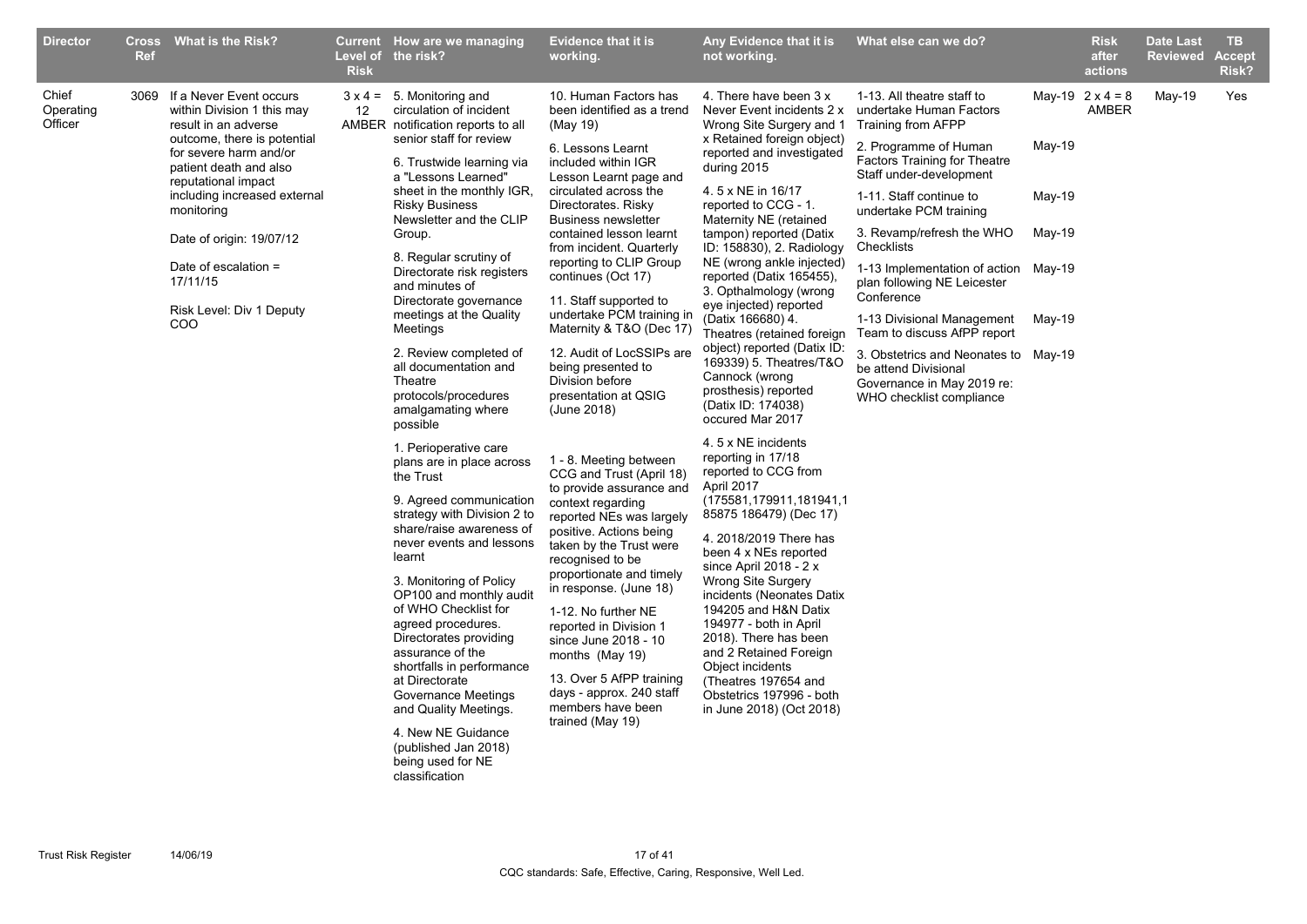| <b>Director</b> | <b>Cross</b><br>Ref | <b>What is the Risk?</b> | <b>Current</b><br>Level of<br><b>Risk</b> | How are we managing<br>the risk?                                                                                                                                                                                                                                               | <b>Evidence that it is</b><br>working. | Any Evidence that it is<br>not working.                                                                                                                                                                                                                                                                                 | What else can we do? | <b>Risk</b><br>after<br>actions | <b>Date Last</b><br>Reviewed | TB.<br>Accept<br>Risk? |
|-----------------|---------------------|--------------------------|-------------------------------------------|--------------------------------------------------------------------------------------------------------------------------------------------------------------------------------------------------------------------------------------------------------------------------------|----------------------------------------|-------------------------------------------------------------------------------------------------------------------------------------------------------------------------------------------------------------------------------------------------------------------------------------------------------------------------|----------------------|---------------------------------|------------------------------|------------------------|
|                 |                     |                          |                                           | 7. Policy for the<br>management of retained<br>swabs in place<br>10. New qualitative and<br>observational WHO<br>checklist being used in<br>Theatres (Oct 17)<br>11. Continue to support<br>the Sign up to Safety<br>campaign - T&O and<br>Maternity participation<br>(Oct 17) |                                        | 3. Monthly monitoring<br>data of compliance with<br>WHO checklist and<br><b>Procedural Safety</b><br>Checklist - 78% for full<br>completion<br>(documentation) in Apr<br>2019 (May19)<br>3. Monthly monitoring and<br>compliance with WHO<br>checklist use - There has<br>been 78% compliance<br>achieved during Apr 19 |                      |                                 |                              |                        |
|                 |                     |                          |                                           | 12. LocSSIPs developed<br>by Directorates auditing<br>underway and presented<br>to Division and QSIG (Jan<br>2018)<br>13. AFFP Peer Review<br>and Training undertaken                                                                                                          |                                        | (May 19)                                                                                                                                                                                                                                                                                                                |                      |                                 |                              |                        |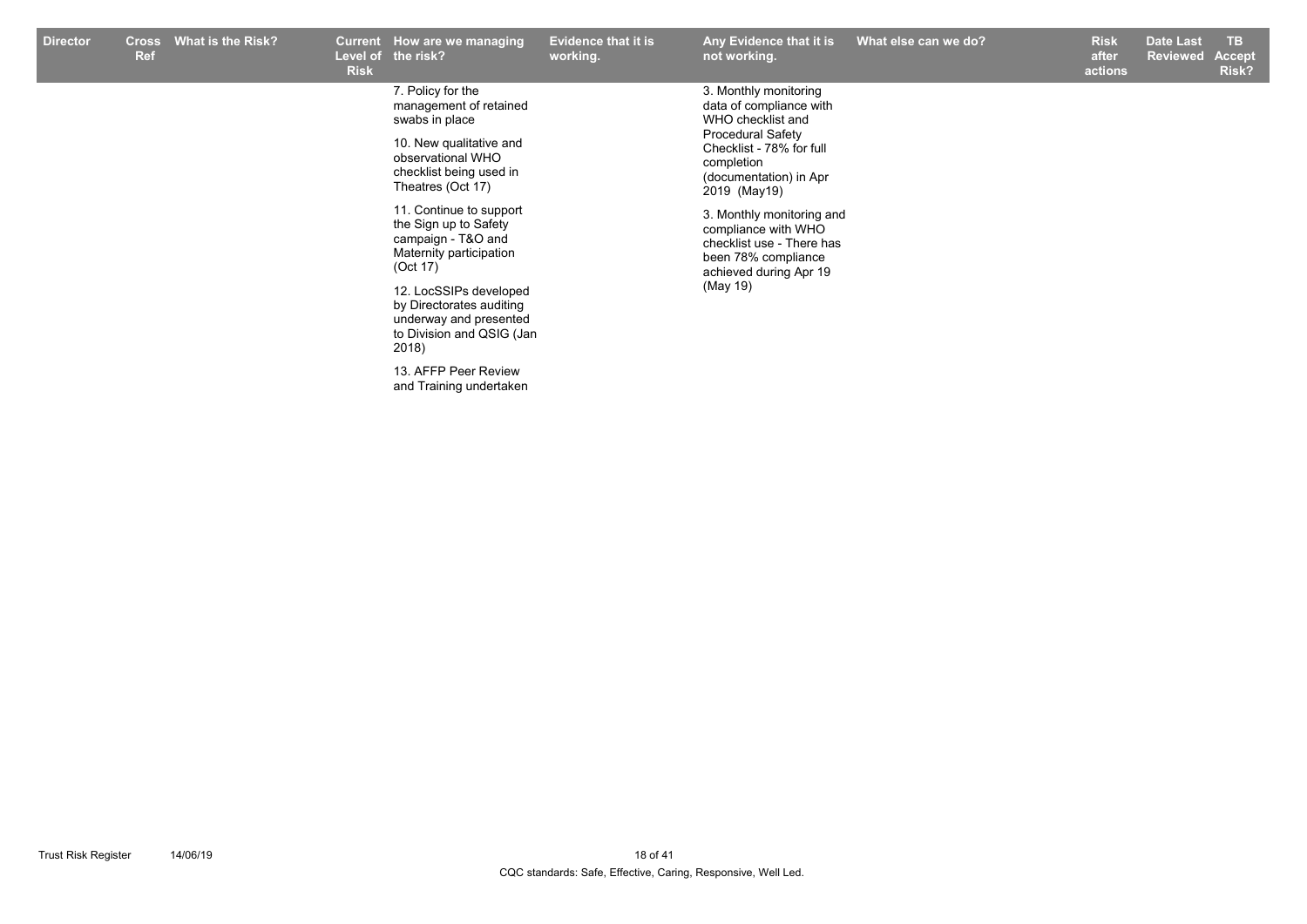| <b>Director</b>             | <b>Ref</b> | Cross What is the Risk?                                                                                                                                                                                                                                          | <b>Risk</b> | Current How are we managing<br>Level of the risk?                                                                                                                                                                                                                                                                                                                                                                                                                                                                                                                                                                                                                                                                                                                                                                                                                                                                                                                                                                                                                              | <b>Evidence that it is</b><br>working.                                                                                                                                                                                                                                                                                                                                                                                                                                                                                                                                                                                                                                                                                                        | Any Evidence that it is<br>not working.                                                                                                                                                                                                                                                                                                                                                                                                                                                                                                                                                                                          | What else can we do?                                                                                                                                                |                                   | <b>Risk</b><br>after<br>actions   | <b>Date Last</b><br><b>Reviewed</b> | TB.<br><b>Accept</b><br>Risk? |
|-----------------------------|------------|------------------------------------------------------------------------------------------------------------------------------------------------------------------------------------------------------------------------------------------------------------------|-------------|--------------------------------------------------------------------------------------------------------------------------------------------------------------------------------------------------------------------------------------------------------------------------------------------------------------------------------------------------------------------------------------------------------------------------------------------------------------------------------------------------------------------------------------------------------------------------------------------------------------------------------------------------------------------------------------------------------------------------------------------------------------------------------------------------------------------------------------------------------------------------------------------------------------------------------------------------------------------------------------------------------------------------------------------------------------------------------|-----------------------------------------------------------------------------------------------------------------------------------------------------------------------------------------------------------------------------------------------------------------------------------------------------------------------------------------------------------------------------------------------------------------------------------------------------------------------------------------------------------------------------------------------------------------------------------------------------------------------------------------------------------------------------------------------------------------------------------------------|----------------------------------------------------------------------------------------------------------------------------------------------------------------------------------------------------------------------------------------------------------------------------------------------------------------------------------------------------------------------------------------------------------------------------------------------------------------------------------------------------------------------------------------------------------------------------------------------------------------------------------|---------------------------------------------------------------------------------------------------------------------------------------------------------------------|-----------------------------------|-----------------------------------|-------------------------------------|-------------------------------|
| Chief<br>Nursing<br>Officer | 3644       | If the Trust fails to sustain<br>improved compliance with<br>CQC standards the rating of<br>Good could decline and<br>progress will not be made<br>towards Outstanding.<br>Date of origin: 14/01/14<br>Date of escalation =<br>14/01/14<br>Risk Lead: Deputy CNO |             | $3 \times 3 = 9$ 1) Monitor recruitment<br>AMBER and retention via WODG<br>and Board monthly (June<br>19)<br>1) Monitor monthly<br>performance through the<br>nursing midwifery KPIs<br>reported to QSIG (June<br>19)<br>1) Environmental<br>Standards are monitored<br>via the environmental<br>group monthly (June 19)<br>1) Daily staffing (safe<br>staffing, Skill mix) is<br>monitored via the<br>Divisional ops meetings<br>(June 19)<br>1) Fundamental<br>standards are reviewed &<br>monitored by the<br>designated specialist<br>groups and bi annually by<br>the sponsor which then<br>reports to COG (June 19)<br>1) 2018 CQC Action Plan<br>is monitored via the<br>Divisional Performance<br>monitoring process and<br>relevant sub board<br>speciality groups<br>reporting to TMC on a<br>quarterly basis (June 19)<br>1) Mortality QI plan is<br>monitored via Programme<br>Board monthly and<br>learning outcomes via<br>MRG (June 19)<br>1) EOL strategy with TOR<br>has been developed and<br>milestones monitored via<br>the EOL group monthly<br>(June 19) | 1) Nursing and Midwifery<br>KPIs are on Health<br>Assure reporting and<br>emailed out to ward<br>sisters/matrons and HoNs<br>monthly. (June 19)<br>1) QRV process is now<br>embedded and refined.<br>plan formulated for<br>ongoing inspections<br>2019/20 (June 19)<br>1) Lord Carter metrics<br>monitored monthly via<br><b>Divisional Performance</b><br>meetings (June 19)<br>1) Registered nurse<br>vacancies for May have<br>reduced from 31.88 to<br>9.05 WTE when<br>compared with April's<br>data. (June 19)<br>1) Divisions monitor<br>performance via monthly<br>Governance meetings<br>(June 19)<br>1) Improved staff survey<br>results ((June 19)<br>1) There is a system of<br>nursing audits taking<br>place monthly (June 19) | 1) Vacancy rates remain<br>high in some areas (June<br>19)<br>1) Safer staffing fill rates<br>remain transient<br>particularly for nights<br>(June 19)<br>1) Outliers for Mortality<br>HSMR and SHMI rates in<br>National data sets (June<br>19)<br>1) Inpatient survey results<br>show an average score of<br>76.7 which is a<br>deterioration from 2015.<br>Scoring is in the bottom<br>20% on 11 questions<br>(June 19)<br>1) System change to<br>Health Assure meant<br>delay with nursing audit<br>data was not available<br>until March 2019 (June<br>19)<br>1) HCA vacancies have<br>increased from -5.26 to<br>13.83 WTE | Review Intranet to ensure<br>current content<br>Collate examples of<br>outstanding and circulate.<br>Deliver comms plan<br>provide evdence and gaps<br>around KLOES | <b>Jun-19</b><br>Jun-19<br>Sep-19 | Nov-19 $2 \times 2 = 4$<br>YELLOW | $Jun-19$                            | Yes                           |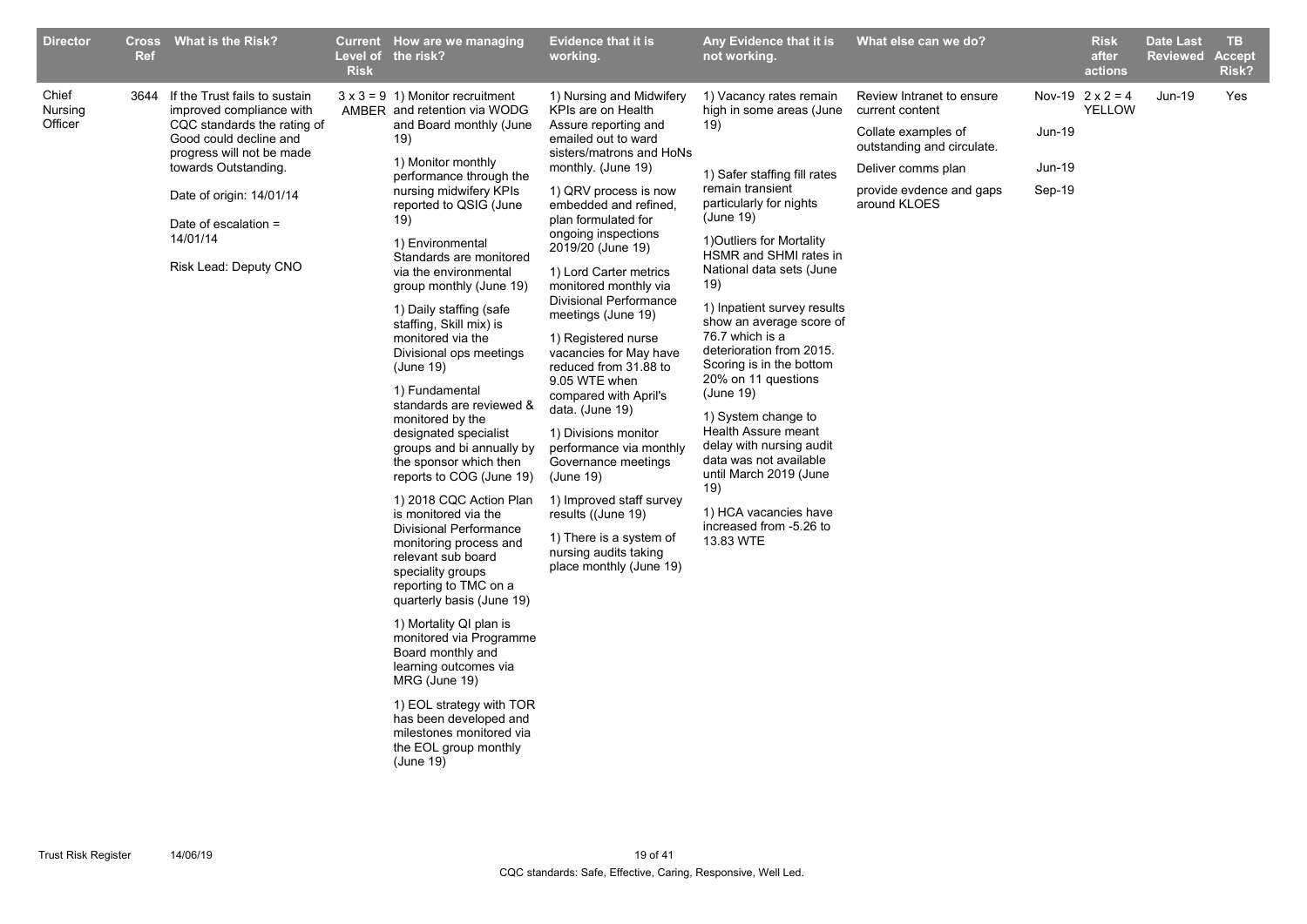| <b>Director</b> | <b>Cross</b><br><b>Ref</b> | <b>What is the Risk?</b> | <b>Risk</b> | Current How are we managing<br>Level of the risk?                                                            | <b>Evidence that it is</b><br>working. | Any Evidence that it is<br>not working. | What else can we do? | <b>Risk</b><br>after<br>actions | <b>Date Last</b><br><b>Reviewed</b> | TB.<br>Accept<br>Risk? |
|-----------------|----------------------------|--------------------------|-------------|--------------------------------------------------------------------------------------------------------------|----------------------------------------|-----------------------------------------|----------------------|---------------------------------|-------------------------------------|------------------------|
|                 |                            |                          |             | 1) Monitoring of the<br>Nursing System<br>Framework monthly via<br>TMC (June 19)                             |                                        |                                         |                      |                                 |                                     |                        |
|                 |                            |                          |             | 1) Monitoring via Quality<br>review visit and re-visit<br>programme to assess<br>CQC compliance (June<br>19) |                                        |                                         |                      |                                 |                                     |                        |
|                 |                            |                          |             | 1) NEWS2 implemented<br>Trust-wide (June 19)                                                                 |                                        |                                         |                      |                                 |                                     |                        |
|                 |                            |                          |             | 1) Information provided in<br>PIR according to<br>timescales (June 19)                                       |                                        |                                         |                      |                                 |                                     |                        |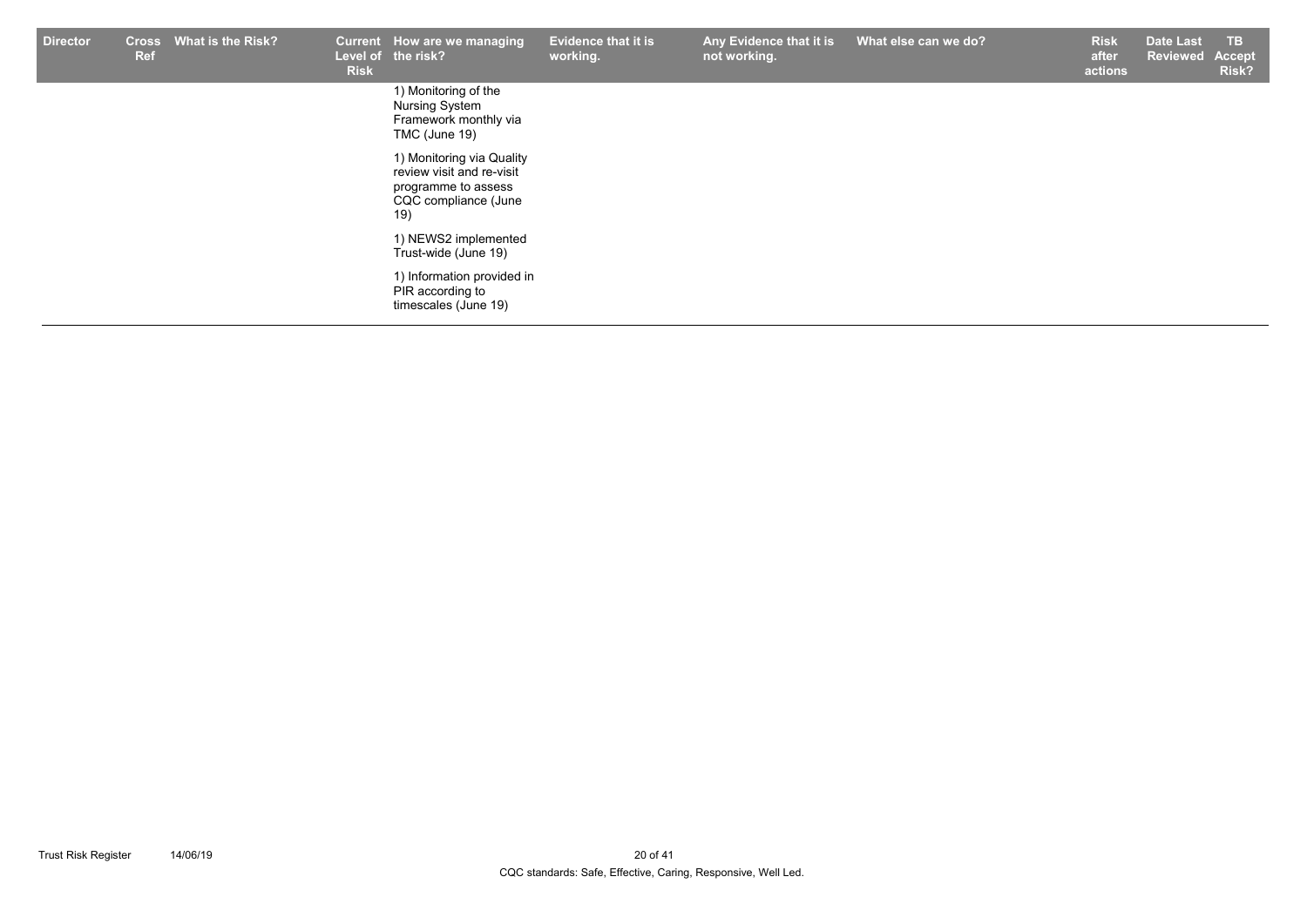| <b>Director</b>               | <b>Ref</b> | <b>Cross</b> What is the Risk?                                                                                                                        | <b>Risk</b>                                                                                    | Current How are we managing<br>Level of the risk?                                                             | <b>Evidence that it is</b><br>working.                                                                  | Any Evidence that it is<br>not working.                                                                                                          | What else can we do?                                                                                                                                |               | <b>Risk</b><br>after<br>actions  | <b>Date Last</b><br><b>Reviewed</b> | TB.<br><b>Accept</b><br>Risk? |  |                                                                                                                                   |                                                                                                                         |               |  |  |
|-------------------------------|------------|-------------------------------------------------------------------------------------------------------------------------------------------------------|------------------------------------------------------------------------------------------------|---------------------------------------------------------------------------------------------------------------|---------------------------------------------------------------------------------------------------------|--------------------------------------------------------------------------------------------------------------------------------------------------|-----------------------------------------------------------------------------------------------------------------------------------------------------|---------------|----------------------------------|-------------------------------------|-------------------------------|--|-----------------------------------------------------------------------------------------------------------------------------------|-------------------------------------------------------------------------------------------------------------------------|---------------|--|--|
| Chief<br>Operating<br>Officer |            | 4170 If there is a lack of physical<br>and staffing capacity in the<br>Durnall unit, then this will                                                   | 12                                                                                             | $3 \times 4 = 4$ . Staff in unit actively<br>support triage area staff<br>AMBER (14/06/19)                    | 6) Approx 40% of nurses<br>now trained to take blood<br>cultures (06/19)                                | 7) Overspend for<br>Directorate (06/19)                                                                                                          | 1) Training for PGD antibiotics<br>and competencies, PEF's to<br>be included in competency                                                          |               | Sep-19 $3 \times 3 = 9$<br>AMBER | Jun-19                              |                               |  |                                                                                                                                   |                                                                                                                         |               |  |  |
|                               |            | impact on the ability to<br>effectively triage and treat<br>sick patients. This will result<br>in neutropenic sepsis                                  |                                                                                                | 5. Morbidity & Mortality<br>Reviews (14/06/19)<br>7. Capacity Reviews,                                        | 1-9) Service Improvement<br>Team undertaking<br>demand v activity v                                     | 7) Capacity review means<br>some patients may have<br>to attend hospital every<br>other week (06/19)                                             | training, facilitator. Currently<br>with MMC. No suitable<br>facilitator due to poor sepsis<br>compliance                                           |               |                                  |                                     |                               |  |                                                                                                                                   |                                                                                                                         |               |  |  |
|                               |            | patients not receiving<br>treatment within the 'golden<br>hour', patients receiving line<br>care and other interventions<br>having significant delays |                                                                                                | <b>Weekly Community</b><br>clinics (Weds weekly, Fri<br>alternate weeks)<br>(14/06/19)                        | capacity (06/19)<br>7) Positive feedback from<br>patients about the weekly<br>community clinics (06/19) | 6) Approx 60% of nurses<br>still to be trained to take<br>blood cultures. Training<br>postponed (06/19)                                          | 7) Business Case to be<br>finalised by Group Manager<br>and to be formalised for<br>increased nursing allowing for                                  | <b>Jul-19</b> |                                  |                                     |                               |  |                                                                                                                                   |                                                                                                                         |               |  |  |
|                               |            | and long waiting times,<br>including pts with life limiting<br>conditions. Clinics over<br>running significantly leading                              |                                                                                                | 3. Staff from ward and<br><b>Educational facilitators</b><br>used to provide support at<br>times of increased | 1-7) 1st and 2nd process<br>map of patient journey<br>through the Durnall Unit<br>undertaken (06/19)    | 9) Inadequate floor space<br>found by H&S Health<br>Building Note 00-03<br>review. This stated that                                              | Community clinics and<br>increased staffing in Durnell-<br>13.05.2019 to be finalised<br>post process mapping                                       |               |                                  |                                     |                               |  |                                                                                                                                   |                                                                                                                         |               |  |  |
|                               |            | to poor patient experience.<br>Date of origin: May 2015<br>Date of escalation: April                                                                  |                                                                                                | demand (14/06/19)<br>1. Door to needle times<br>monitored for sepsis<br>patients. Summary of 2                | 2. No Further PALS<br>concerns this month<br>(06/19)                                                    | 1.5m2 should be provided<br>for ambulant persons and<br>3.0m2 for wheelchair<br>users. Effectively the<br>space currently seating                | 1) AOS nurse to undertake<br>RCA to review 'golden hour'<br>patients. For any patients<br>who do not get antibiotis<br>within the hour AOS nurse to | Sep-19        |                                  |                                     |                               |  |                                                                                                                                   |                                                                                                                         |               |  |  |
|                               |            | 2019<br>Risk lead: Group Manager                                                                                                                      |                                                                                                | monthly Sepsis Audit<br>findings (14/06/19)                                                                   |                                                                                                         | 15 should realistically<br>seat 6 ambulant and may<br>be 1 wheelchair (06/19)<br>5) Recent RCA<br>investigation has<br>highlighted human factors | review-ongoing<br>1-9) Update for demand and                                                                                                        | Sep-19        |                                  |                                     |                               |  |                                                                                                                                   |                                                                                                                         |               |  |  |
|                               |            | for Oncology and<br>Haematology                                                                                                                       |                                                                                                | 2. Actively monitoring<br>PALS feedback about the<br>Durnall Unit (14/06/19)                                  |                                                                                                         |                                                                                                                                                  | capacity project ongoing. -<br><b>Manx Baker Servive</b><br>Improvement                                                                             |               |                                  |                                     |                               |  |                                                                                                                                   |                                                                                                                         |               |  |  |
|                               |            |                                                                                                                                                       | 9. Facilitate transfer to<br>Deanesly and CHU within<br>department opening times<br>(14/06/19) |                                                                                                               | linked to capacity and<br>environment (06/19)                                                           | 6) Ongoing training for nurses Sep-19<br>to take blood cultures- 13/06<br>on hold until workforce more                                           |                                                                                                                                                     |               |                                  |                                     |                               |  |                                                                                                                                   |                                                                                                                         |               |  |  |
|                               |            |                                                                                                                                                       |                                                                                                |                                                                                                               |                                                                                                         |                                                                                                                                                  |                                                                                                                                                     |               |                                  |                                     |                               |  | 8. SEPSIS 6 Rolled out in<br>dept reduction in door to<br>needle time complainace<br>and compatability with<br>vitalpac(14/06/19) | stable<br>7) Risk Assessment re<br>Durnall patient capacity to be<br>completed, to be updated<br>DBK - new Risk 5240 RA | <b>Jul-19</b> |  |  |
|                               |            |                                                                                                                                                       |                                                                                                |                                                                                                               |                                                                                                         | 6. Nurses trained to take<br>blood cultures (14/06/19)                                                                                           | AHSCT+1 completed<br>13.06.2019 5240                                                                                                                |               |                                  |                                     |                               |  |                                                                                                                                   |                                                                                                                         |               |  |  |
|                               |            |                                                                                                                                                       |                                                                                                |                                                                                                               |                                                                                                         | 10) Decrease in patients<br>treated within "Golden                                                                                               | 9) Utilising Discharge Lounge<br>for appropriate patients                                                                                           | Sep-19        |                                  |                                     |                               |  |                                                                                                                                   |                                                                                                                         |               |  |  |
|                               |            |                                                                                                                                                       |                                                                                                | Hour" . (06/19)<br>9) Monitoring of Patient waits<br>on Durnall<br>9) Patients stranded on                    |                                                                                                         |                                                                                                                                                  | Sep-19                                                                                                                                              |               |                                  |                                     |                               |  |                                                                                                                                   |                                                                                                                         |               |  |  |
|                               |            |                                                                                                                                                       |                                                                                                |                                                                                                               |                                                                                                         | Durnall Unit after 7pm in<br>month (06/19)                                                                                                       | 9) Scheduling of patients<br>attending Durnall Review                                                                                               | Sep-19        |                                  |                                     |                               |  |                                                                                                                                   |                                                                                                                         |               |  |  |
|                               |            |                                                                                                                                                       |                                                                                                |                                                                                                               | 3,4) Staff transfer has<br>been required in this<br>month (06/19)                                       |                                                                                                                                                  |                                                                                                                                                     |               |                                  |                                     |                               |  |                                                                                                                                   |                                                                                                                         |               |  |  |
|                               |            |                                                                                                                                                       |                                                                                                |                                                                                                               |                                                                                                         | 6) Nurse training on hold                                                                                                                        |                                                                                                                                                     |               |                                  |                                     |                               |  |                                                                                                                                   |                                                                                                                         |               |  |  |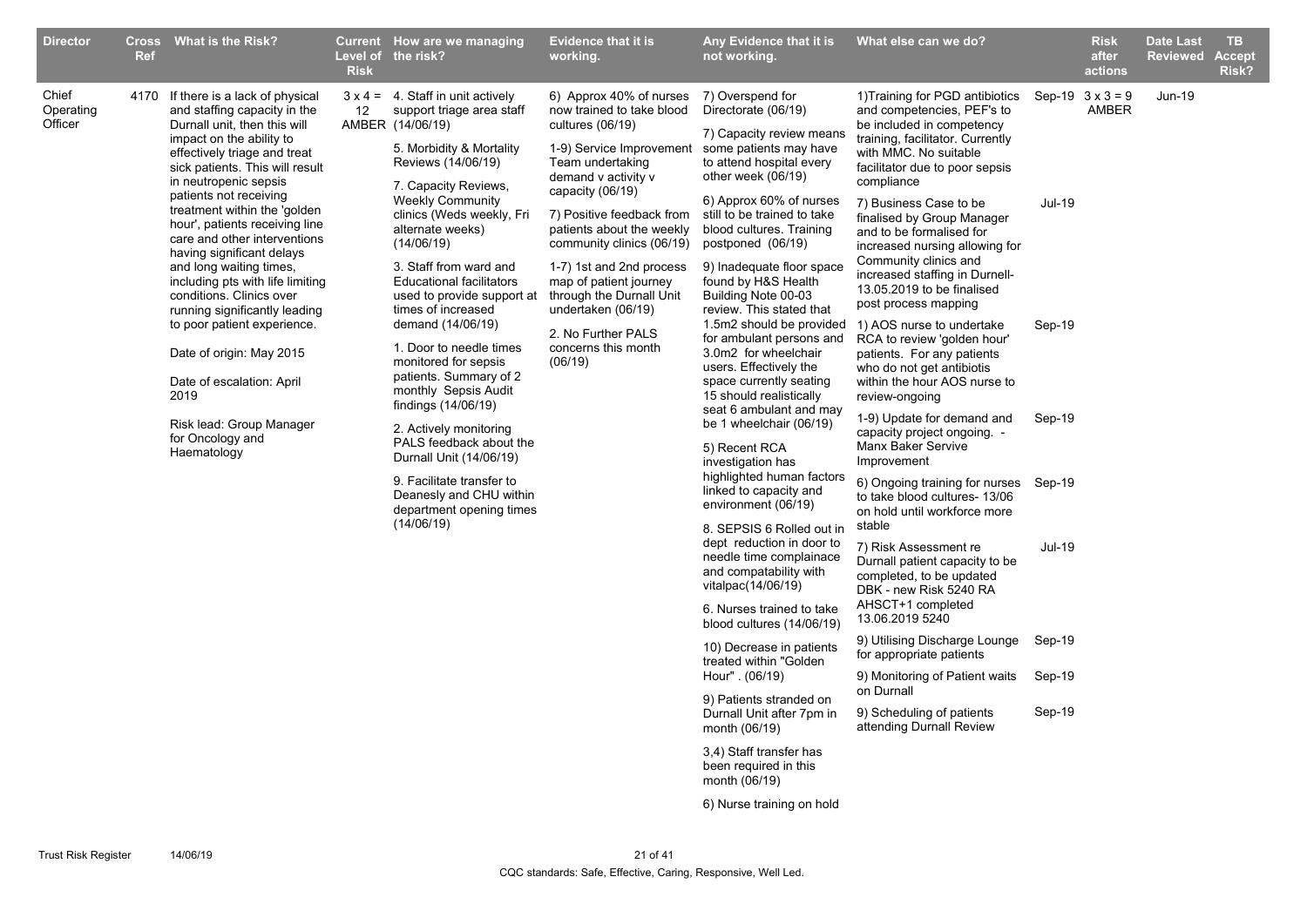| Mar-21<br>1) Meeting with estates to<br>access alternative areas to<br>accommodate Durnall day<br>case area. Various options<br>discussed Group Manager to<br>escalate to divisional<br>management April 2019<br>1-8) Trust AOS Low risk<br>Sep-19<br>sepsis service to consider<br>community reviews, daily<br>follow ups and weekend<br>follow ups<br>1-8) 95% staff to attend<br>Aug-19<br>sepsis study day and online<br>training - study day<br>11.06.2019 well attended<br>remainder of staff to be<br>captured<br>1-8) Post non compliance<br>Sep-19<br>sepsis investigation staff to<br>reflect on findings - ongoing<br>Jul-19<br>1-7) Undertake 3rd process<br>mapping exercise<br>5) Implement actions from<br>Aug-19<br>RCA re documentation in<br>Durnall and development of<br>SOP for direct ward<br>admissions from end of PCM<br>process<br>Jul-19<br>7) VCP required for additional<br>AOS nurses requires BC<br>1-9) Audit underway of coding Sep-19<br>and capturing of patient<br>activity - ongoing | <b>Director</b> | Ref | Cross What is the Risk? | <b>Risk</b> | Current How are we managing<br>Level of the risk? | <b>Evidence that it is</b><br>working. | Any Evidence that it is<br>not working. | What else can we do? | <b>Risk</b><br>after<br>actions | <b>Date Last</b><br><b>Reviewed</b> | <b>TB</b><br><b>Accept</b><br>Risk? |
|---------------------------------------------------------------------------------------------------------------------------------------------------------------------------------------------------------------------------------------------------------------------------------------------------------------------------------------------------------------------------------------------------------------------------------------------------------------------------------------------------------------------------------------------------------------------------------------------------------------------------------------------------------------------------------------------------------------------------------------------------------------------------------------------------------------------------------------------------------------------------------------------------------------------------------------------------------------------------------------------------------------------------|-----------------|-----|-------------------------|-------------|---------------------------------------------------|----------------------------------------|-----------------------------------------|----------------------|---------------------------------|-------------------------------------|-------------------------------------|
|                                                                                                                                                                                                                                                                                                                                                                                                                                                                                                                                                                                                                                                                                                                                                                                                                                                                                                                                                                                                                           |                 |     |                         |             |                                                   |                                        |                                         |                      |                                 |                                     |                                     |
|                                                                                                                                                                                                                                                                                                                                                                                                                                                                                                                                                                                                                                                                                                                                                                                                                                                                                                                                                                                                                           |                 |     |                         |             |                                                   |                                        |                                         |                      |                                 |                                     |                                     |
|                                                                                                                                                                                                                                                                                                                                                                                                                                                                                                                                                                                                                                                                                                                                                                                                                                                                                                                                                                                                                           |                 |     |                         |             |                                                   |                                        |                                         |                      |                                 |                                     |                                     |
|                                                                                                                                                                                                                                                                                                                                                                                                                                                                                                                                                                                                                                                                                                                                                                                                                                                                                                                                                                                                                           |                 |     |                         |             |                                                   |                                        |                                         |                      |                                 |                                     |                                     |
|                                                                                                                                                                                                                                                                                                                                                                                                                                                                                                                                                                                                                                                                                                                                                                                                                                                                                                                                                                                                                           |                 |     |                         |             |                                                   |                                        |                                         |                      |                                 |                                     |                                     |
|                                                                                                                                                                                                                                                                                                                                                                                                                                                                                                                                                                                                                                                                                                                                                                                                                                                                                                                                                                                                                           |                 |     |                         |             |                                                   |                                        |                                         |                      |                                 |                                     |                                     |
|                                                                                                                                                                                                                                                                                                                                                                                                                                                                                                                                                                                                                                                                                                                                                                                                                                                                                                                                                                                                                           |                 |     |                         |             |                                                   |                                        |                                         |                      |                                 |                                     |                                     |
|                                                                                                                                                                                                                                                                                                                                                                                                                                                                                                                                                                                                                                                                                                                                                                                                                                                                                                                                                                                                                           |                 |     |                         |             |                                                   |                                        |                                         |                      |                                 |                                     |                                     |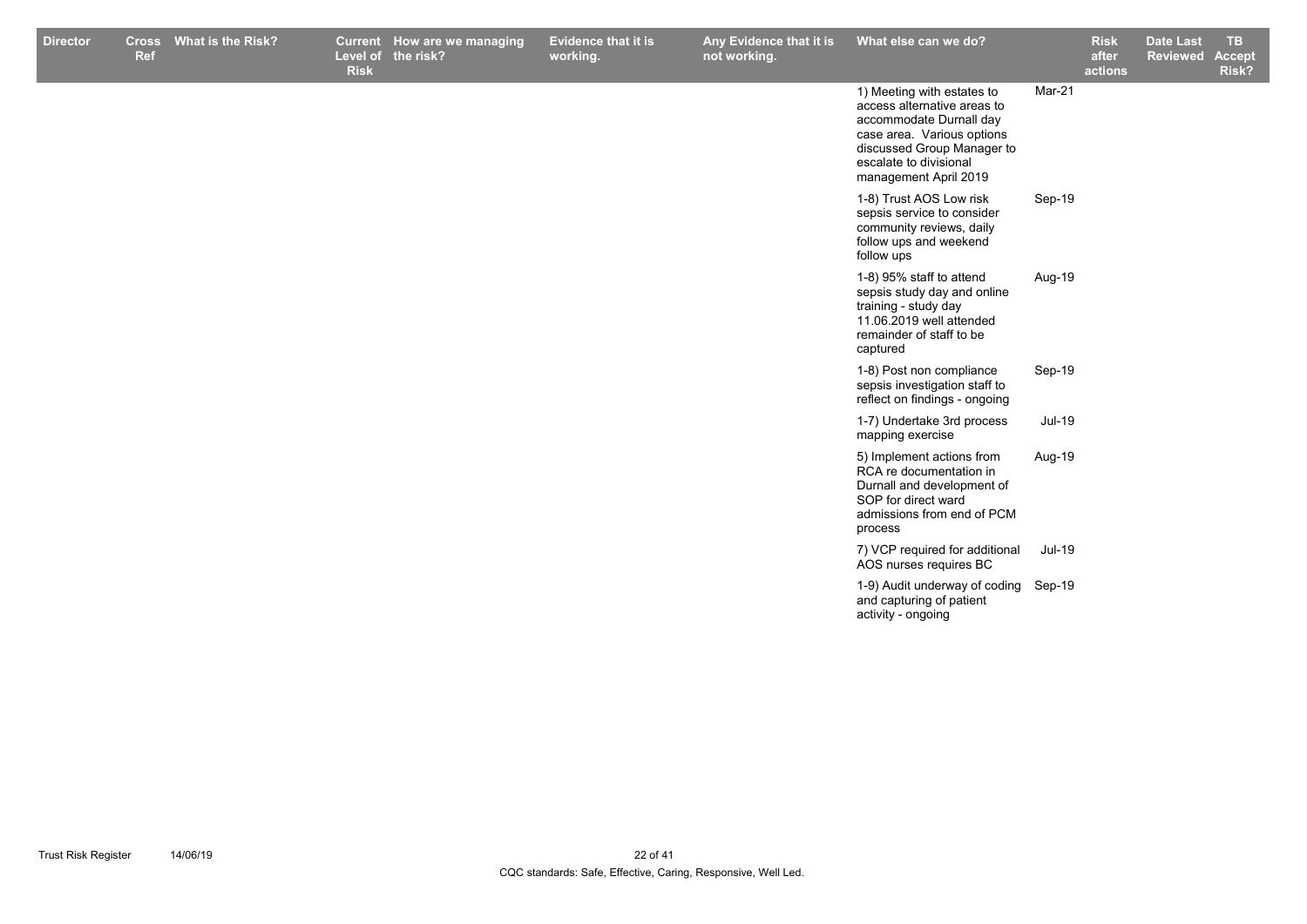| <b>Director</b>               | Ref | Cross What is the Risk?                                                                                                                                                                                                                                                                                                                                                                                                                                   | <b>Risk</b> | Current How are we managing<br>Level of the risk?                                                                                                                                                                                                                                                                                                                                                                                                                                                                                                                                                                                                                                                  | Evidence that it is<br>working.                                                                                                                                                                                                                                                                                                                                                                                                                                                                                                                                                                                                                                                                                                                                                                                                                         | Any Evidence that it is<br>not working.                                                                                            | What else can we do?                                                                                                                                                                                                                                                                      | <b>Risk</b><br>after<br>actions | Date Last<br><b>Reviewed</b> | TB.<br><b>Accept</b><br>Risk? |
|-------------------------------|-----|-----------------------------------------------------------------------------------------------------------------------------------------------------------------------------------------------------------------------------------------------------------------------------------------------------------------------------------------------------------------------------------------------------------------------------------------------------------|-------------|----------------------------------------------------------------------------------------------------------------------------------------------------------------------------------------------------------------------------------------------------------------------------------------------------------------------------------------------------------------------------------------------------------------------------------------------------------------------------------------------------------------------------------------------------------------------------------------------------------------------------------------------------------------------------------------------------|---------------------------------------------------------------------------------------------------------------------------------------------------------------------------------------------------------------------------------------------------------------------------------------------------------------------------------------------------------------------------------------------------------------------------------------------------------------------------------------------------------------------------------------------------------------------------------------------------------------------------------------------------------------------------------------------------------------------------------------------------------------------------------------------------------------------------------------------------------|------------------------------------------------------------------------------------------------------------------------------------|-------------------------------------------------------------------------------------------------------------------------------------------------------------------------------------------------------------------------------------------------------------------------------------------|---------------------------------|------------------------------|-------------------------------|
| Chief<br>Operating<br>Officer |     | 4375 (NX87) Heart Centre - Fire<br>Safety:<br>As a consequence of<br>shortfalls in structural fire<br>protection (including<br>emergency lighting) and the<br>recent failure of external<br>ACM cladding, fire could<br>spread both externally and<br>internally throughout the<br>building, compromising life<br>safety.<br>Date of origin: July 2017<br>Date of escalation: Sep 17<br>Risk Lead: Estates and<br><b>Facilities Divisional</b><br>Manager | 12          | $3 \times 4 =$ Implementation of a 4<br><b>Stage Risk Mitigation</b><br>AMBER Plan; details include<br>1) Restricted parking of<br>vehicles to 6m<br>2) Management of waste<br>in the external compound<br>3) Increased security and<br>surveillance<br>4) Augmented Fire<br>Service reponse<br>5) Increased Trust Fire<br>Response<br>6) Additional Fire<br>Wardens trained<br>7) Additional fire<br>exercises and drills<br>8) Review of fire risk<br>assessments (15<br>completed, local risks<br>managed by Directorates)<br>9) Building &<br>Maintenance risks<br>managed by Estates via<br><b>Planet FM</b><br>10) Statutory fire alarm<br>testing (weekly), Fire<br>Damper Testing (Annual) | 10) 0 incidents relating to<br>Reportable Fire's within<br>May 2019<br>3) Additional Security Fire<br>Patrols undertaken and<br>recorded<br>9) Priority Planned<br>Preventative<br>Maintenance undertaken<br>2) Waste compound has<br>been relocated<br>7) Third Floor Fire<br>Evacuation Exercise on<br>31.05.18<br>9) Automatic Fire<br>Detection (AFD) in<br>identified areas has been<br>upgraded with Tri-State<br>Detectors, Areas<br>identified from UwFS<br>10) Break-glass over-ride<br>facility for 3rd floor<br>installed to enable lifts to<br>be used in the event of an<br>evacuation.<br>1-10) Construction work<br>underway in removing<br>ACM cladding. Approx<br>50% has been removed<br>from outer building. Inner<br>courtyards had been<br>resolved.<br>4) WMFS Informed of<br>progress with regards to<br>removal of ACM Cladding | 9) Outstanding fire<br>stopping required<br>following<br>compartmentation survey<br>10) 2 unwanted fire<br>signals during May 2019 | 7) Further Evacuation<br>Exercises to be completed for<br>Wards<br>1-10) Approval for ACM to be<br>removed from designated<br>areas. This will commence<br>January 2019 with a<br>prorgramme of works being<br>agreed by Trust Management<br>1) WMFS to approve 4 stage<br>Plan following | $2 \times 2 = 4$<br>YELLOW      | <b>Jun-19</b>                |                               |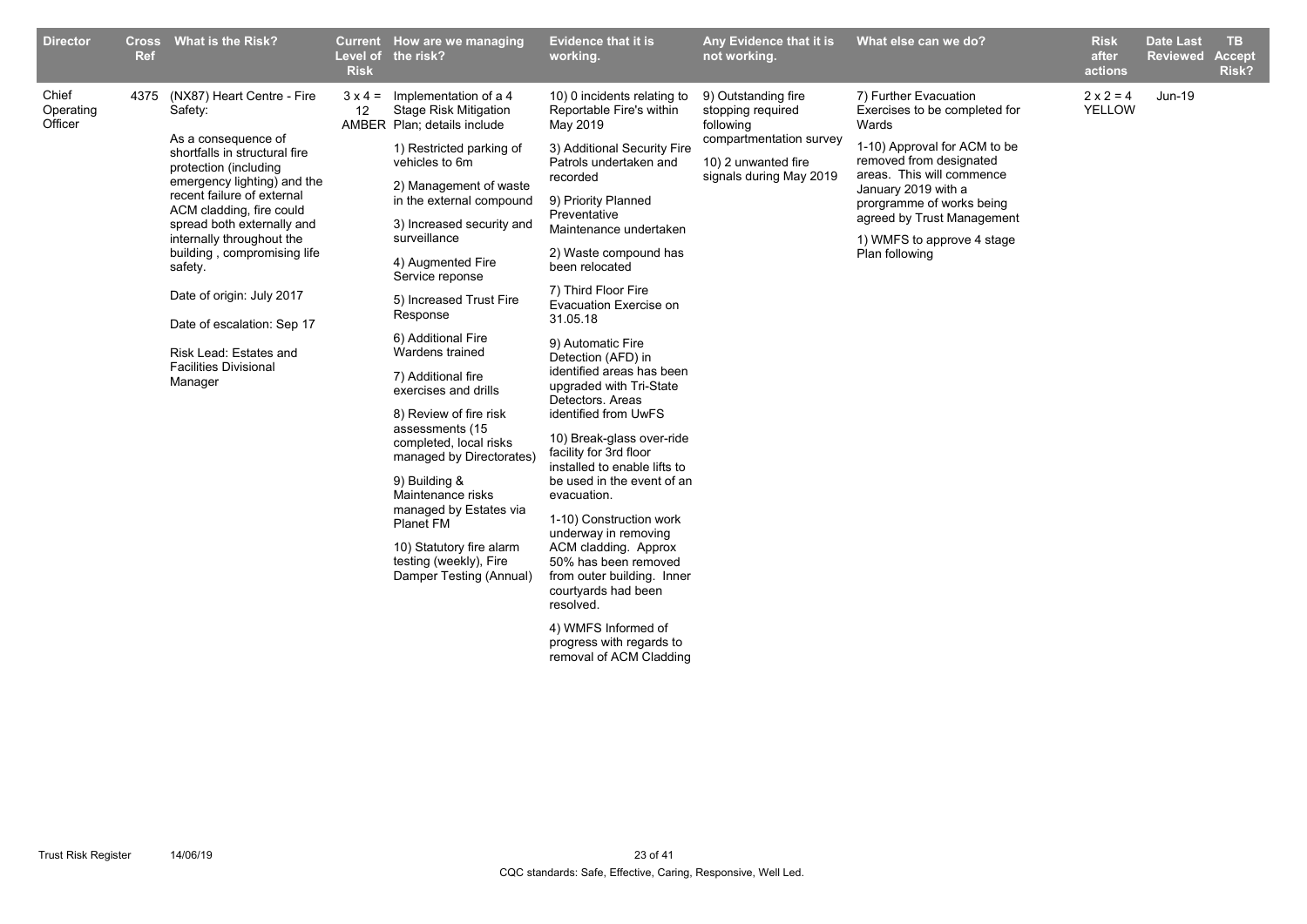| <b>Director</b>               | <b>Cross</b><br><b>Ref</b> | What is the Risk?                                                                                                                                                                                                                                                                                                  | <b>Current</b><br>Level of<br><b>Risk</b> | How are we managing<br>the risk?                                                                                                                                                                                                                                                                                                                                                                                                                                             | <b>Evidence that it is</b><br>working.                                                                                                                                                                                                                                       | Any Evidence that it is<br>not working.                                                                                                                                                                                                                     | What else can we do?                                                   | <b>Risk</b><br>after<br>actions   | <b>Date Last</b><br><b>Reviewed</b> | TB.<br><b>Accept</b><br>Risk? |
|-------------------------------|----------------------------|--------------------------------------------------------------------------------------------------------------------------------------------------------------------------------------------------------------------------------------------------------------------------------------------------------------------|-------------------------------------------|------------------------------------------------------------------------------------------------------------------------------------------------------------------------------------------------------------------------------------------------------------------------------------------------------------------------------------------------------------------------------------------------------------------------------------------------------------------------------|------------------------------------------------------------------------------------------------------------------------------------------------------------------------------------------------------------------------------------------------------------------------------|-------------------------------------------------------------------------------------------------------------------------------------------------------------------------------------------------------------------------------------------------------------|------------------------------------------------------------------------|-----------------------------------|-------------------------------------|-------------------------------|
| Chief<br>Operating<br>Officer |                            | 4382 NX55 (Main Theatres,<br>Wards A12, A14, Admin,<br>Plant Rooms) - Fire Safety:<br>As a consequence of<br>shortfalls in structural fire<br>protection (including fire<br>alarm), fire could spread<br>uncontrolled through wards<br>and departments,<br>compromising life safety.<br>Date of Origin: 09/12/2015 | $3 \times 4 =$<br>12<br>AMBER             | 1. Statutory fire alarm<br>testing (weekly), fire<br>damper testing (annual)<br>2. Departmental Fire Risk<br>Assessments<br>undertaken. Main<br>Theatres frequency<br>increased to 6 monthly<br>due to risk<br>3. Statutory Planned<br>Preventative<br>4. Bespoke Fire Warden<br>Training<br>5. Additional Fire<br><b>Exercises and Drills</b><br>7. Revised Management<br>of External Waste in the<br>Compound<br>6. Departmental Fire<br>Warden Daily Checks<br>undertaken | 1. 0 incidents relating to<br>Reportable Fire's within<br>May 2019<br>3. Fire strategy has been<br>approved and money set<br>aside.<br>1.0 Unwanted Fire<br>Signals within May 2019<br>1. Fire Alarm is being<br>upgraded to L1. Being<br>montiored via Fire Safety<br>Group | 2. Compartmentation<br>Survey to be completed<br>3. Operational issues<br>have meant the fire<br>strategy work will take<br>longer to complete with<br>some work on hold<br>1. Fire alarm & ancilliary<br>systems do not comply<br>with current regulations | 1. monitor and work towards<br>completion of fire stategy for<br>block | $2 \times 2 = 4$<br><b>YELLOW</b> | Jun-19                              |                               |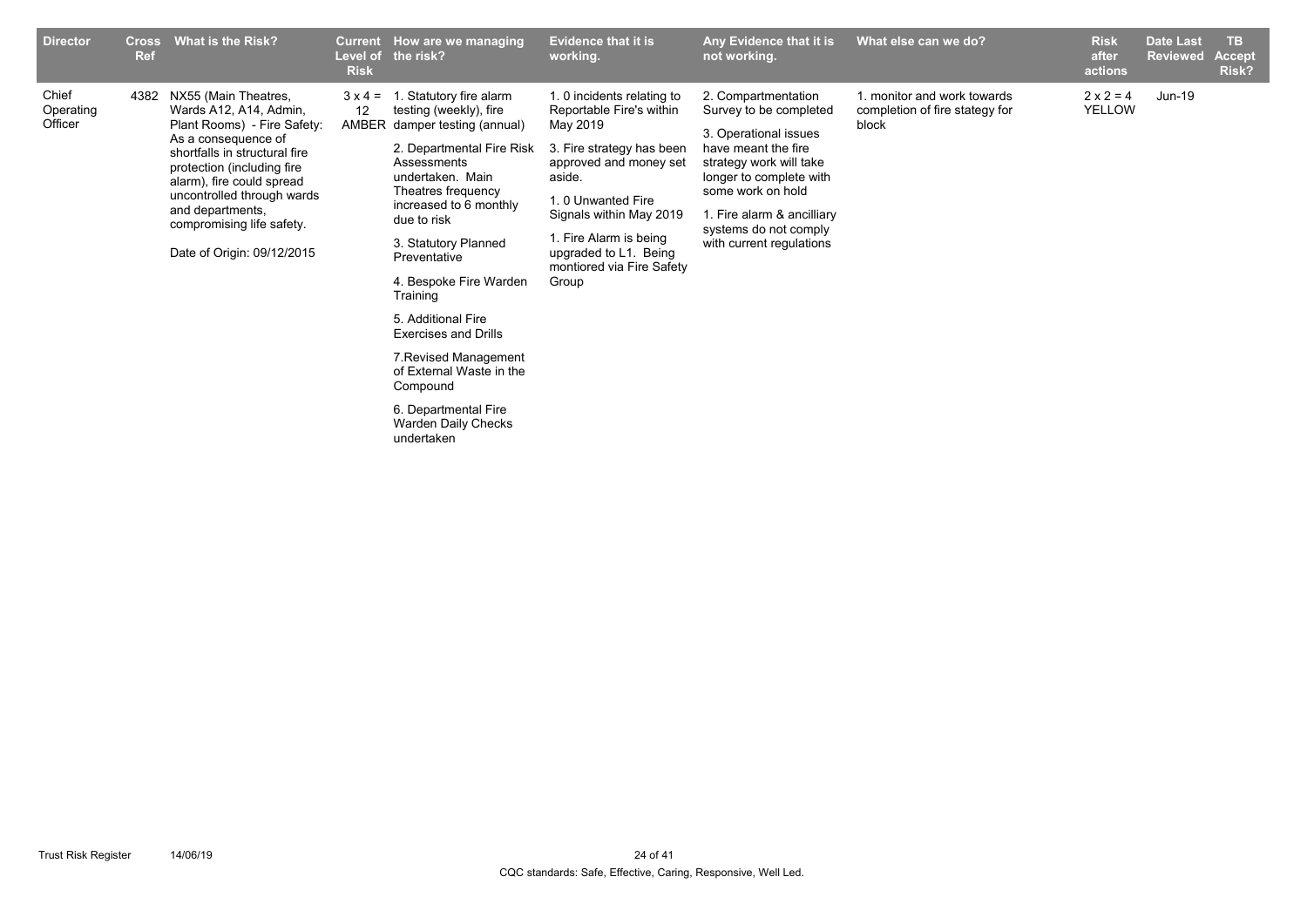| <b>Director</b>               | <b>Cross</b><br><b>Ref</b> | What is the Risk?                                                                                                                                                                                                                                                                                                                                                                                                                                                                                                    | <b>Level of</b><br><b>Risk</b>               | Current How are we managing<br>the risk?                                                                                                                                                                                                                                                                                                                                                                                                                                                                                                                                     | <b>Evidence that it is</b><br>working.                                                                                                                                                                                                                                                                                                                                                                                                                                                                                                                          | Any Evidence that it is<br>not working. | What else can we do?                                                                                                                                 | <b>Risk</b><br>after<br>actions   | <b>Date Last</b><br><b>Reviewed</b> | <b>TB</b><br><b>Accept</b><br>Risk? |
|-------------------------------|----------------------------|----------------------------------------------------------------------------------------------------------------------------------------------------------------------------------------------------------------------------------------------------------------------------------------------------------------------------------------------------------------------------------------------------------------------------------------------------------------------------------------------------------------------|----------------------------------------------|------------------------------------------------------------------------------------------------------------------------------------------------------------------------------------------------------------------------------------------------------------------------------------------------------------------------------------------------------------------------------------------------------------------------------------------------------------------------------------------------------------------------------------------------------------------------------|-----------------------------------------------------------------------------------------------------------------------------------------------------------------------------------------------------------------------------------------------------------------------------------------------------------------------------------------------------------------------------------------------------------------------------------------------------------------------------------------------------------------------------------------------------------------|-----------------------------------------|------------------------------------------------------------------------------------------------------------------------------------------------------|-----------------------------------|-------------------------------------|-------------------------------------|
| Chief<br>Operating<br>Officer |                            | 4411 (NX08/09) McHale - Fire<br>Safety:<br>As a consequence of<br>shortfalls in structural fire<br>protection and the<br>identification of polystyrene<br>foam insulation installed<br>between metal cladding, fire<br>could spread uncontrolled<br>throughout the building<br>effecting critical operational<br>services that could<br>compromise hospital<br>business continuity.<br>Date of origin: 14/02/2018<br>Date of escalation: Sep 17<br>Risk Lead: Estates and<br><b>Facilities Divisional</b><br>Manager | $3 \times 4 =$<br>$12 \overline{ }$<br>AMBER | 1. Statutory fire alarm<br>testing (weekly)<br>2. Departmental Fire Risk<br>Assessments undertaken<br>3. Statutory Planned<br>Preventative<br>4. Waste Management<br>6. Fire Evacuation Drill<br>due 13th June 2018<br>5. Departmental Fire<br><b>Warden Daily Checks</b><br>undertaken<br>7. Tugway Safety &<br><b>Environmental Group</b><br>commenced May 2018<br>4. Implementation of<br>robust waste<br>management controls to<br>reduce the risk of a fire<br>occurring.<br>7. Basement area<br>(Tugway) now being<br>monitored following the<br>Installation of CCTV. | 1.0 Unwanted Fire<br>Signals within May 2019<br>1. 0 incidents relating to<br>Reportable Fire's within<br>AMay 2019<br>2. Combustible items<br>located in the Tugway<br>have been removed. The<br>area is being monitored<br>by Estates Department<br>via the Tugway Group<br>7. Structural fire safety<br>repairs carried out to<br>minimise risk fire spread<br>from the Basement<br>(Tugway) into the building<br>above.<br>7. Implementation of<br>robust management<br>controls<br>4. Environmental Audit<br>Group carry out 3 monthly<br>audits of Tugway |                                         | 2. Departmental Business<br>Continuity Plans need to be<br>updated<br>4. Tugway Safety<br><b>Environmental Audit Group</b><br>monitoring action plan | $2 \times 2 = 4$<br><b>YELLOW</b> | Jun-19                              |                                     |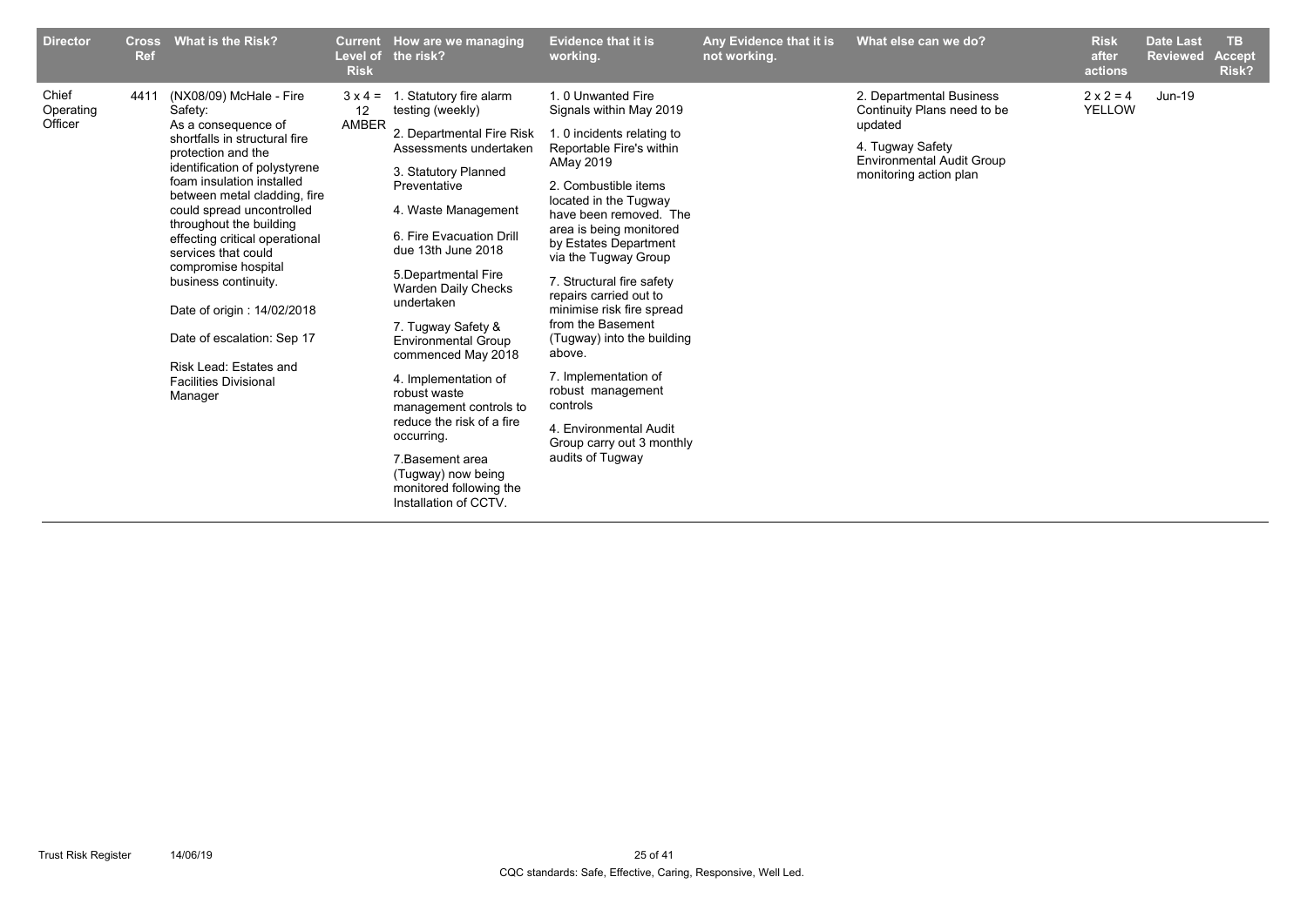| <b>Director</b>               | <b>Ref</b> | Cross What is the Risk?                                                                                                                                                                                                                                                                                                                                                           | <b>Risk</b> | Current How are we managing<br>Level of the risk?                                                                                                                                                                                                                                                                                                                                                                                                                                                                                                                                                                                                                                                                                                                                                                                                                                                                                                                                                                                                                           | <b>Evidence that it is</b><br>working.                                                                                                                                                                                                                                                                                                                                                           | Any Evidence that it is<br>not working.                                                                                                                                                                                                                                                                                                                                                                                                                                                                                                            | What else can we do?                                                                                                                                                                                                                                                                                                                          |                         | <b>Risk</b><br>after<br>actions          | <b>Date Last</b><br><b>Reviewed</b> | <b>TB</b><br><b>Accept</b><br>Risk? |
|-------------------------------|------------|-----------------------------------------------------------------------------------------------------------------------------------------------------------------------------------------------------------------------------------------------------------------------------------------------------------------------------------------------------------------------------------|-------------|-----------------------------------------------------------------------------------------------------------------------------------------------------------------------------------------------------------------------------------------------------------------------------------------------------------------------------------------------------------------------------------------------------------------------------------------------------------------------------------------------------------------------------------------------------------------------------------------------------------------------------------------------------------------------------------------------------------------------------------------------------------------------------------------------------------------------------------------------------------------------------------------------------------------------------------------------------------------------------------------------------------------------------------------------------------------------------|--------------------------------------------------------------------------------------------------------------------------------------------------------------------------------------------------------------------------------------------------------------------------------------------------------------------------------------------------------------------------------------------------|----------------------------------------------------------------------------------------------------------------------------------------------------------------------------------------------------------------------------------------------------------------------------------------------------------------------------------------------------------------------------------------------------------------------------------------------------------------------------------------------------------------------------------------------------|-----------------------------------------------------------------------------------------------------------------------------------------------------------------------------------------------------------------------------------------------------------------------------------------------------------------------------------------------|-------------------------|------------------------------------------|-------------------------------------|-------------------------------------|
| Chief<br>Operating<br>Officer | 4472       | If patients wait over 15<br>minutes for triage and 2<br>hours for assessment by a<br>Dr in the Emergency<br>Department, then an urgent<br>clinical need may not be<br>identified within appropriate<br>timescale's, which could<br>compromise patient care.<br>Date of Origin: 24/02/2016<br>Date of escalation =<br>15/04/16<br>Risk Lead: Emergency<br>Department Group Manager | 12          | $3 \times 4 = 1$ ) National quidance in<br>place (15 minutes for<br>AMBER triage & 2 hours for<br>assessment) (6/3/19)<br>2) Use of MSS to monitor<br>times for triage and<br>assessment (6/3/19)<br>4) Reallocation of doctors<br>to areas with high waiting<br>times if appropriate<br>(6/3/19)<br>5) Reallocation of nurse<br>to support triage nurse<br>(6/3/19)<br>6) Bed meetings held 3<br>times a day everyday<br>where status of<br><b>Emergency Department is</b><br>discussed with<br>representatives of both<br>Divisions to facilitate flow<br>(6/3/19)<br>7) Monthly review with<br>Recruitment and Finance<br>department of staffing<br>ratios and man-power<br>plans (6/3/19)<br>8) Acute Physician team<br>available to support<br>department from 10am<br>until 21.30 every day<br>(6/3/19)<br>9) UCC opened on 1st<br>April 2016 and joint<br>triage model in place.<br>(6/3/19)<br>10) Powerpoint<br>presentation around<br>National ED standards<br>included in new starters<br>induction and within<br>annual mandatory training<br>sessions (6/3/19) | 8) Acute Physician<br>support continues to work<br>well (06/19)<br>4-5) Reallocation of staff<br>working well to help<br>reduce wait times during<br>pressured times (06/19)<br>15) Urgent treatment<br>doctor is making an<br>improvement to patients<br>recieving appropiate<br>emergency treatment<br>(06/19)<br>17) Additional triage room<br>helping to reduce triage<br>wait times (06/19) | 1, 2) Inability to achieve<br>15 minute triage<br>consistently breaches<br>mainly in minors (06/19)<br>4,5) Staff not always<br>available to be<br>reallocated (06/19)<br>7) Medical and nursing<br>vacancies and sickness/<br>annual leave resulting in<br>gaps in rota. Link to risk<br>4496 and 2374 (06/19)<br>9) UCC minimum impact<br>on pt numbers and delays<br>in assessments (06/19)<br>7) Continued use of long<br>term locums (06/19)<br>1) Inability to acheive 2 hr<br>target in month,<br>significant delays<br>experienced (06/19) | 7) Continue with recruitment of<br>medical staff<br>1) GIRFT Visit completed<br>September 2018. Report<br>received, Group Manager<br>reviewing report (Winter<br>pressures July completion<br>date) monitoring actions<br>through Governance meetings<br>1) External agency to map<br>rota against patient no's and<br>develop workforce plan | <b>Jul-19</b><br>Jul-19 | Jul-19 $1 \times 4 = 4$<br><b>YELLOW</b> | $Jun-19$                            | Yes                                 |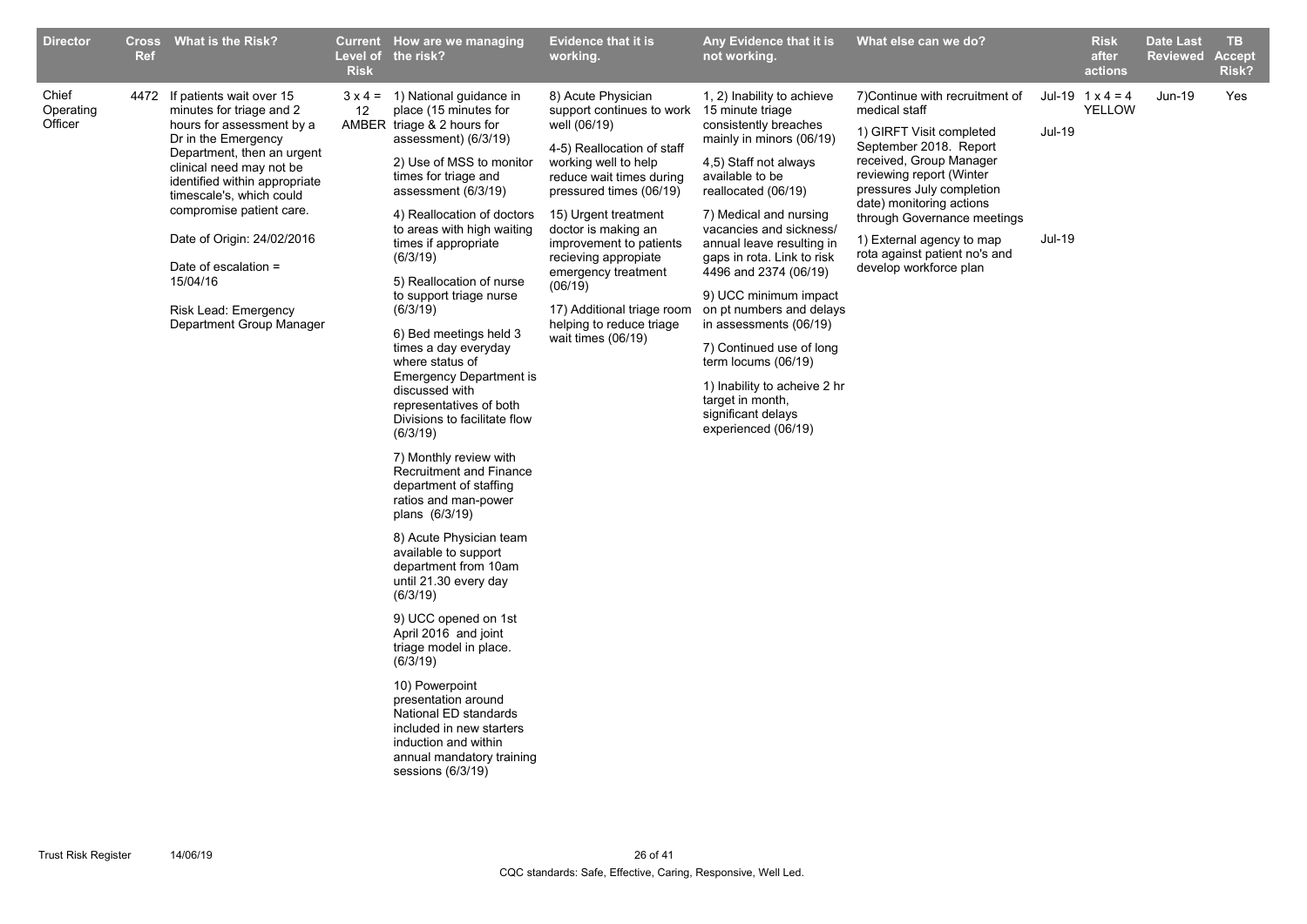**Risk**

**Evidence that it is working.**

**How are we managing TB Any Evidence that it is not working.**

**Risk after actions What else can we do? Box Black Elect Elect Change Black Date Last Reviewed Accept Risk?**

11) Human factors review completed and resulted in department restructure. All staff provided with human factors training and rapid improvement events [6/3/19]

12) Medical and nurse staffing managed via the risk regsiter (risk 2374 & 4496) [5/3/19]

13) Nurse led RAT and SOP ratified and in place (5/3/19)

14) Where possible, newly qualified starters have their last student placement transferred to RWT ED [5/3/19]

15) System in place to ensure that Cat 2 patients are shown red at 15 minutes. Urgent treatment Doctor role developed to see cat 2 patients [5/3/19]

16) Use of internal bank rather than locum agencies where possible [5/3/19]

17) Extra Triage room and escalation process in place [5/3/19]

18) Escalation tool developed and identifies pressure points with agreed action [5/3/19]

19) Appointed Specialty Doctor in November 18 (5/3/19)

20) GIRFT Visit to be reviewed by end of July (7/19)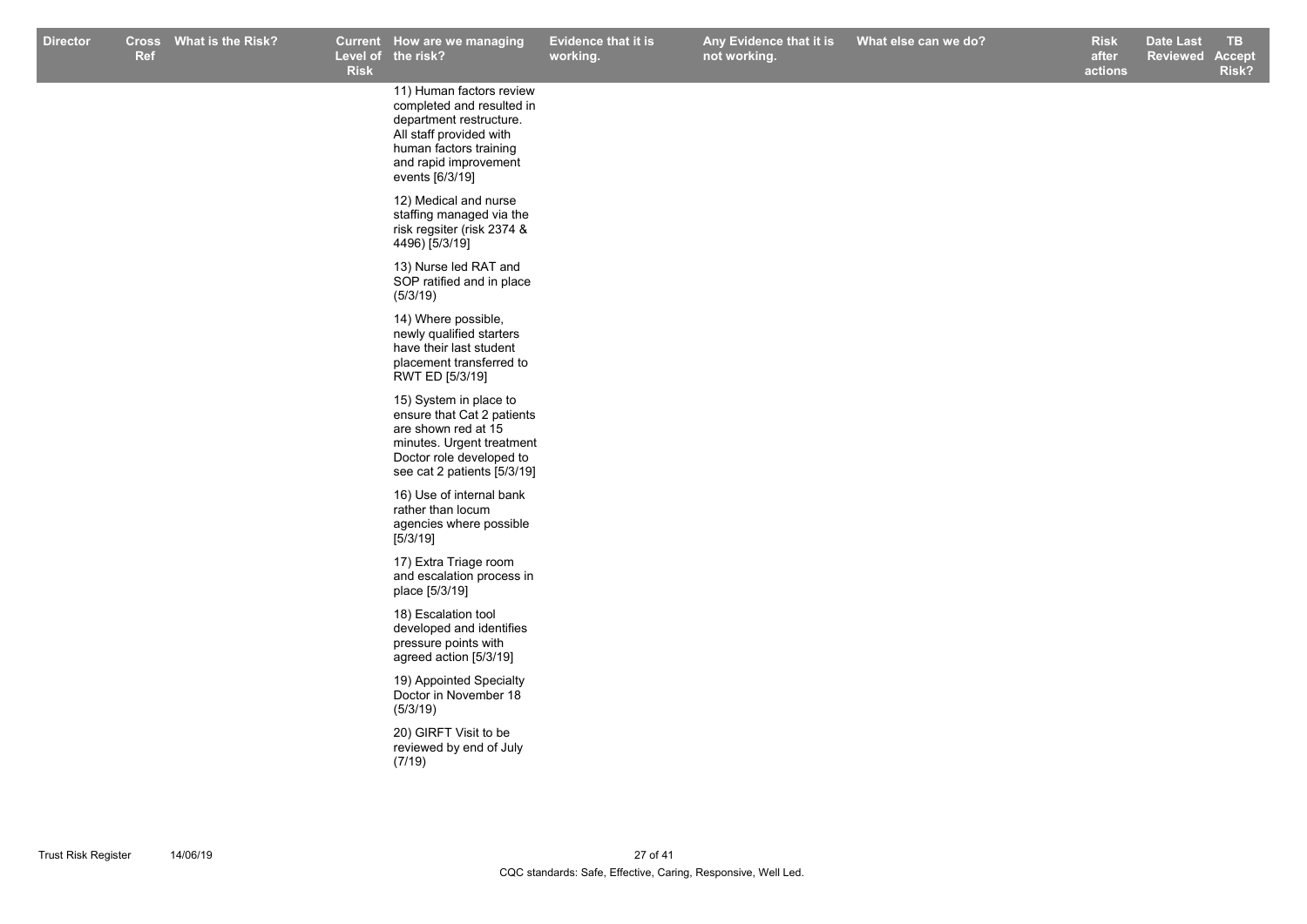| <b>Director</b>               | <b>Cross</b><br><b>Ref</b> | <b>What is the Risk?</b>                                                                                                                                                                                                                                                                                                                                                                                                                                                                                                                                                                                                                    | <b>Risk</b> | Current How are we managing<br>Level of the risk?                                                                                                                                                                                                                                                                                | <b>Evidence that it is</b><br>working.                                                                                                                                                                                                      | Any Evidence that it is<br>not working.                                                                                                                                                                                                                                                                                                                                                                                                                                                                                                                                                                                                                                                                                                                                                                                          | What else can we do?                                                                                                                                                                                                                                                                                     |                                             | <b>Risk</b><br>after<br>actions | <b>Date Last</b><br><b>Reviewed</b> | TB.<br><b>Accept</b><br>Risk? |
|-------------------------------|----------------------------|---------------------------------------------------------------------------------------------------------------------------------------------------------------------------------------------------------------------------------------------------------------------------------------------------------------------------------------------------------------------------------------------------------------------------------------------------------------------------------------------------------------------------------------------------------------------------------------------------------------------------------------------|-------------|----------------------------------------------------------------------------------------------------------------------------------------------------------------------------------------------------------------------------------------------------------------------------------------------------------------------------------|---------------------------------------------------------------------------------------------------------------------------------------------------------------------------------------------------------------------------------------------|----------------------------------------------------------------------------------------------------------------------------------------------------------------------------------------------------------------------------------------------------------------------------------------------------------------------------------------------------------------------------------------------------------------------------------------------------------------------------------------------------------------------------------------------------------------------------------------------------------------------------------------------------------------------------------------------------------------------------------------------------------------------------------------------------------------------------------|----------------------------------------------------------------------------------------------------------------------------------------------------------------------------------------------------------------------------------------------------------------------------------------------------------|---------------------------------------------|---------------------------------|-------------------------------------|-------------------------------|
|                               |                            |                                                                                                                                                                                                                                                                                                                                                                                                                                                                                                                                                                                                                                             |             | 3) A management<br>consultant from Industry<br>visited the Trust at the<br>beginning of February to<br>look at flow in Minors<br>awaiting feedback (6/3/19)                                                                                                                                                                      |                                                                                                                                                                                                                                             |                                                                                                                                                                                                                                                                                                                                                                                                                                                                                                                                                                                                                                                                                                                                                                                                                                  |                                                                                                                                                                                                                                                                                                          |                                             |                                 |                                     |                               |
|                               |                            |                                                                                                                                                                                                                                                                                                                                                                                                                                                                                                                                                                                                                                             |             | 21) Every member of staff<br>has additional training 1<br>day per year (6/3/19)                                                                                                                                                                                                                                                  |                                                                                                                                                                                                                                             |                                                                                                                                                                                                                                                                                                                                                                                                                                                                                                                                                                                                                                                                                                                                                                                                                                  |                                                                                                                                                                                                                                                                                                          |                                             |                                 |                                     |                               |
| Chief<br>Operating<br>Officer |                            | 4528 If Clinical Web Portal does<br>not contain full copies of<br>patient's notes/health<br>records (if seen before<br>2013) as well as all<br>Paediatric<br>admissions/Badgernet<br>information then clincians<br>will only have access to an<br>incomplete health record<br>for inpatient and outpatient<br>encounters. Lack of a<br>comprehensive record may<br>impact on the accuracy<br>and/or timeliness of clinical<br>decision making. NHSI link<br>NE's to lack of complete<br>clinical records in OPD<br>clinics.<br>Date of origin: 29/04/16<br>Date of escalation $=$<br>17/05/16<br>Risk Lead: Div 1 Deputy<br>CO <sub>O</sub> | 12<br>AMBER | $4 \times 3 = 1$ . Ability to request paper<br>notes (May 16)<br>2. Process for both<br>access to patient records<br>aswell as the process for<br>when there is a need to<br>have a complete patient<br>scanned has been<br>circulated by Patient<br>Access (Dec 16)<br>3. Badgernet System in<br>place in Maternity (Feb<br>19) | 1) No continuous Datix<br>incidents (May 19)<br>3) Badgenet System<br>embedded within the<br>Maternity department<br>(May19)<br>2) Procedures in place to<br>access paper<br>records/request scanning<br>of records onto portal<br>(May 19) | 1. Datix Incident<br>reported - 185209 non-<br>STEIS: awaiting Division<br>3 Medical Director's<br>approval. There has been<br>identification that the<br>information included in<br>hospital notes not<br>available via clinical web-<br>portal (May 19)<br>1. Records are not always<br>available for elective<br>clinics, even if they are<br>available this creates a<br>time lag within the clinic<br>(May 19)<br>1. Further incident<br>identified re: 186645 -<br>Unexpected<br>Injury/Extravasation injury<br>to neonate - removed<br>from STEIS (Apr 2018)<br>1. Inability to access<br>medical records is also<br>impacting upon the Legal<br>Services Dept, slowing<br>down legal services work<br>(May 19)<br>3) Restricted access to<br>the Badgernet System -<br>no immediate access to<br>Maternity notes (May19) | 1-2. Monitor ongoing incidents<br>1-2. Non-STEIS investigation<br>being undertaken Datix:<br>185209 - awaiting Division 3<br>Medical Director's approval<br>3. Head of Midwifery to<br>review the access<br>permissions to Badgernet for<br><b>Divisional Medical Director</b><br>and Governance Manager | Sep-19 $2 \times 2 = 4$<br>May-19<br>May-19 | YELLOW                          | May-19                              | Yes                           |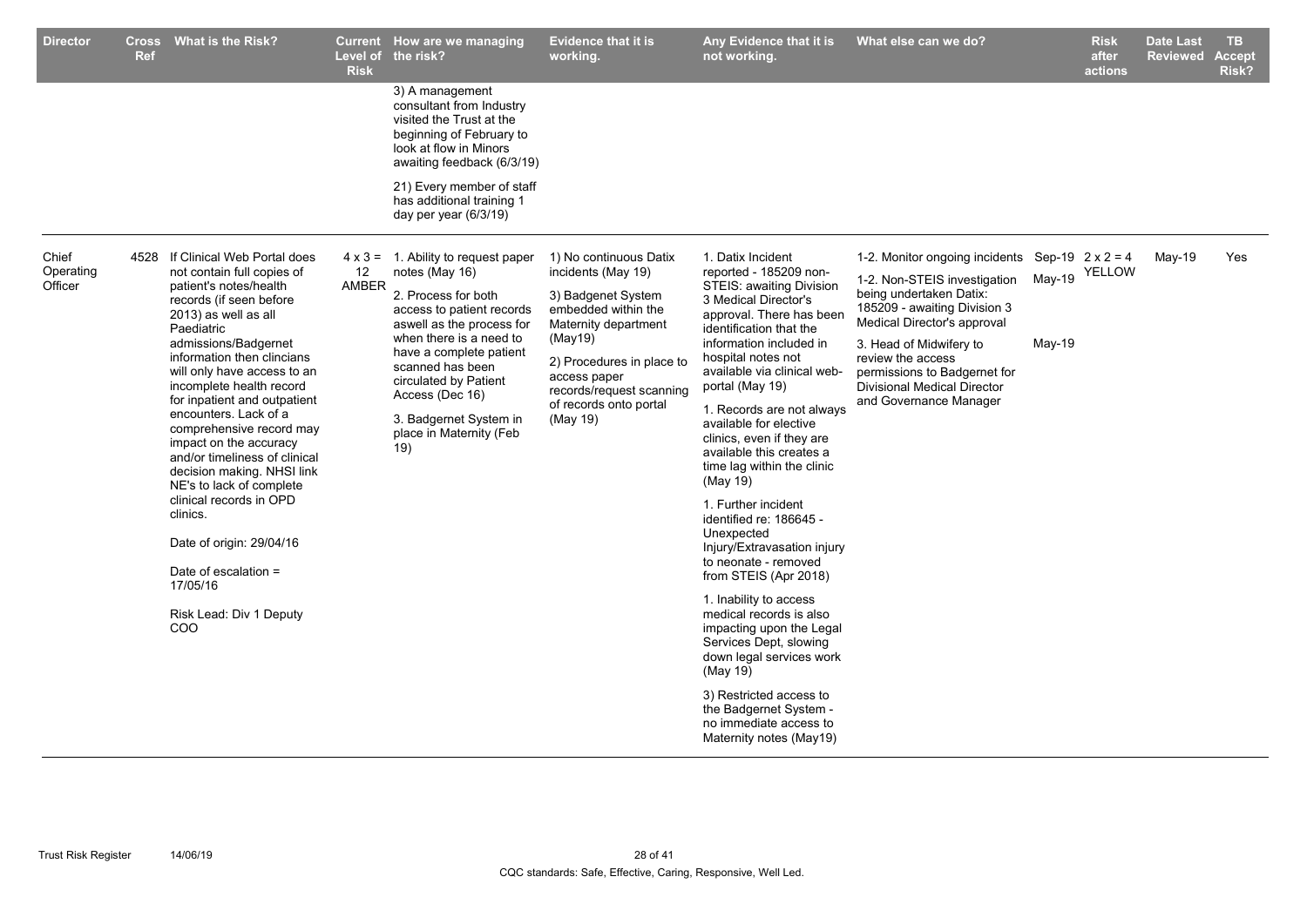| <b>Director</b>     | <b>Ref</b> | Cross What is the Risk?                                                                                                                                                                                                                                                                                                                                                                                                                                                                         | <b>Risk</b> | Current How are we managing<br>Level of the risk?                                                                                                                                                                                                                                                                                                                                                                                                                                                                                                                                                                                                                                                               | <b>Evidence that it is</b><br>working.                                                                                                                                                                                                                                                                                                                                                                                                                                                                                                                                                                                                                                                                                                                                                                                                                                                                                                                                                                                                                                                                                                                                                                        | Any Evidence that it is<br>not working.                                                                                                                                                                                                                                                                                                                                                                                                                                                                                                                                                                                                                                                                                                                                                                                                                                                                                                                                                                                                                           | What else can we do?                                                                                                                                                                                                                                                                                                                                                                                                                                                                                                                                                                                                                                                                                                                                                        |                                      | <b>Risk</b><br>after<br>actions | <b>Date Last</b><br><b>Reviewed</b> | TB.<br>Accept<br><b>Risk?</b> |
|---------------------|------------|-------------------------------------------------------------------------------------------------------------------------------------------------------------------------------------------------------------------------------------------------------------------------------------------------------------------------------------------------------------------------------------------------------------------------------------------------------------------------------------------------|-------------|-----------------------------------------------------------------------------------------------------------------------------------------------------------------------------------------------------------------------------------------------------------------------------------------------------------------------------------------------------------------------------------------------------------------------------------------------------------------------------------------------------------------------------------------------------------------------------------------------------------------------------------------------------------------------------------------------------------------|---------------------------------------------------------------------------------------------------------------------------------------------------------------------------------------------------------------------------------------------------------------------------------------------------------------------------------------------------------------------------------------------------------------------------------------------------------------------------------------------------------------------------------------------------------------------------------------------------------------------------------------------------------------------------------------------------------------------------------------------------------------------------------------------------------------------------------------------------------------------------------------------------------------------------------------------------------------------------------------------------------------------------------------------------------------------------------------------------------------------------------------------------------------------------------------------------------------|-------------------------------------------------------------------------------------------------------------------------------------------------------------------------------------------------------------------------------------------------------------------------------------------------------------------------------------------------------------------------------------------------------------------------------------------------------------------------------------------------------------------------------------------------------------------------------------------------------------------------------------------------------------------------------------------------------------------------------------------------------------------------------------------------------------------------------------------------------------------------------------------------------------------------------------------------------------------------------------------------------------------------------------------------------------------|-----------------------------------------------------------------------------------------------------------------------------------------------------------------------------------------------------------------------------------------------------------------------------------------------------------------------------------------------------------------------------------------------------------------------------------------------------------------------------------------------------------------------------------------------------------------------------------------------------------------------------------------------------------------------------------------------------------------------------------------------------------------------------|--------------------------------------|---------------------------------|-------------------------------------|-------------------------------|
| Medical<br>Director |            | 4661 Lack of robust effective<br>system for the<br>communication of high risk<br>or abnormal/ unexpected<br>investigation results, and<br>evidence of receipt, review<br>and actions taken by<br>clinicians. Risk of delayed<br>or missed opportunities for<br>diagnoses and appropriate<br>treatment for patients, which<br>could result in Serious<br>Incidents, litigation and<br>complaints.<br>Date of origin: 17/11/16<br>Date of escalation =<br>17/11/16<br>Risk Lead: Medical Director |             | $4 \times 4 = 5$ ) Monitoring via incident<br>16 RED reporting<br>4) Directorate/ specialty<br>local 'safety net'<br>procedures to ensure<br>results are received and<br>reviewed<br>3) Pathology local<br>procedure(s) for the<br>escalation of abnormal<br>results<br>2) Radiology local<br>procedure(s)<br>"Communication of<br>Critical and/ or<br>Unexpected Findings to<br>Referring Doctors"<br>1) Trust wide Policy CP50<br>for the Management of<br>Risks Associated with<br><b>Clinical Diagnostic Tests</b><br>and Screening<br>6) ICE system is now fully<br>functional from 1st April<br>2018 and reviewing filing<br>of Pathology results and<br>Radiology reports is<br>available and auditable. | 5) Small proportion of<br>incidents to number of<br>investigations undertaken<br>2) Policy implemented for<br>urgent and critical<br>findings (June 2017)<br>2) A flag is also added to<br>the report which will send<br>in the subject matter of<br>the e-mailed report<br>***Urgent Findings*** or<br>Unexpected Significant<br>Findings, this will alert the<br>referring consultant (June<br>2017)<br>2) There is now also a<br>Cancer Suspicious flag<br>which can also be<br>attached (June 2017)<br>3) There are a list of tests<br>that fall into the urgent<br>action category, the<br>clinicans are telephoned<br>about these. Other less<br>urgent abnormal results<br>are highlighted as such in<br>TD Web when they are<br>reviewed (June 2017)<br>6) As at 31st Dec 18 21%<br>of Pathology and<br>Radiology results were<br>filed<br>6) TD Web requesting<br>facility is disabled,<br>allowing only for the<br>review of historic results.<br>This will continue with<br>monitoring of usage until<br>further notice (May 19).<br>6) From 3rd September<br>19 histology results will<br>be available via ICE.<br>Moving closer towards<br>the soe use of ICE for<br>results reporting (June 19) | 1-4) Audit of local safety<br>net procedures<br>demonstrated significant<br>gaps (Nov 16)<br>2) Size of Radiology<br>reports is significant<br>resulting in inbox limits<br>being frequently<br>exceeded (Nov 16)<br>5) Incidents continue to<br>be reported where the<br>reviewing if abnormal<br>results has been delayed<br>with significant<br>consequences to patient<br>outcome (May 17)<br>3) No further action can<br>be taken by Pathology<br>until ICE is implemented<br>(June 2017)<br>6) As at 31st Dec 18 79%<br>of Pathology and<br>Radiology results were<br>unfiled. (Feb 19)<br>6) As at 31st Jan 19, 20%<br>of Pathology and<br>Radiology results were<br>filed which has slightly<br>reduced from Dec 18<br>report; and 80% of<br>Pathology and Radiology<br>results were unfiled.(Mar<br>19)<br>3,6) Currently unable to"<br>freeze" TD Web which<br>means it is still available<br>for reviewing results in<br>conjunction with ICE<br>(June 19)<br>6) ICE filing compliance<br>remains low across all<br>reporting (circa 20%)<br>(June 19) | 1-4) Local SOPs for results<br>reporting required from all<br>areas with mandatory<br>reviewing and filing of results<br>with audit of compliance by<br>Directorate and Consultant.<br>Aim is to achieve full<br>compliance with viewing and<br>filing.<br>6) Work is underway to trial<br>the uploading of the "formal"<br>histopathology reports into<br>the ICE system. If successful<br>it may be possible to start to<br>upload all histopathology<br>reports in the future.<br>Timescale is to be confirmed -<br>review/update monthly.<br>1-6) Task and finish group to<br>tailor the rebuild of ICE in<br>readiness for new BCPS<br>system in Feb 20 (only<br>available via ICE).<br>6) Trustwide SOP for use to<br>be developed alongside<br>rebuild of ICE system | Aug-19<br>Sep-19<br>Feb-20<br>Feb-20 | $x =$                           | Jun-19                              | Yes                           |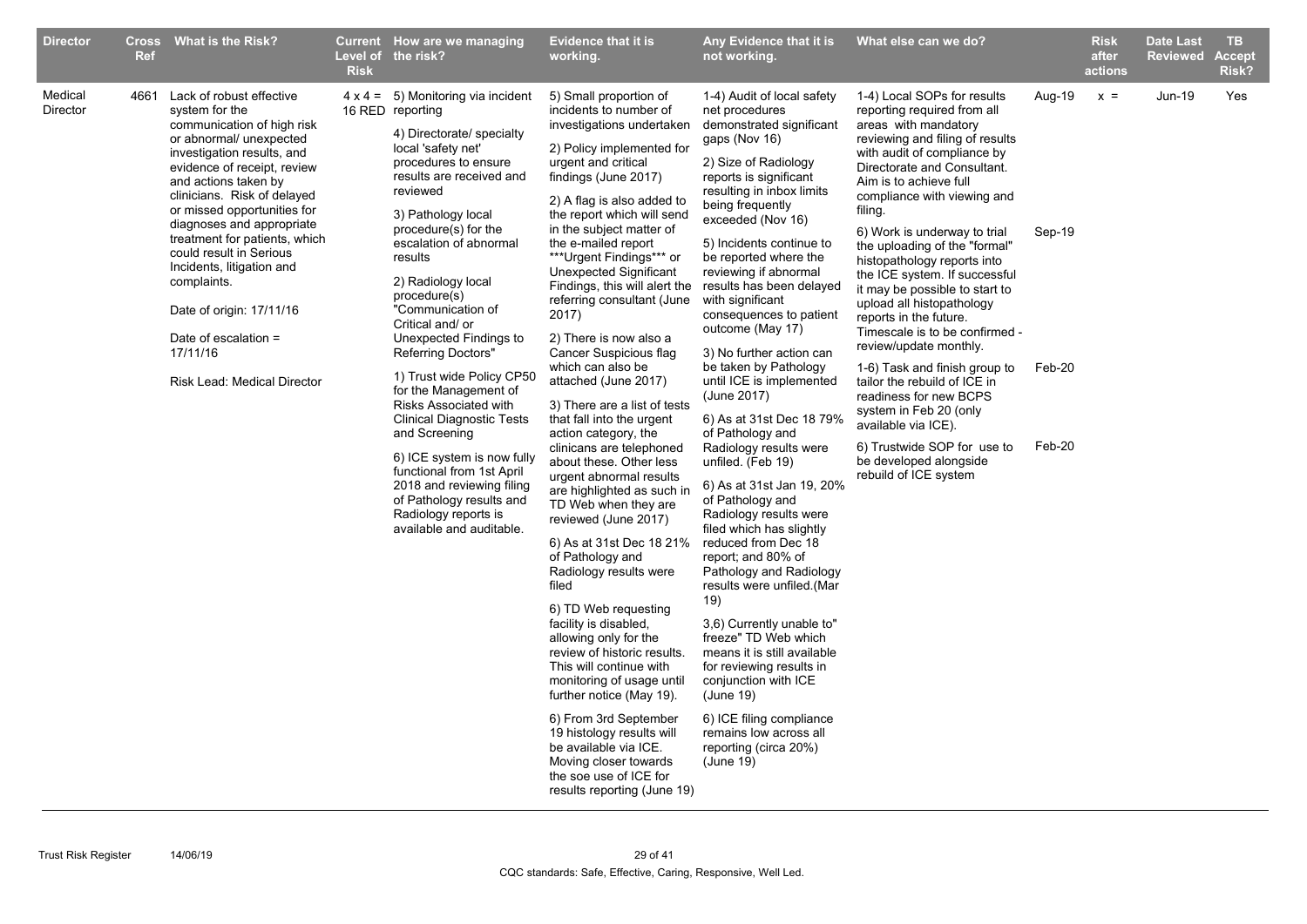| <b>Director</b>               | <b>Cross</b><br><b>Ref</b> | <b>What is the Risk?</b>                                                                                                                                                                                                                                                                                                                                                                                                                                                                                                                                                                                                                                                               | <b>Risk</b>                          | Current How are we managing<br>Level of the risk?                                                                                                                                                                                                                                                                                                                                                                                | <b>Evidence that it is</b><br>working.                                                                                                                                                                                                                                                                                                                                                                                                                                                                 | Any Evidence that it is<br>not working.                                                                                                                                                                                                                                                                                                                                                                                                                                                                                                                                                                                       | What else can we do?                                                                                                    |               | <b>Risk</b><br>after<br>actions          | <b>Date Last</b><br><b>Reviewed</b> | <b>TB</b><br><b>Accept</b><br>Risk? |
|-------------------------------|----------------------------|----------------------------------------------------------------------------------------------------------------------------------------------------------------------------------------------------------------------------------------------------------------------------------------------------------------------------------------------------------------------------------------------------------------------------------------------------------------------------------------------------------------------------------------------------------------------------------------------------------------------------------------------------------------------------------------|--------------------------------------|----------------------------------------------------------------------------------------------------------------------------------------------------------------------------------------------------------------------------------------------------------------------------------------------------------------------------------------------------------------------------------------------------------------------------------|--------------------------------------------------------------------------------------------------------------------------------------------------------------------------------------------------------------------------------------------------------------------------------------------------------------------------------------------------------------------------------------------------------------------------------------------------------------------------------------------------------|-------------------------------------------------------------------------------------------------------------------------------------------------------------------------------------------------------------------------------------------------------------------------------------------------------------------------------------------------------------------------------------------------------------------------------------------------------------------------------------------------------------------------------------------------------------------------------------------------------------------------------|-------------------------------------------------------------------------------------------------------------------------|---------------|------------------------------------------|-------------------------------------|-------------------------------------|
| Chief<br>Operating<br>Officer | 4665                       | If the X-ray and CR<br>processing equipment at<br>Cannock Hospital (which is<br>over 13 years old) is not<br>replaced within the Capital<br>Programme then due to the<br>age of the equipment there<br>is an increased possibility<br>that there will be equipment<br>breakdowns/failures which<br>could then directly impact<br>the service offered. Also.<br>patients are currently not in<br>receipt of the advances in<br>technology which a new<br>machine could offer them<br><i>i.e.</i> lower doses of radiation<br>and a speedier/quicker<br>service.<br>Date of origin: 17 November<br>2016<br>Date of escalation: 26 April<br>2017<br>Risk Lead: Radiology Group<br>Manager | $3 \times 4 =$<br>12<br><b>AMBER</b> | 1) Maintenance contract<br>in place for existing<br>equipment (£19,000 per<br>annum) (Jul 2018)<br>2) Access to mobile<br>imaging (if required) (Oct<br>2016)<br>3) Parts still available for<br>repair. Good rapport with<br>service team so there is a<br>rapid response (Oct 2018)<br>4) Access to DR Mobile<br>should CR systems fail<br>(Feb 2019)<br>5) Equipment<br>replacement due to<br>commence Q4 18-19<br>(Mar 2019) | 1) & 3) Breakdowns are<br>usually fixed under a 'fix<br>as you go' contract. (Jun<br>2019)<br>2) There is a Mobile X-ray<br>Unit at CCH which can be<br>used to maintain the X-<br>ray service should the<br>equipment in one of the X-<br>ray rooms fail (Jun 2019<br>5) Equipment<br>replacement programme<br>commenced 18.03.2019<br>(Jun 2019)<br>4) There is a DR Mobile<br>Unit at CCH which can be<br>used to maintain the X-<br>ray service should CR<br>Processing systems fail<br>(Jun 2019) | 1) Any breakdown causes<br>disruption to the service<br>offered to patients.<br>Breakdowns encountered<br>with CR readers 11; X-ray<br>equipment 3 (Jun 2019)<br>2) No focus choice on<br>Mobile X-ray Unit and<br>reliance on ageing CR<br>processing equipment<br>(Jun 2019)<br>4) X-ray service will be<br>limited if CR processing<br>facilites fail (Jun 2019)<br>1) Since Jan 2018 there<br>have been a 5 radiation<br>incidents involving<br>exposure of patients as a<br>result of equipment faults<br>associated with ageing<br>equipment externally<br>reported to CQC IR(ME)R<br>as systemic failure (Jun<br>2019) | 1), 2) $\&$ 3) To continue to<br>monitor any equipment<br>breakdown<br>5) Replacement of equipment<br>planned for 19/20 | <b>Jul-19</b> | Jul-19 $2 \times 2 = 4$<br><b>YELLOW</b> | Jun-19                              | Yes                                 |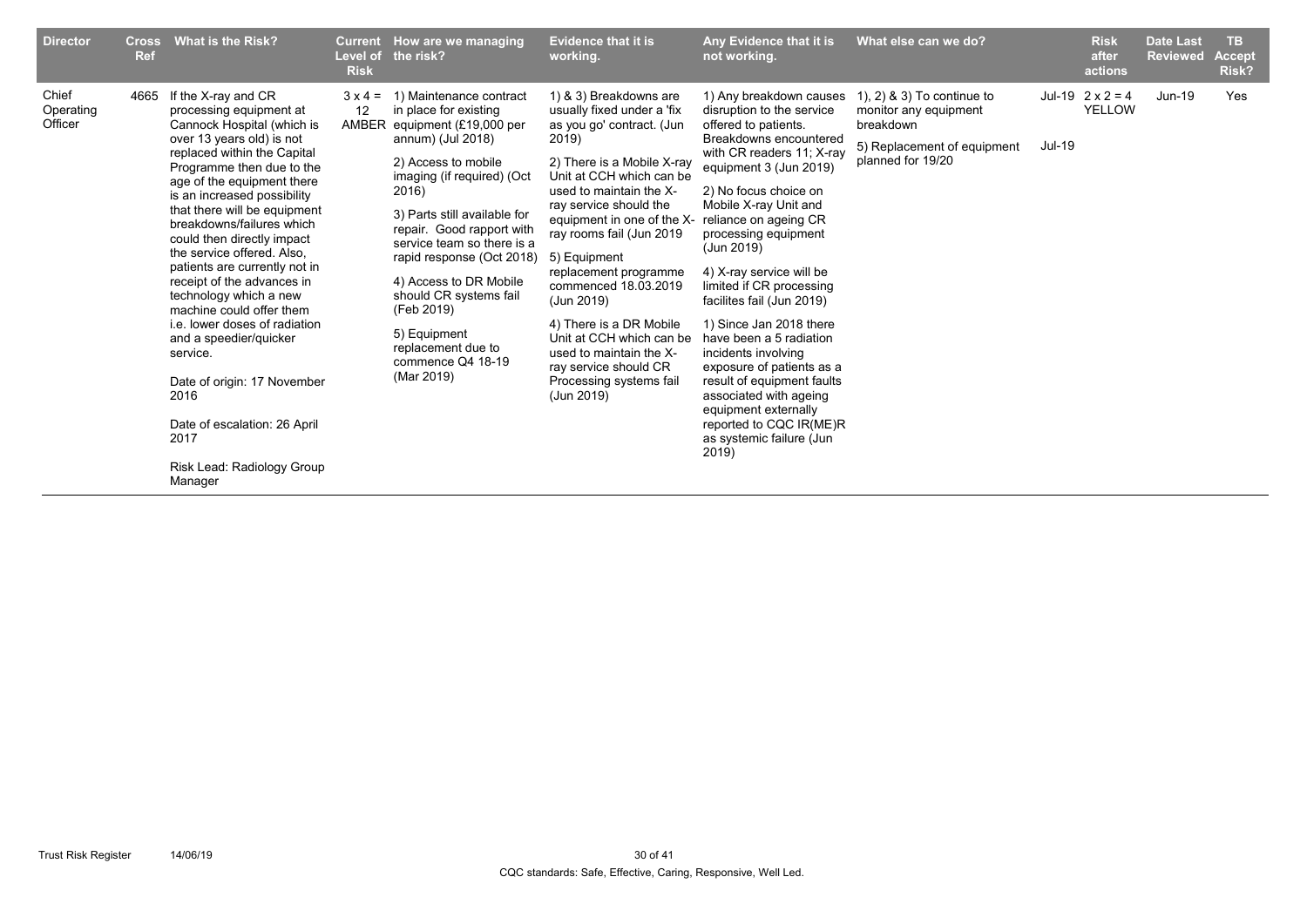| <b>Director</b>               | <b>Cross</b><br>Ref | <b>What is the Risk?</b>                                                                                                                                                                                                                                                                                                                                                                                                                                                                         | Current<br><b>Risk</b>        | How are we managing<br>Level of the risk?                                                                                                                                                                                                                                                                                                                        | <b>Evidence that it is</b><br>working.                                                                                                                                                                                                                                                                                                                            | Any Evidence that it is<br>not working.                                                                                                                                                                                                                                                                                                                                                                                                                                                       | What else can we do?                                                                                                                                                                                                                                                                                                                                                                |                  | <b>Risk</b><br>after<br>actions  | <b>Date Last</b><br><b>Reviewed</b> | TB.<br><b>Accept</b><br>Risk? |
|-------------------------------|---------------------|--------------------------------------------------------------------------------------------------------------------------------------------------------------------------------------------------------------------------------------------------------------------------------------------------------------------------------------------------------------------------------------------------------------------------------------------------------------------------------------------------|-------------------------------|------------------------------------------------------------------------------------------------------------------------------------------------------------------------------------------------------------------------------------------------------------------------------------------------------------------------------------------------------------------|-------------------------------------------------------------------------------------------------------------------------------------------------------------------------------------------------------------------------------------------------------------------------------------------------------------------------------------------------------------------|-----------------------------------------------------------------------------------------------------------------------------------------------------------------------------------------------------------------------------------------------------------------------------------------------------------------------------------------------------------------------------------------------------------------------------------------------------------------------------------------------|-------------------------------------------------------------------------------------------------------------------------------------------------------------------------------------------------------------------------------------------------------------------------------------------------------------------------------------------------------------------------------------|------------------|----------------------------------|-------------------------------------|-------------------------------|
| Chief<br>Operating<br>Officer | 4696                | If non-urgent imaging<br>studies are not reported<br>within the timescale of $3 - 6$<br>weeks, delays may have an<br>impact on timely patient<br>management. Ideally,<br>imaging should be reported<br>as soon as they are<br>undertaken but this is not<br>possible given the national<br>shortage of staff.<br>Date of origin: 5 January<br>2017<br>Approved by Division: 28<br>December 2016<br>Accepted onto Trust Risk<br>Register: 5 January 2017<br>Risk Lead: Radiology Group<br>Manager | $3 \times 4 =$<br>12<br>AMBER | 1) Monitoring of<br>unreported scans/imaging<br>studies on a weekly basis<br>(Jan 2017)<br>3) Clinical Fellows are<br>being employed (Jan<br>2017)<br>4) Regular meetings<br>between Clinical Director<br>and Group Manager (Jan<br>2017)<br>5) Waiting list initiatives<br>for Trust Radiologists on<br>going (Jan 2017)<br>6) Use of outsourcing<br>(Oct 2018) | 3) Clinical Fellows have<br>been appointed (2 in<br>place) (Jun 2019)<br>4) Review meetings are<br>happening fortnightly (Jun<br>2019)<br>1), 5) & 6) Backlog has<br>reduced from 7332 May<br>2017 to less than 4021 in<br>May 2019 (Jun 2019)<br>3) Office space sourced<br>(Jun 2019)<br>1) The backlog is actively<br>monitored by Group<br>Manager (Jun 2019) | 1) Approximately 4021<br>non-urgent imaging<br>studies unreported May<br>2019 (inclusive of 594 CT<br>scans and 1901 MRI<br>scans). Over 20 days<br>there are 1515 in total<br>(inclusive of 231 CT<br>scans and 880 MRI<br>scans) (Jun 2019)<br>1) Poor patient<br>experience if patients and<br>doctors are unsure when<br>their scans are reported<br>(Jun 2019)<br>3), 4), 5) & 6) Demand for<br>reporting imaging studies<br>is higher than expanded<br>reporting capacity (Jun<br>2019) | 1,3,4, & 5) Offer opportunities<br>to Radiologists from other<br>localities to work in our Trust.<br>Radiology will liaise with HR<br>about the possibility of head<br>hunting Radiologists from<br>other Trusts<br>1,3,4, 5 & 6) Monitor<br>outsourcing work and assess<br>impact on reducing<br>outstanding numbers<br>1,3,4 & 5) Continue to utilise<br>waiting list initiatives | Jul-19<br>Jul-19 | Jul-19 $2 \times 4 = 8$<br>AMBER | Jun-19                              | Yes                           |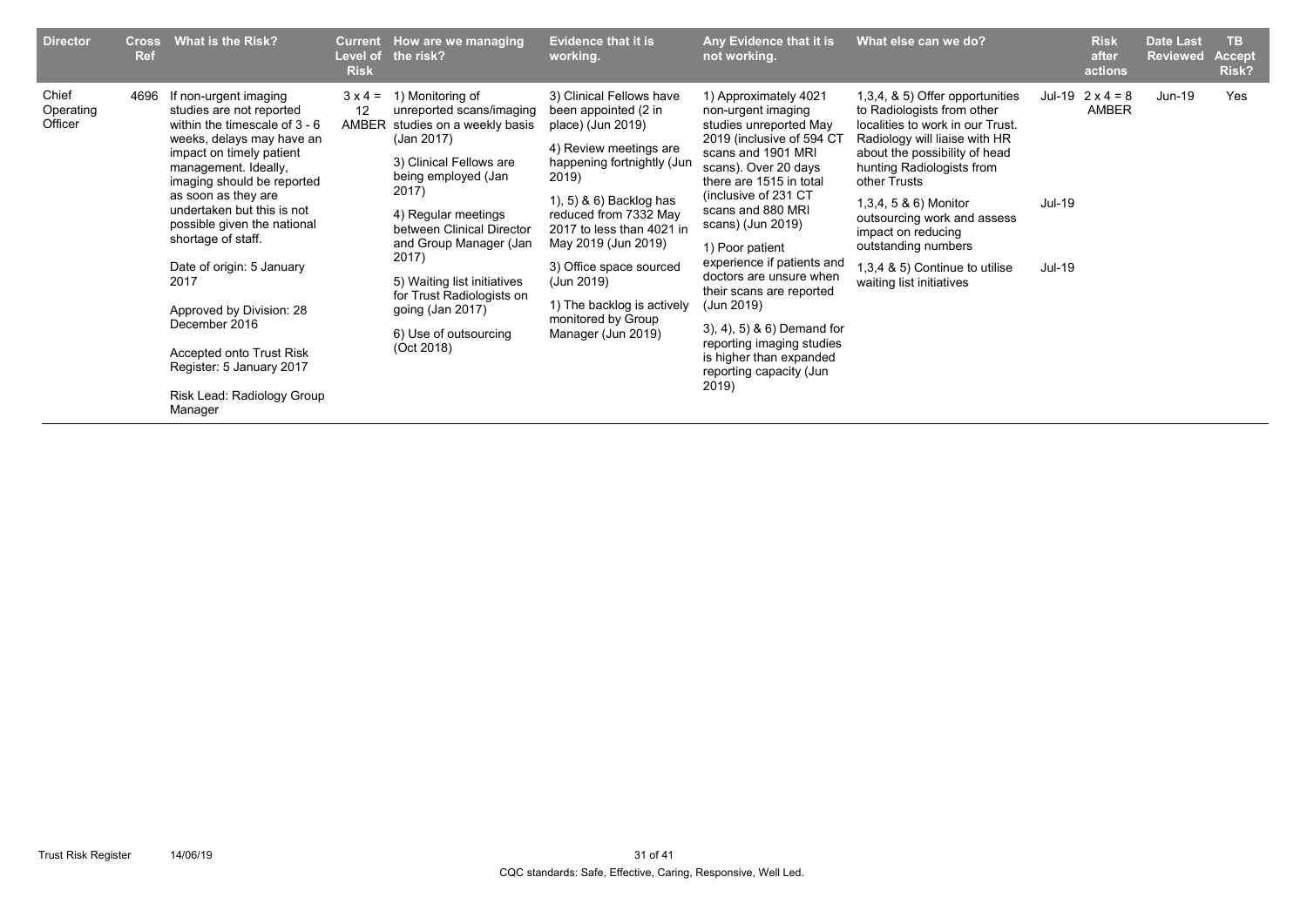| <b>Director</b>               | <b>Ref</b> | Cross What is the Risk?                                                                                                                                                                                                                                                                                                                                                                                                                                                                                                                                                                                                                                                                                                                                                                                                                                                                                                                                                                                                                                                | <b>Risk</b> | Current How are we managing<br>Level of the risk?                                                                                                                                                                                                                                                                                                                                     | <b>Evidence that it is</b><br>working.                                                                                                                                                                                                                                                                                                                                                           | Any Evidence that it is<br>not working.                                                                 | What else can we do?                                                                                                                                                                                                  | <b>Risk</b><br>after<br>actions | <b>Date Last</b><br><b>Reviewed</b> | TB.<br><b>Accept</b><br>Risk? |
|-------------------------------|------------|------------------------------------------------------------------------------------------------------------------------------------------------------------------------------------------------------------------------------------------------------------------------------------------------------------------------------------------------------------------------------------------------------------------------------------------------------------------------------------------------------------------------------------------------------------------------------------------------------------------------------------------------------------------------------------------------------------------------------------------------------------------------------------------------------------------------------------------------------------------------------------------------------------------------------------------------------------------------------------------------------------------------------------------------------------------------|-------------|---------------------------------------------------------------------------------------------------------------------------------------------------------------------------------------------------------------------------------------------------------------------------------------------------------------------------------------------------------------------------------------|--------------------------------------------------------------------------------------------------------------------------------------------------------------------------------------------------------------------------------------------------------------------------------------------------------------------------------------------------------------------------------------------------|---------------------------------------------------------------------------------------------------------|-----------------------------------------------------------------------------------------------------------------------------------------------------------------------------------------------------------------------|---------------------------------|-------------------------------------|-------------------------------|
| Chief<br>Operating<br>Officer | 4706       | Longstanding maintenance<br>challenge around<br>infrastructure/environment<br>in Nucleus Theatres, which<br>includes:<br>1. Sewage - usually in the<br>form of water leaking<br>through ceilings<br>2. Electrical infrastructure -<br>emergency power back-up<br>in theatres<br>3. Fire safety - storage of<br>equipment and<br>consumables compromising<br>emergency evac routes<br>4. Operating lights -<br>(addressed)<br>5. Air-flow/ventilation -<br>(addressed)<br>6. Storage - not enough<br>dedicated storage space in<br>theatres for equipment and<br>consumables<br>7. Insect infestation - flies<br>and bugs being seen in<br>theatres<br>All of the above could lead<br>to patient (and staff) safety<br>being compromised, non-<br>compliance with external<br>regulations and/or internal<br>standard/ audits and also<br>adverse media publicity and<br>increasing number of raising<br>concerns via local policy.<br>Date of origin: Feb 17<br>Date of escalation to<br>Divisional Management:<br>Sep 17<br>Risk Lead: Critical Care<br>Group Manager | 12          | $4 \times 3 = 1$ . Existing programme of<br>theatre works in place<br>AMBER (refurb 1 theatre per<br>year) - (Feb 17) -<br><b>COMPLETED</b><br>2. All leakage/flooding<br>incidents reported to<br>management are<br>immediately escalated to<br><b>Hotel Services</b><br>3. Theatre 5 was closed<br>for refurb between April<br>2017 and Oct 18 - Now<br>open and is fully utilised. | 1 - 7 No procedure<br>cancellations due to any<br>of the above issues for 6<br>months. (April 2019)<br>1 - No reported incidents<br>of Sewage ingress / water<br>leaks since Nov 2018.<br>(April 2019)<br>2 - No reported incidents<br>of power outage or back-<br>up power failure. (April<br>2019)<br>7 - No reported incidents<br>of insect infestation for<br>last 6 months. (April<br>2019) | 3) Three recent incidents<br>of fire alarms sounding in<br>theatres - of unknown<br>cause. (April 2019) | 1 - Reconfiguration of Theatre Sep-19 $2 \times 1 = 2$<br>Reception and Storage will be<br>carried out this year<br>1 - Work to commence this<br>financial year for fire<br>compartmentalisation in<br>clinical areas | <b>GREEN</b>                    | <b>Jun-19</b>                       |                               |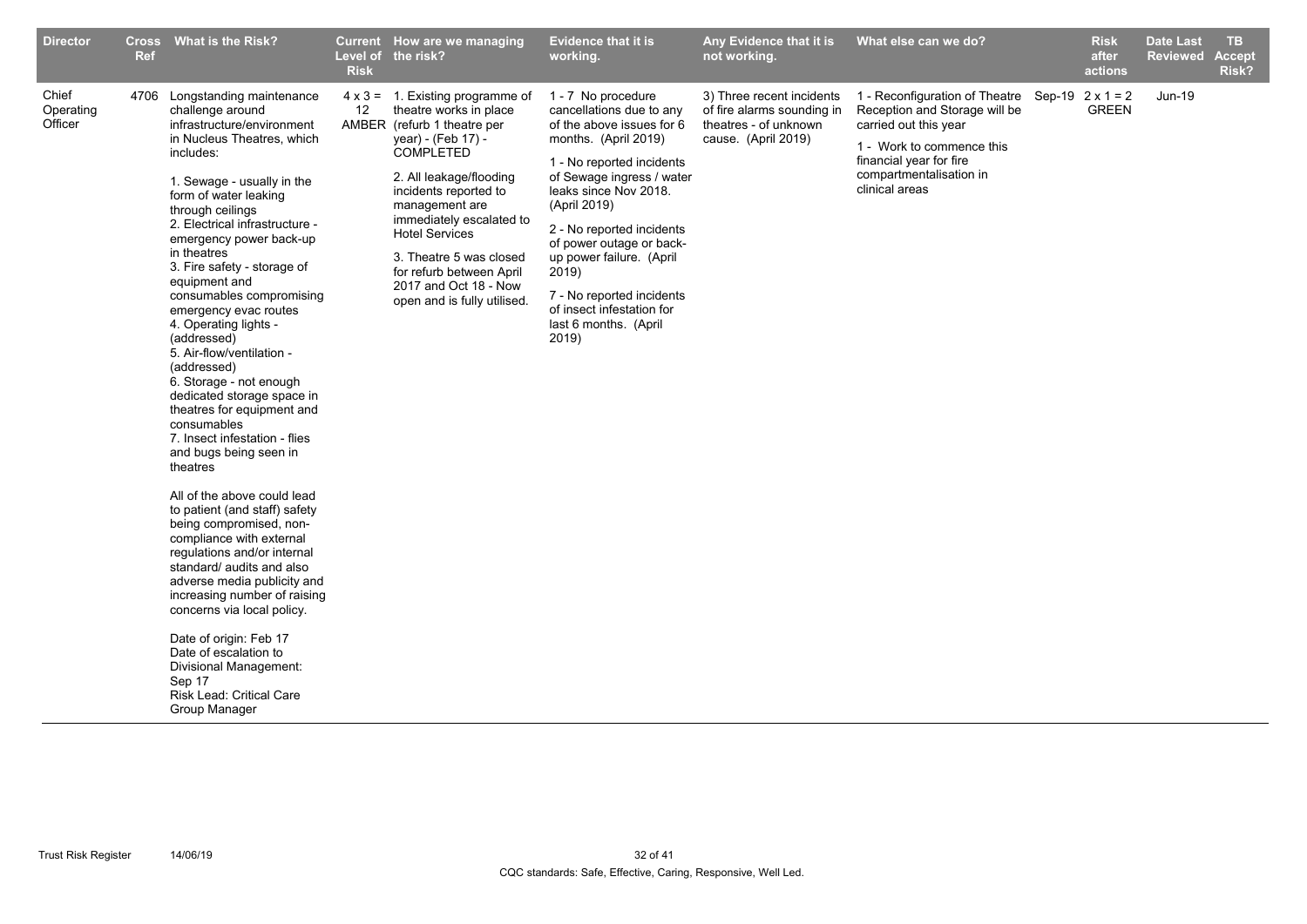| <b>Director</b>               | <b>Cross</b><br><b>Ref</b> | What is the Risk?                                                                                                                                                                                                                                                                                                                                                                                                                                                                                                                                                                                                                                                                                                                                                                                        | Current<br>Level of<br><b>Risk</b> | How are we managing<br>the risk?                                                                                                                                                                                                                                                                                                                                                                                                         | <b>Evidence that it is</b><br>working.                                                                                                                                                                                                                                                                                                                                             | Any Evidence that it is<br>not working.                                                                                                                                      | What else can we do?                                                                                                                             |               | <b>Risk</b><br>after<br>actions   | <b>Date Last</b><br><b>Reviewed</b> | <b>TB</b><br><b>Accept</b><br>Risk? |
|-------------------------------|----------------------------|----------------------------------------------------------------------------------------------------------------------------------------------------------------------------------------------------------------------------------------------------------------------------------------------------------------------------------------------------------------------------------------------------------------------------------------------------------------------------------------------------------------------------------------------------------------------------------------------------------------------------------------------------------------------------------------------------------------------------------------------------------------------------------------------------------|------------------------------------|------------------------------------------------------------------------------------------------------------------------------------------------------------------------------------------------------------------------------------------------------------------------------------------------------------------------------------------------------------------------------------------------------------------------------------------|------------------------------------------------------------------------------------------------------------------------------------------------------------------------------------------------------------------------------------------------------------------------------------------------------------------------------------------------------------------------------------|------------------------------------------------------------------------------------------------------------------------------------------------------------------------------|--------------------------------------------------------------------------------------------------------------------------------------------------|---------------|-----------------------------------|-------------------------------------|-------------------------------------|
| Chief<br>Operating<br>Officer | 4756                       | If the activity continues<br>above 5000 births then the<br>increased activity could<br>potentially lead to increasing<br>challenges for staff to<br>provide safe midwifery and<br>medical care. This could<br>also potentially result in<br>increased maternal<br>morbidity and/or mortality.<br>Poor patient experience<br>may also occur due to care<br>being compromised as a<br>result of delays which<br>include medical reviews,<br>treatment/procedures.<br>seeing new admissions,<br>admissions for induction of<br>labour, starting the induction<br>of labour process, transfers<br>to Delivery Suite and/or<br>theatre and delay in<br>antenatal and postnatal<br>transfers to the ward.<br>Date of origin: Apr 17<br>Date of escalation: May 17<br>Risk Lead: Obs and Gynae<br>Group Manager |                                    | $2 \times 4 = 8$ 1) Number of women<br><b>AMBER</b> having Mid Trimester<br>scans giving EDD data is<br>being monitored and<br>indicates predicted<br>monthly activity in relation<br>to births (9/4/19)<br>2) The number of women<br>booking at RWT is being<br>monitored by Antenatal<br>Payment By Results<br>(PBR) (19/4/19)<br>3) 13/11/2017 Birth<br>Activity capped (24/1/18)<br>and reviewed Oct 18.<br>Remain in place (9/4/19) | 1) Predicted<br>births/booking are<br>recorded on the Maternity<br>Dashboard, RAG-rated<br>and discussed at monthly<br>Governance & Risk<br>Management meeting<br>(08/05/2019)<br>2) Close observation of<br>activity in relation to<br>number of predicted<br>births (08/05/2019)<br>3) The booking cap and<br>out of area requests for<br>births is still active<br>(08/05/2019) | 1,2) Activity levels are<br>variable and<br>uncontrollable due to<br>births occurring at varying<br>gestations and women<br>transferring in from other<br>units (08/05/2019) | 1,2) Continue to monitor<br>activity via dashboard<br>3) Continue to monitor birth<br>activity as a result and decline<br>inappropriate bookings | <b>Jul-19</b> | Jul-19 $3 \times 2 = 6$<br>YELLOW | <b>Jun-19</b>                       | Yes                                 |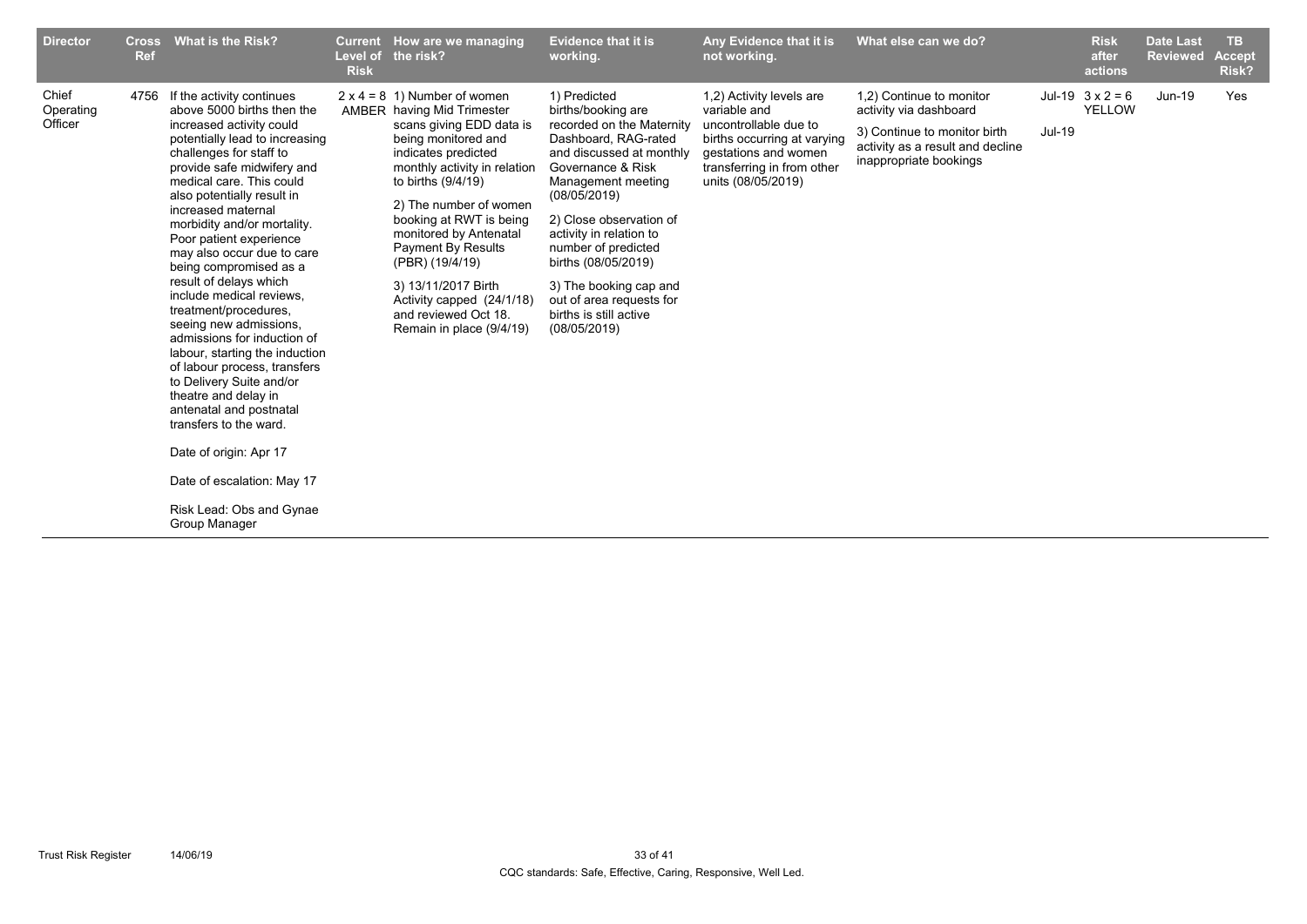| <b>Director</b>               | <b>Ref</b> | Cross What is the Risk?                                                                                                                                                                                                                                                                                                                                                                                                                                                                                                                                                                                                                                                                                                                                                                                                                                                                                                                                                                                                                                                                                                                                                                                                     | <b>Risk</b> | Current How are we managing<br>Level of the risk?                                                                                                                                                                                                                                                                                                                                                                                                                                                                                                                                                                                                                                                                                                                                                                                                                                                                                                                                                                                                                                                                                                        | <b>Evidence that it is</b><br>working.                                                                                                                                                                                                                                                                                                                                                                                                                                                                                                                                                                                                                                                                                                                                                                                                                                                                                                                                                                                                                                                                                                                                           | Any Evidence that it is<br>not working.                                                                                                                                                                                                                                                                                                                                                                                                                                                                                                                                                                                        | What else can we do?                                                                                                                                                                                             |                  | <b>Risk</b><br>after<br>actions         | <b>Date Last</b><br>Reviewed | TB.<br><b>Accept</b><br>Risk? |
|-------------------------------|------------|-----------------------------------------------------------------------------------------------------------------------------------------------------------------------------------------------------------------------------------------------------------------------------------------------------------------------------------------------------------------------------------------------------------------------------------------------------------------------------------------------------------------------------------------------------------------------------------------------------------------------------------------------------------------------------------------------------------------------------------------------------------------------------------------------------------------------------------------------------------------------------------------------------------------------------------------------------------------------------------------------------------------------------------------------------------------------------------------------------------------------------------------------------------------------------------------------------------------------------|-------------|----------------------------------------------------------------------------------------------------------------------------------------------------------------------------------------------------------------------------------------------------------------------------------------------------------------------------------------------------------------------------------------------------------------------------------------------------------------------------------------------------------------------------------------------------------------------------------------------------------------------------------------------------------------------------------------------------------------------------------------------------------------------------------------------------------------------------------------------------------------------------------------------------------------------------------------------------------------------------------------------------------------------------------------------------------------------------------------------------------------------------------------------------------|----------------------------------------------------------------------------------------------------------------------------------------------------------------------------------------------------------------------------------------------------------------------------------------------------------------------------------------------------------------------------------------------------------------------------------------------------------------------------------------------------------------------------------------------------------------------------------------------------------------------------------------------------------------------------------------------------------------------------------------------------------------------------------------------------------------------------------------------------------------------------------------------------------------------------------------------------------------------------------------------------------------------------------------------------------------------------------------------------------------------------------------------------------------------------------|--------------------------------------------------------------------------------------------------------------------------------------------------------------------------------------------------------------------------------------------------------------------------------------------------------------------------------------------------------------------------------------------------------------------------------------------------------------------------------------------------------------------------------------------------------------------------------------------------------------------------------|------------------------------------------------------------------------------------------------------------------------------------------------------------------------------------------------------------------|------------------|-----------------------------------------|------------------------------|-------------------------------|
| Chief<br>Operating<br>Officer | 5031       | If sub-optimal staffing<br>(reduction in 39%)<br>continues within the<br>ultrasound scan department<br>then it will impact on<br>required compliance with<br>national screening<br>standards - this includes<br>submitting required data<br>and proving quality of work<br>is assessed continually for<br>obstetric patients. Neonatal<br>Hip and cranial scans also<br>need to comply with national<br>standards and this may be<br>affected. Training will also<br>be impeded affecting the<br>future of service provision.<br>There may be a rise in<br>litigation cases and disability.<br>Delayed access to<br>emergency gynae<br>assessment unit / Fast<br>Track clinics may lead to<br>misdiagnosis of urgent care<br>/ life threatening conditions<br>such as ectopic pregnancy<br>and gynae cancers, and<br>failure to meet national 2<br>week targets.<br>There is potential for late<br>discharges or treatments for<br>obstetric, gynae and<br>paediatric patients.<br>Delayed access to<br>ultrasound scans such as in<br>August increases the risk of<br>misdiagnosis of some high<br>risk obstetric patients.<br>Date of origin: 17/05/18<br>Date of escalation: 04/10/18<br>Risk Lead: Head of<br>Midwifery | 12          | $3 \times 4 = 1$ ) Dating and Fetal<br>Anomaly scans are given<br>AMBER priority over Gynaecology<br>scans to ensure women<br>have their scan<br>performed in accordance<br>with the national<br>programme standards.<br>9/4/19<br>2) Community Midwives<br>have the facility to<br>telephone the Maternity<br>Unit and organise an<br>urgent priority scan if a<br>woman is thought to have<br>booked late (9/4/19)<br>3) Midwife Sonographers<br>in fetal medicine (FMU)<br>are being asked to assist<br>with scanning both<br>obstetric and gynae<br>scans in the main scan<br>department when staffing<br>in FMU allows $(9/4/19)$<br>4) Staff in maternity scan<br>dept.are continually<br>reviewing their staffing<br>levels to escalate their<br>concerns appropriately<br>(9/4/19)<br>5) Agreement for<br>Sonographers to<br>volunteer to run weekend<br>clinics and exteneded<br>days to increase available<br>scanning slots.<br>(09/04/2019)<br>6) Current adhoc support<br>from Midwife<br>sonographers enables<br>the sonographers to<br>undertake hip, cranial and<br>emergency gynae scans<br>which have been<br>prioritised. (9/04/2019) | 1-4) There are no<br>reported incidents<br>whereby a woman has<br>missed the opportunity to<br>have her dating or<br>anomaly scan as a direct<br>result of sub standard<br>staffing within main scan<br>(5/6/19)<br>1-3) The Antenatal<br>Screening Coordinator<br>(Midwife) has not<br>received any notifications<br>from any community<br>midwives to inform of a<br>delay in scan (5/6/19)<br>1-15) Prioritisation of<br>urgent patients e.g<br>ectopics from ward and<br>EPAU (5/6/2019)<br>1-15) Patients may be<br>to perform scan and<br>confirm diagnosis<br>(5/6/2019)<br>1-15) Currently, due to<br>the prioritisation of work,<br>sonographers are<br>attempting to perform<br>scans within standards<br>stipulated for babies and<br>mothers.(5/6/2019)<br>11) Staff have worked<br>additional hours on the<br>enhanced rate (5/6/19)<br>1-15) Currently all<br>Obstetric patients still<br>being offered screening<br>and Anomaly scans within<br>the time standard (5/6/19)<br>1-15) 2 WTE vacancy one<br>of which has been<br>recruited into, 1 WTE will<br>be advertised with<br>support from radiology in<br>order to make the post<br>more attractive. 5/6/19) | 1-4) Datix incident reports<br>have been received<br>concerning staff<br>shortages resulting in no<br>scan service in the<br>EPAU - none received<br>since 07.01.19 (5/06/19)<br>1-15) Scans are currently<br>being done out of<br>standard for babies and<br>mothers, as seen by the<br>DATIX incidents. Hip<br>Scans are out standard<br>currently and done at 7<br>weeks plus - 11 babies<br>just over 6 weeks<br>screening standard<br>(5/6/2019)<br>11) There remains a<br>vacancy for a WTE<br>sonographer (5/6/19)<br>admitted to ward if unable 1-15) 9 Gynae Fast Track<br>appointments still<br>outstanding (5/6/19) | 1) Increase staffing of<br>sonographers in main scan<br>2) Resolve HR issues<br>3) Training for x2 Midwife<br>sonographers 0.4WTE 3rd<br>Trimester scans<br>1) Re-advertise for permanent Oct-19<br>sonographers | Oct-19<br>Oct-19 | Oct-19 $1 \times 3 = 3$<br><b>GREEN</b> | <b>Jun-19</b>                |                               |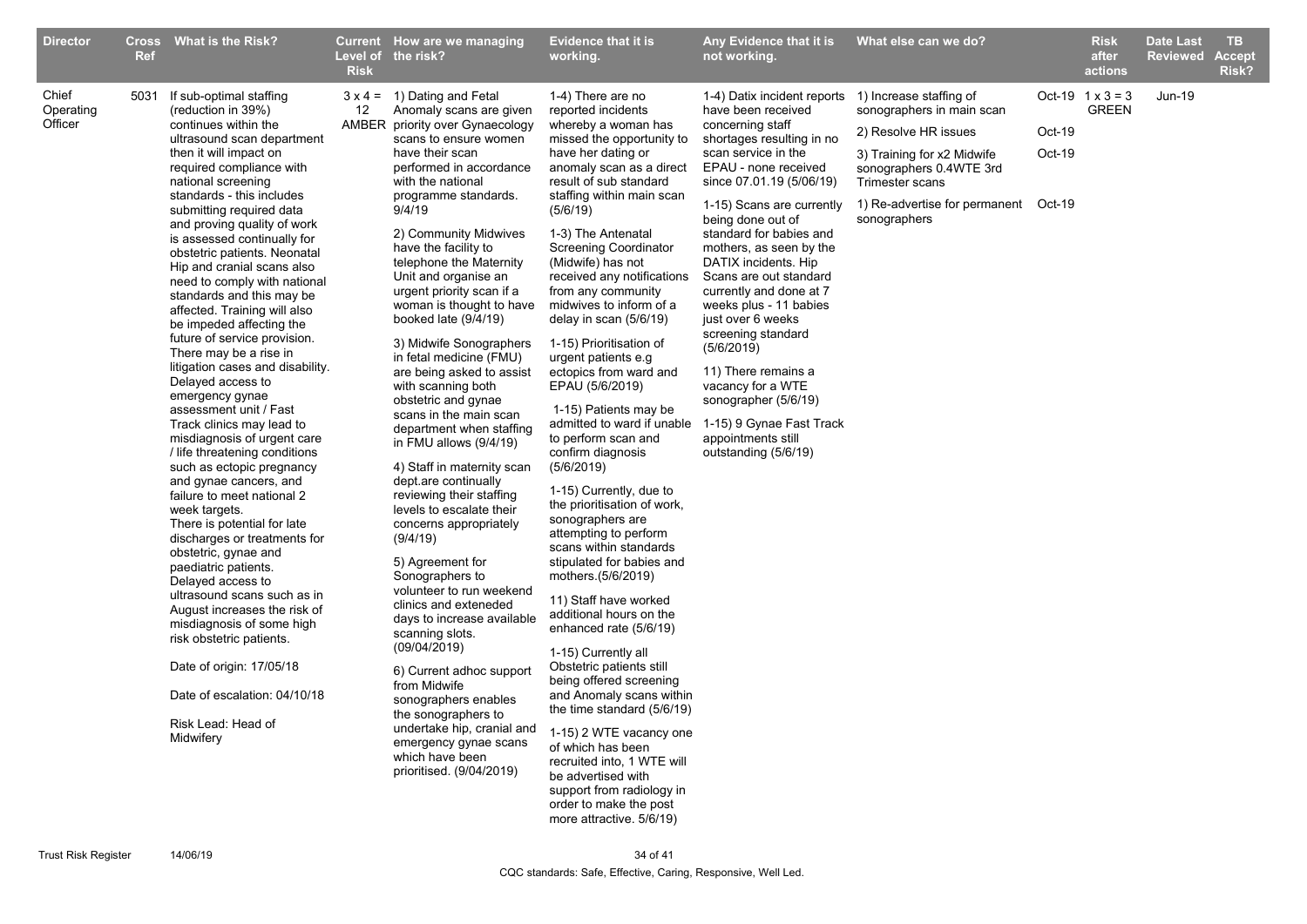| <b>Director</b> | Ref | Cross What is the Risk? | <b>Risk</b> | Current How are we managing<br>Level of the risk?                                                                                                                                                                                                                                                                                                                                                                                                                                                                      | Evidence that it is<br>working.                                                                                                                                                                                    | Any Evidence that it is<br>not working. | What else can we do? | <b>Risk</b><br>after<br>actions | <b>Date Last</b><br><b>Reviewed</b> | TB.<br><b>Accept</b><br>Risk? |
|-----------------|-----|-------------------------|-------------|------------------------------------------------------------------------------------------------------------------------------------------------------------------------------------------------------------------------------------------------------------------------------------------------------------------------------------------------------------------------------------------------------------------------------------------------------------------------------------------------------------------------|--------------------------------------------------------------------------------------------------------------------------------------------------------------------------------------------------------------------|-----------------------------------------|----------------------|---------------------------------|-------------------------------------|-------------------------------|
|                 |     |                         |             | 7) Selected Low Risk<br>Gynae patients have<br>been referred to<br>Radiology (09/04/2019)                                                                                                                                                                                                                                                                                                                                                                                                                              | 1-15) Still working<br>weekend sessions to<br>keep hip scans within 6<br>weeks (5.6.19)                                                                                                                            |                                         |                      |                                 |                                     |                               |
|                 |     |                         |             | 8) Doctors training<br>cancelled as a temporary<br>measure in women and<br>patients being scanned in<br>a list. (9/04/2019)                                                                                                                                                                                                                                                                                                                                                                                            | 1-15) Currently all<br>Obstetric patients are<br>being offered screening<br>children's to maximise the and Anomaly scans within<br>the screening standard<br>and no incidents have                                 |                                         |                      |                                 |                                     |                               |
|                 |     |                         |             | 9) x2 Sonographers<br>employed via the bank -<br>booked if they are<br>available (09/04/2019)                                                                                                                                                                                                                                                                                                                                                                                                                          | been reported (5/6/19)<br>13) Midwives training<br>should complete this in<br>June 2019 (5/6/19)                                                                                                                   |                                         |                      |                                 |                                     |                               |
|                 |     |                         |             | 10) x2 members of staff<br>have increased their<br>hours on a permanent<br>basis (09/04/2019)<br>11) Enhanced Bank<br>Rates £45/hr are being<br>offered for any part time<br>current staff (09/4/2019)<br>12) Plans to train a nurse<br>from EGAU to do<br>scanning (9/4/2019)<br>13) Training 2 midwives<br>to scan 3rd trimester<br>scans (9/4/19)<br>14) Health & Safety<br>assessment from<br>Occupational Health<br>undertaken (9/4/19)<br>15) Agency Sonograher<br>started on the 07.01.19 -<br>0.8 WTE (9/4/19) | 12) Nurse starts<br>University in February<br>2019 (5/6/19)<br>1-15) No EPAU clinics<br>cancelled since 07.01.19<br>(5/06/19)<br>15) Weekends being<br>utilised to catch-up on<br>Gynae and Hip scans<br>(5/06/19) |                                         |                      |                                 |                                     |                               |
|                 |     |                         |             |                                                                                                                                                                                                                                                                                                                                                                                                                                                                                                                        |                                                                                                                                                                                                                    |                                         |                      |                                 |                                     |                               |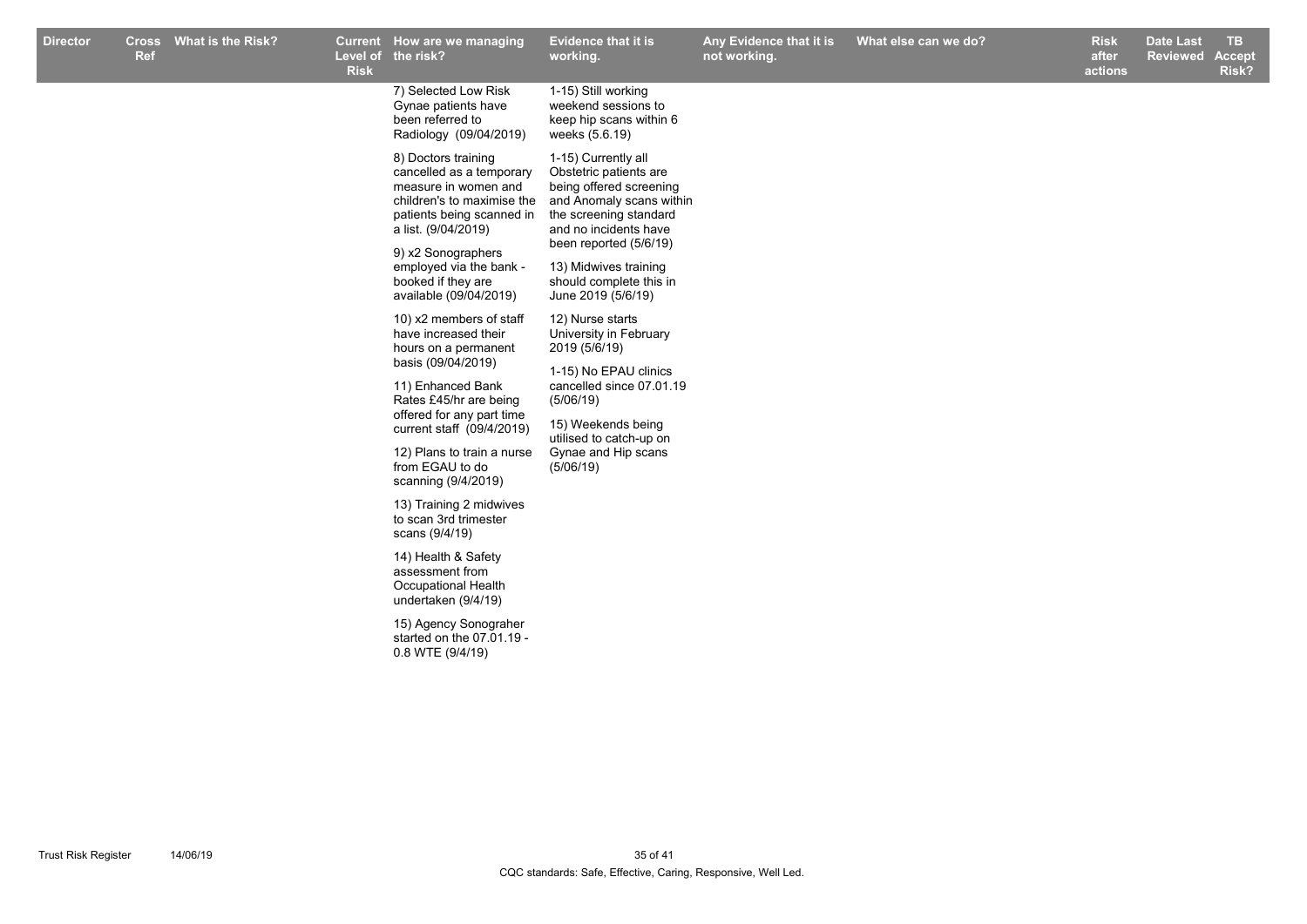| <b>Director</b>     | <b>Ref</b> | Cross What is the Risk?                                                                                                                                                                                                                                                                                                                                                                                                                                      | <b>Risk</b> | <b>Current</b> How are we managing<br>Level of the risk?                                                                                                                                                                                                                                                                                                                                                                                                                                                                                                                                                                                                                                                                                                                                                                                                                                                                                                                                                                                                    | <b>Evidence that it is</b><br>working.                                                                                                                                                                                                                                                                                                                                                                                                                                                                                                                                                                                                                                                                                                                                                                                                                                                                                                                                                                                                                                                                                                                                     | Any Evidence that it is<br>not working.                                                                                                | What else can we do?                                                                                                                                                                                                                                                                                                                                                                                                                                                                                                                                                               |        | <b>Risk</b><br>after<br>actions | <b>Date Last</b><br><b>Reviewed</b> | <b>TB</b><br><b>Accept</b><br>Risk? |
|---------------------|------------|--------------------------------------------------------------------------------------------------------------------------------------------------------------------------------------------------------------------------------------------------------------------------------------------------------------------------------------------------------------------------------------------------------------------------------------------------------------|-------------|-------------------------------------------------------------------------------------------------------------------------------------------------------------------------------------------------------------------------------------------------------------------------------------------------------------------------------------------------------------------------------------------------------------------------------------------------------------------------------------------------------------------------------------------------------------------------------------------------------------------------------------------------------------------------------------------------------------------------------------------------------------------------------------------------------------------------------------------------------------------------------------------------------------------------------------------------------------------------------------------------------------------------------------------------------------|----------------------------------------------------------------------------------------------------------------------------------------------------------------------------------------------------------------------------------------------------------------------------------------------------------------------------------------------------------------------------------------------------------------------------------------------------------------------------------------------------------------------------------------------------------------------------------------------------------------------------------------------------------------------------------------------------------------------------------------------------------------------------------------------------------------------------------------------------------------------------------------------------------------------------------------------------------------------------------------------------------------------------------------------------------------------------------------------------------------------------------------------------------------------------|----------------------------------------------------------------------------------------------------------------------------------------|------------------------------------------------------------------------------------------------------------------------------------------------------------------------------------------------------------------------------------------------------------------------------------------------------------------------------------------------------------------------------------------------------------------------------------------------------------------------------------------------------------------------------------------------------------------------------------|--------|---------------------------------|-------------------------------------|-------------------------------------|
| Medical<br>Director |            | 5045 Sepsis and severe infection<br>are perhaps the most<br>common reasons for<br>admission to hospital and<br>cause of inpatient<br>deterioration.<br>If patients do not receive<br>high quality and timely<br>sepsis care through<br>detection, recognition and<br>management of the<br>deteriorating patient then<br>patient harm or death could<br>result.<br>Date of origin: Jun 18<br>Date of escalation: Jun 18<br><b>Risk Lead: Medical Director</b> | 12          | $4 \times 3 = 4$ ) Training staff in the<br>recognition and<br>AMBER management of sepsis -<br>ongoing monitoring.<br>2) Early warning systems<br>for paediatric, maternal<br>and adult patients assist<br>in the detection of<br>deteriorating patients -<br>many of whom will have<br>sepsis.<br>3) Sepsis screening tools<br>exist for paediatric,<br>maternal and adult<br>patients who deteriorate<br>and may have sepsis.<br>Optimal utilisation of<br>these tools help reduce<br>the mortality and<br>morbidity from sepsis.<br>1) A trust antimicrobial<br>guideline has been<br>developed to advise<br>appropriate antibiotics for<br>given indications. This is<br>available as an app and<br>on the intranet and is<br>subject to audit.<br>5) Two sepsis nurses<br>have been recruited (1<br>band 7 and 1 Band 6)<br>(Feb 19)<br>6) Vital PACS upgrade<br>with sepsis module have<br>been implemented on<br>28th March. Captured<br>data will measure<br>compliance and<br>improvement in<br>identification and timely<br>management of sepsis. | 4) Mandatory training<br>compliance in IP and<br>Sepsis is monitored at<br>directorate governance<br>2) Early Warning Score<br>audit compliance.<br>Auditing medical records<br>to ensure the processes<br>of detection, recognition<br>and management of<br>deteriorating patients is<br>robust with feedback of<br>performance to<br>directorates and the<br>development of action<br>plans to achieve<br>compliance<br>3) Compliance with<br>sepsis screening and<br>sepsis 6 delivery.<br>Auditing the use of the<br>sepsis screening tool and<br>delivery of the sepsis 6<br>with feedback of<br>performance to<br>directorates and the<br>development of action<br>plans to achieve<br>compliance<br>1) Antimicrobial<br>prescribing compliance.<br>To ensure that<br>antimicrobial prescribing<br>is compliant with trust<br>guidance and that<br>antimicrobials are<br>reviewed to reduce<br>antimicrobial resistance<br>4) LBR training funding<br>for 19/20 is risk prioritised<br>and includes Intermediate<br>Life Support, Neonatal<br>Life Support, Advanced<br>Paediatric Life Support,<br>ALERT training, ALS,<br>Non Medical Prescribing<br>etc. (May 19) | 4) Mandatory training<br>performance report.<br>2) Non-Compliance with<br>EWS audit.<br>1) Non-compliance with<br>Antimicrobial audit. | Consolidate sepsis<br>awareness across the trust<br>with the help of newly<br>appointed sepsis nurses.<br>Conducting regular sepsis<br>compliance audits in ED,<br>Inpatients, Haemat-oncology,<br>Paediatrics and Obstetrics.<br>The results of these are fed<br>back to the DPG monthly.<br>Regular QIP projects to<br>improve the delivery of sepsis<br>screening, awareness and<br>antibiotic delivery within an<br>hour in patients with sepsis or<br>suspected sepsis. This will<br>also help identify any barriers<br>that influence the uptake of<br>the sepsis screening. | Mar-19 | $x =$                           | Jun-19                              |                                     |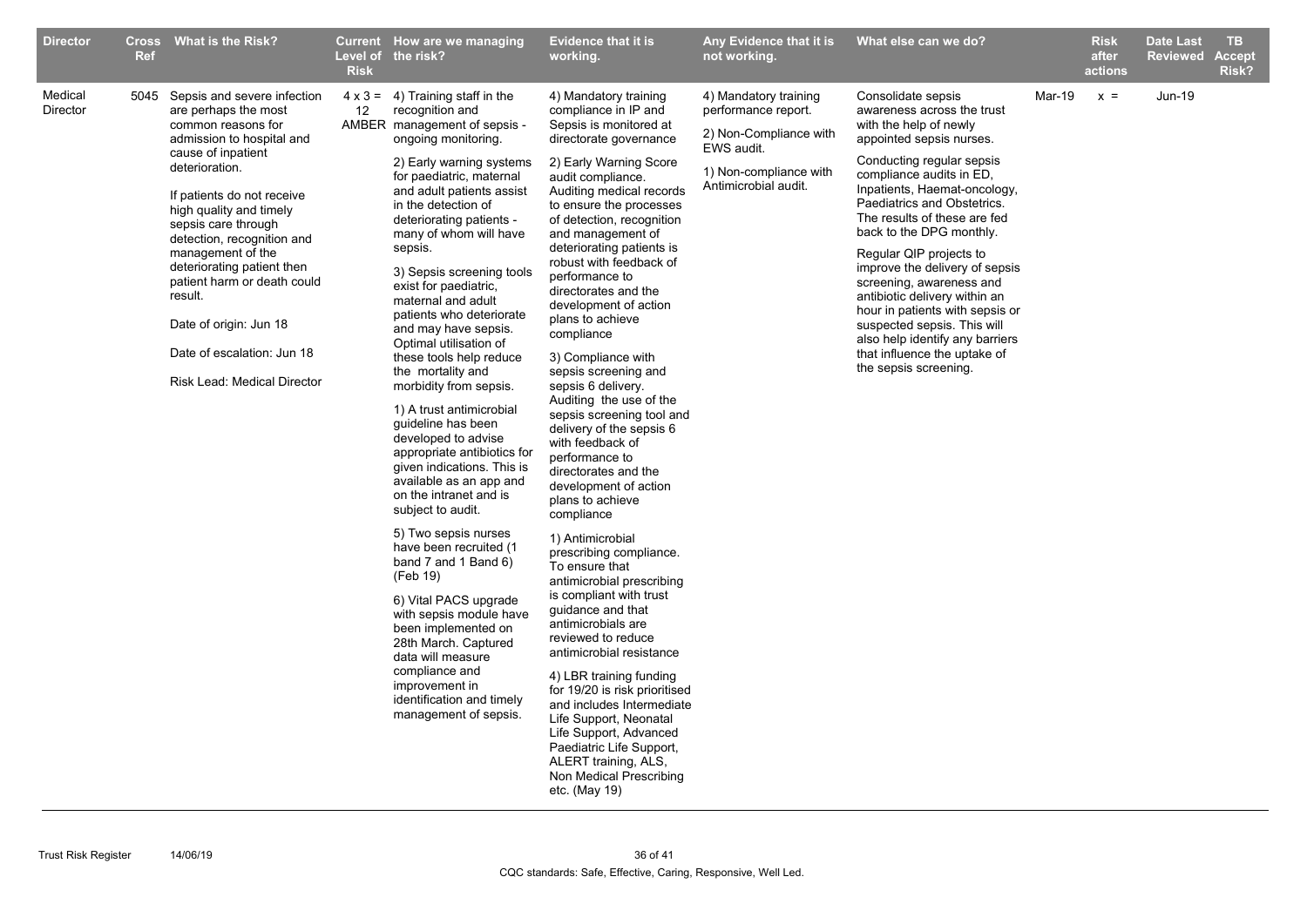| <b>Director</b>               | <b>Cross</b><br><b>Ref</b> | <b>What is the Risk?</b>                                                                                                                                                                                                                                                                                                                                                              | Level of<br><b>Risk</b> | Current How are we managing<br>the risk?                                                                                                                                                                                                                                                                                                                                                                                                                                                                                                                                                                                                                                                                                              | <b>Evidence that it is</b><br>working.                                                                                                                                                                                                        | Any Evidence that it is<br>not working.                                                                                                                                                                                                                                                                                  | What else can we do?                                                                                                                                                                     |        | <b>Risk</b><br>after<br>actions          | <b>Date Last</b><br><b>Reviewed</b> | <b>TB</b><br><b>Accept</b><br>Risk? |
|-------------------------------|----------------------------|---------------------------------------------------------------------------------------------------------------------------------------------------------------------------------------------------------------------------------------------------------------------------------------------------------------------------------------------------------------------------------------|-------------------------|---------------------------------------------------------------------------------------------------------------------------------------------------------------------------------------------------------------------------------------------------------------------------------------------------------------------------------------------------------------------------------------------------------------------------------------------------------------------------------------------------------------------------------------------------------------------------------------------------------------------------------------------------------------------------------------------------------------------------------------|-----------------------------------------------------------------------------------------------------------------------------------------------------------------------------------------------------------------------------------------------|--------------------------------------------------------------------------------------------------------------------------------------------------------------------------------------------------------------------------------------------------------------------------------------------------------------------------|------------------------------------------------------------------------------------------------------------------------------------------------------------------------------------------|--------|------------------------------------------|-------------------------------------|-------------------------------------|
| Chief<br>Operating<br>Officer |                            | 5069 If there is insufficient<br>workforce capacity in<br>Dermatology to meet Fast<br>Track demand then patients<br>will not be seen within two<br>week timeframe as per<br>policy resulting in Cancer<br>target breaches and delay in<br>diagnosis and treatment.<br>Date of Risk: 19/07/2018<br>Accepted onto Divisional<br>RR: 16/11/2018<br>Accepted onto Trust RR:<br>15/02/2019 | $4 \times 3 =$<br>12    | 1) Department receives<br>daily reports re<br>AMBER outstanding FT patients<br>that cannot be booked<br>within two weeks -<br>governance lead reviews<br>and identifies what<br>additional FT clinics are<br>required then contacts<br>Consultants for<br>availability (July 18)<br>3) Nursing resource<br>allocated to support<br>additional clinics - using<br>bank where necessary<br>(e.g. substantive staff<br>sickness) (Nov 18)<br>4) Weekly Dermatology<br>PTL meeting with MDT<br>Co-ordinator to review<br>capacity for subsequent<br>biosies (July 2018)<br>5) New process<br>implemented for nurses to<br>undertake biopsies<br>alongside FT clinics (Feb<br>19)<br>6) Monitoring of two week<br>wait referrals (June 19) | 3) 0 FT patients<br>outstanding for<br>subsequent procedures to<br>be booked (June 19)<br>1) 0 FT patients<br>outstanding for first<br>appointment (June 19)<br>6) Two week wait<br>referrals now increased to<br>88.5% from 64% (June<br>19) | 3) Currently have 4 WTE<br>Consultants working, 1<br>not working, deficit 2<br>WTE (June 19)<br>1-3) May 19 compliance<br>with 2 week wait below<br>target at 88.5% due to<br>increase in referrals (2nd<br>highest number of<br>referrals in 12 months)<br>which is below the<br>recommended target of<br>93% (June 19) | 1-4) Implement<br>recommendations from<br>Dermatology external review<br>1-6) Directorate Manager to<br>present updated action plan<br>on monthly basis to Divisional<br>Oversight Group | Sep-19 | Jun-19 $2 \times 3 = 6$<br><b>YELLOW</b> | Jun-19                              |                                     |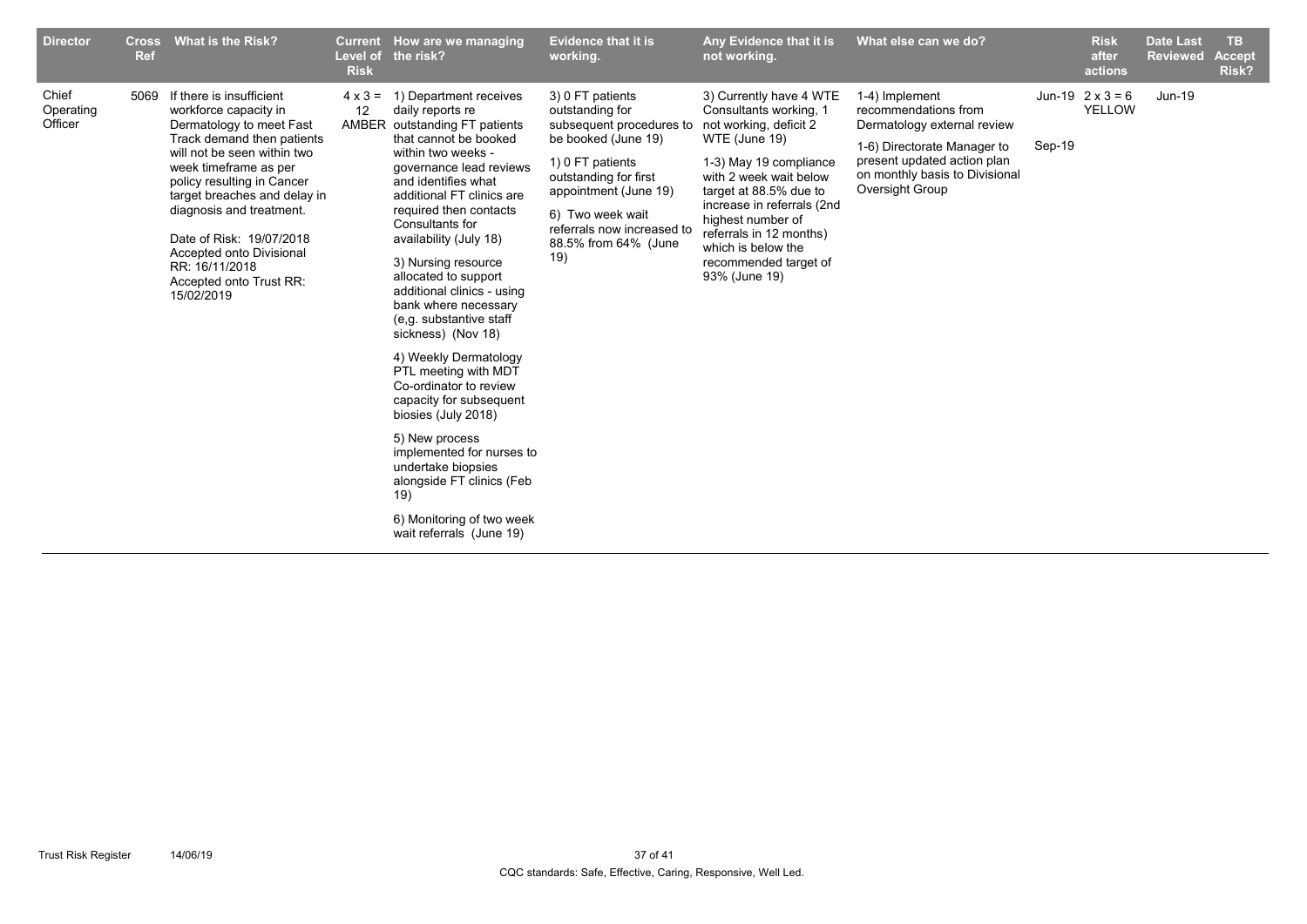| <b>Director</b>               | <b>Ref</b> | Cross What is the Risk?                                                                                                                                                                                                                                                                                                                                                                                      | <b>Risk</b> | <b>Current</b> How are we managing<br>Level of the risk?                                                                                                                                                                                                                                                                                                                                                                                                                                                                                                                                                                                                                                                                                                                                                                                                                                                                                                                                                                                                                                                                                                                                     | Evidence that it is<br>working.                                                                                                                                                                                                                                                                                                                                                                                                                                                                                                                                                                                                                                                                                                                                                                                                                                                                                               | Any Evidence that it is<br>not working.                                                             | What else can we do?                                                                                              |        | <b>Risk</b><br>after<br>actions   | <b>Date Last</b><br>Reviewed | TB.<br><b>Accept</b><br>Risk? |
|-------------------------------|------------|--------------------------------------------------------------------------------------------------------------------------------------------------------------------------------------------------------------------------------------------------------------------------------------------------------------------------------------------------------------------------------------------------------------|-------------|----------------------------------------------------------------------------------------------------------------------------------------------------------------------------------------------------------------------------------------------------------------------------------------------------------------------------------------------------------------------------------------------------------------------------------------------------------------------------------------------------------------------------------------------------------------------------------------------------------------------------------------------------------------------------------------------------------------------------------------------------------------------------------------------------------------------------------------------------------------------------------------------------------------------------------------------------------------------------------------------------------------------------------------------------------------------------------------------------------------------------------------------------------------------------------------------|-------------------------------------------------------------------------------------------------------------------------------------------------------------------------------------------------------------------------------------------------------------------------------------------------------------------------------------------------------------------------------------------------------------------------------------------------------------------------------------------------------------------------------------------------------------------------------------------------------------------------------------------------------------------------------------------------------------------------------------------------------------------------------------------------------------------------------------------------------------------------------------------------------------------------------|-----------------------------------------------------------------------------------------------------|-------------------------------------------------------------------------------------------------------------------|--------|-----------------------------------|------------------------------|-------------------------------|
| Chief<br>Operating<br>Officer |            | 5112 If the 13% inexperienced<br>staff on ICCU do not receive<br>adequate support and<br>educational input then they<br>will not gain the experience<br>to work unsupervised<br>resulting in increased stress<br>and sickness within the<br>experienced staff population<br>and potential patient harm.<br>Date of Origin: Oct 18<br>Date of escalation: Dec 18<br>Risk Lead: Critical Care<br>Group Manager | 12<br>AMBER | $3 \times 4 = 1$ - Band 8a Operational<br>Nurse Manager in place<br>2- All new starters have a<br>supernumerary period of<br>up to 6 weeks, adjusted<br>to meet their individual<br>needs<br>3- All inexperienced ICCU<br>staff have a 6 week<br>intensive programme of<br>clinical study days,<br>supported by the Trust<br><b>Education Team</b><br>4- All inexperienced ICCU<br>staff have a weekly<br>documented review, with<br>the PDN, to ensure that<br>training needs are being<br>achieved<br>5- Each new member of<br>staff is allocated to 2<br>experienced ICCU nurses<br>for support during their<br>supernumerary period<br>6- Each new member of<br>staff works 75% of their<br>shifts on Monday-Friday<br>days for 4 months to<br>allow continued<br>educational support<br>7- Admin and Education<br>Support post has been<br>agreed to allow the PDN<br>to focus on delivering<br>clinical education and<br>support<br>8- All leavers have an exit<br>interview - feedback from<br>this is used to retain<br>existing staff<br>9- All staff vacancies are<br>advertised and being<br>recruited to<br>10- Staff Feedback is<br>encouraged via a 'You<br>said, We did' wall | 1- Band 8a Operational<br>Nurse Manager in place<br>has overall responsibility<br>for the service (April<br>2019)<br>2, 3, 4, 5, 6 - PDN<br>documentation and e-<br>roster which prevents<br>inexperienced staff being<br>unsupported in patient<br>care. (April 2019)<br>6, 11, 12, 16, 17, 18 - e-<br>Roster utilised resulting in<br>a decrease in staff<br>disatissfaction. (April<br>2019)<br>8, 10, 13, 14, 15 -<br>Meeting notes and<br>minutes, and Datix<br>reports have indicated<br>that staff are aware that<br>they are being listened to<br>and their suggestions<br>considered. (April 2019)<br>7 - Education team have<br>changed their training<br>delivery method - this is<br>now undertaken at the<br>bedspace. (April 2019)<br>2, 5, 6, 12, 16, 17 -<br>Currently we only have 2<br>staff who are<br>supernumerary due to<br>inexperience. This figure<br>stood at 15 staff in Oct<br>2018. (April 2019) | 9 - 5 out of 10 vacancies<br>remain unfilled - further<br>interviews are scheduled.<br>(April 2019) | 9 - Recruit to Band 6 and 7<br>posts<br>14 - Monitor Datix reports<br>concerning staff shortages<br>and skill mix | Oct-19 | Jul-19 $2 \times 3 = 6$<br>YELLOW | May-19                       |                               |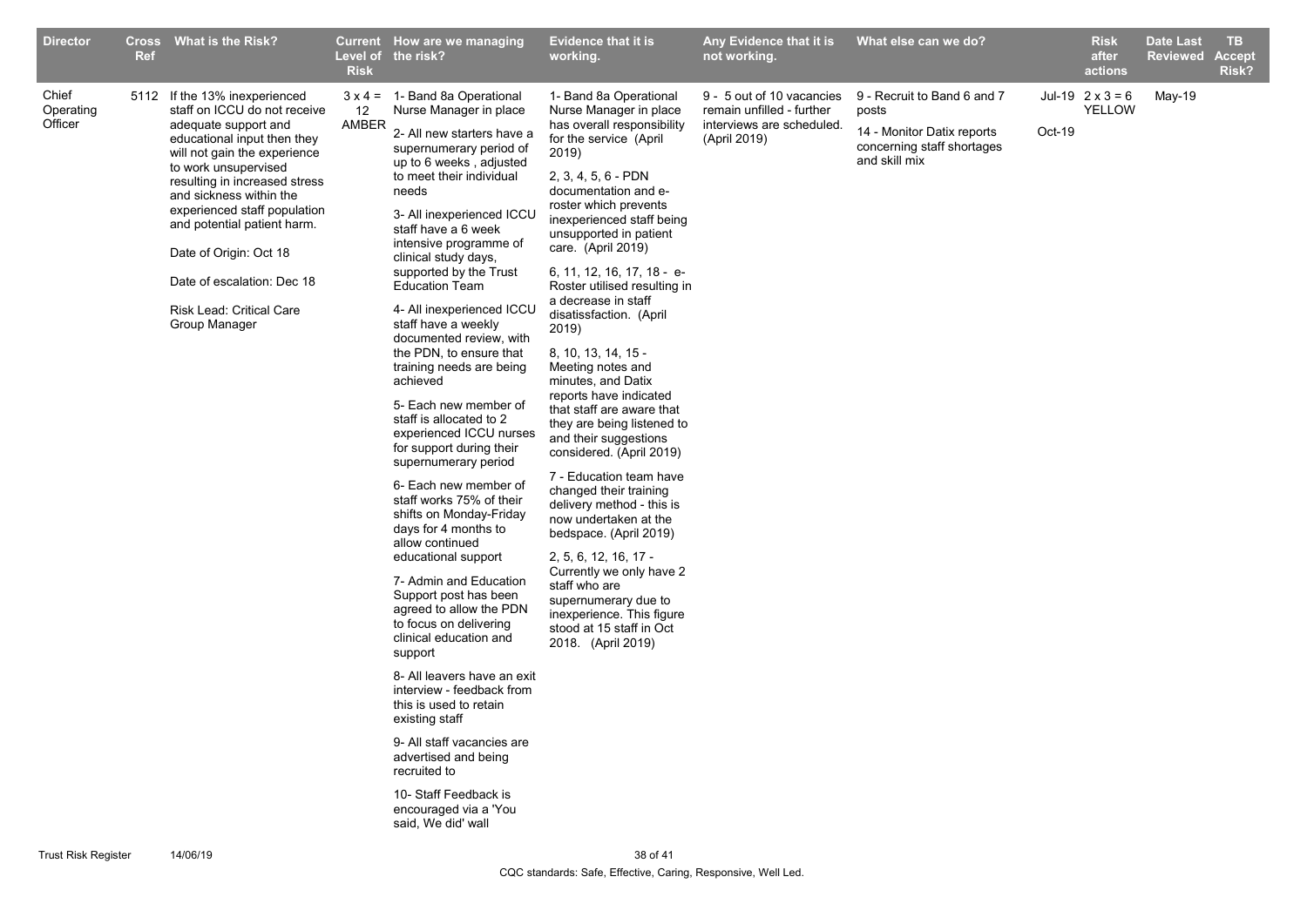|  |  |                                                                                                                                                           | working. | not working. | after<br>actions | Reviewed | <b>Accept</b><br>Risk? |
|--|--|-----------------------------------------------------------------------------------------------------------------------------------------------------------|----------|--------------|------------------|----------|------------------------|
|  |  | 11- Staff have individual<br>rotation plans for CICCU<br>and ICCU experience                                                                              |          |              |                  |          |                        |
|  |  | 12- E-rostering is fully<br>utilised                                                                                                                      |          |              |                  |          |                        |
|  |  | 13- Divisional<br>Management Team has<br>been made aware of the<br>current staffing situation                                                             |          |              |                  |          |                        |
|  |  | 14- All staff are<br>encouraged to raise<br>concerns and complete<br>Datix reports                                                                        |          |              |                  |          |                        |
|  |  | 15- Staff meetings are<br>held at all staff levels                                                                                                        |          |              |                  |          |                        |
|  |  | 16- New staff are<br>allocated across the unit<br>to prevent any area being<br>oversaturated with<br>inexperienced staff                                  |          |              |                  |          |                        |
|  |  | 17- Staff with less than 12<br>months experience have<br>their own Team on e-<br>roster                                                                   |          |              |                  |          |                        |
|  |  | 18- SOP is in place to<br>ensure patient safety and<br>accuracy when a request<br>is made to a floor leader<br>to move staff to another<br>clinical area. |          |              |                  |          |                        |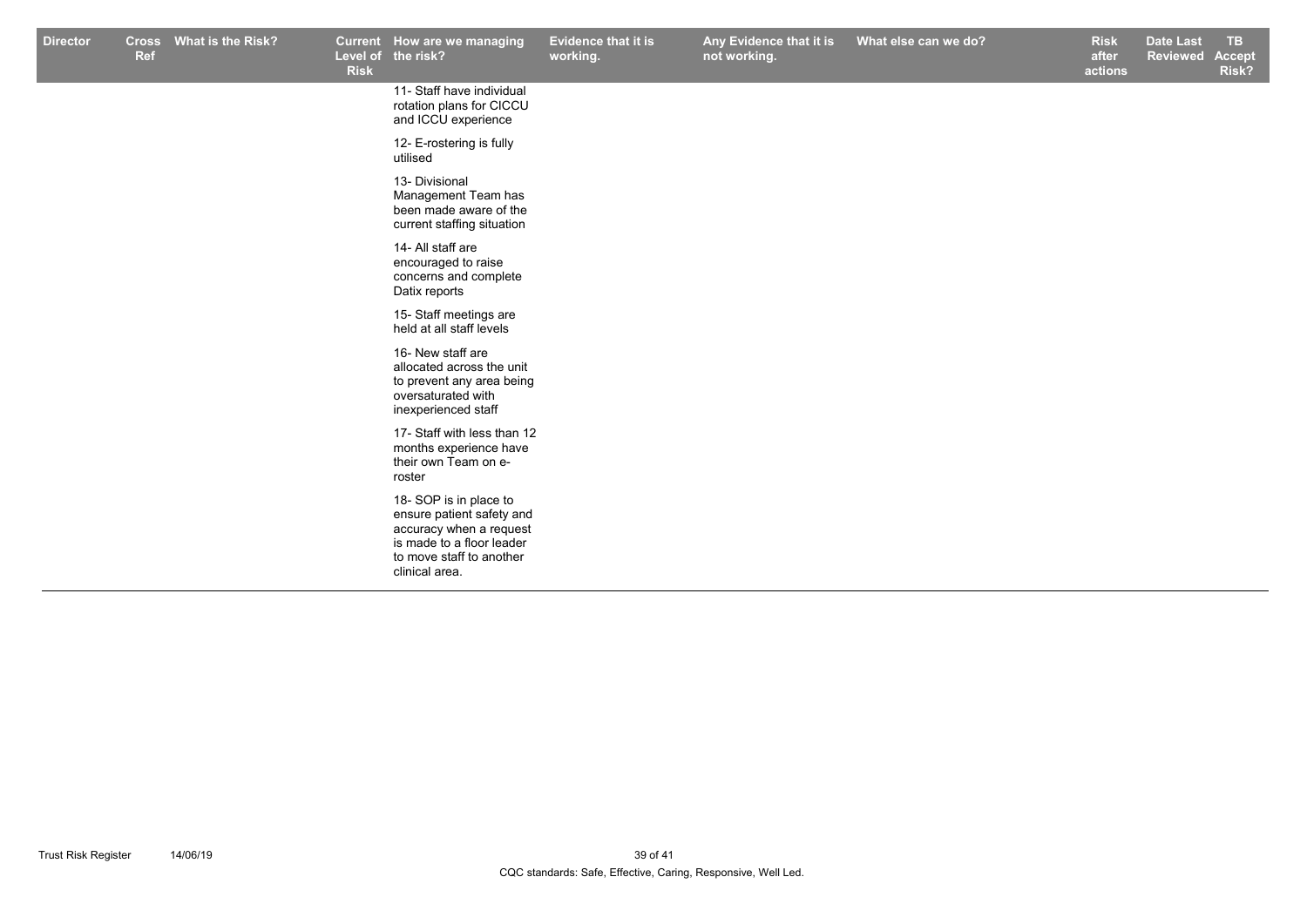| <b>Director</b><br><b>Cross</b><br><b>Ref</b> | What is the Risk?                                                                                                                                                                                                                                                                                                                                                                                              | <b>Risk</b> | Current How are we managing<br>Level of the risk?                                                                             | <b>Evidence that it is</b><br>working.                                                        | Any Evidence that it is<br>not working.                                          | What else can we do?                                                            | <b>Risk</b><br>after<br>actions          | <b>Date Last</b><br><b>Reviewed</b> | <b>TB</b><br><b>Accept</b><br>Risk? |
|-----------------------------------------------|----------------------------------------------------------------------------------------------------------------------------------------------------------------------------------------------------------------------------------------------------------------------------------------------------------------------------------------------------------------------------------------------------------------|-------------|-------------------------------------------------------------------------------------------------------------------------------|-----------------------------------------------------------------------------------------------|----------------------------------------------------------------------------------|---------------------------------------------------------------------------------|------------------------------------------|-------------------------------------|-------------------------------------|
| Medical<br>5182<br>Director                   | If RWT does not meet<br>NHSE requirements of<br>having Cardiac Thoracic<br>and Aortic Services co-<br>located with Vascular<br>services on RWT site, then<br>the Aortic service<br>specification will not be met<br>and RWT may not be<br>authorised for Aortic<br>services, this will adversely<br>impacting patient service<br>provision at RWT.<br>Date of origin: 11/03/19<br>Date of escalation: 25/03/19 |             | $4 \times 4 = 1$ . Vascular support in<br>16 RED place for TAVI (Mar 19)<br>2. Monthly aortic MDT<br>occuring at RWT (Mar 19) | 1-2 Have not had to<br>cancel any surgical or<br>TAVI lists for lack of cover<br>(08/05/2019) | 1-2 Frozen Elephant<br>Trunk (FET) Device is<br>not yet approved<br>(08/05/2019) | 1-2 Further evidence<br>becoming available to enable<br>approval of FET device. | Jun-19 $2 \times 2 = 4$<br><b>YELLOW</b> | $Jun-19$                            |                                     |